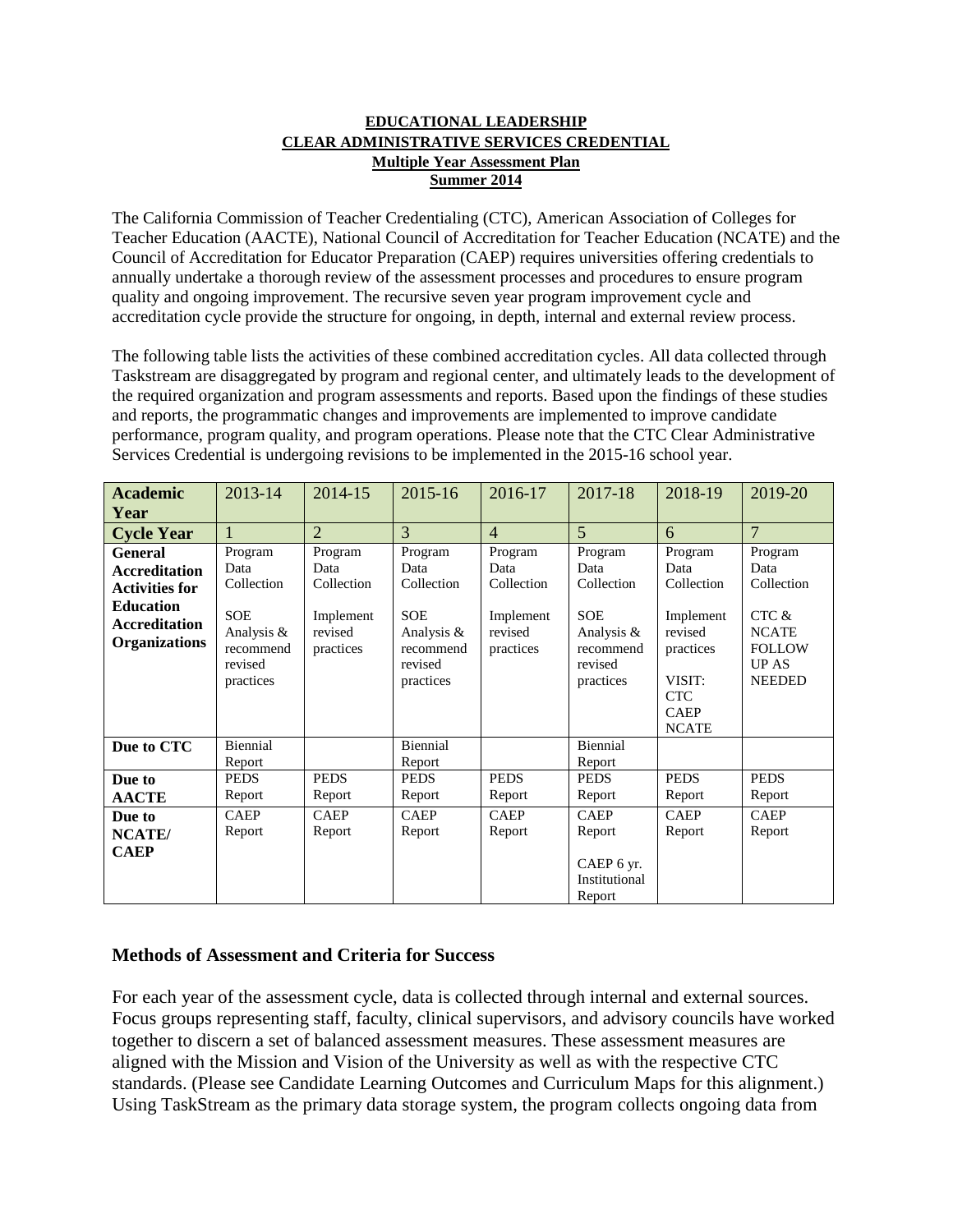these assessments to gauge candidates' progress throughout their course of study and ensure CTC program standards are met. Each signature assignment is evaluated using a supporting rubric. The key assessments for this program and supporting rubrics are listed below. All candidates are expected to be at the "proficient level of performance with a score of "3" or above in each rubric criteria. Following these tables, are the accompanying rubrics.

#### **Direct Measures:**

| <b>Evaluation Instrument</b> | <b>Description</b>             | <b>CTC Standards Assessed</b>                                      |
|------------------------------|--------------------------------|--------------------------------------------------------------------|
| GED 796 Induction CPSEL      | <b>Induction CPSEL</b>         | California Professional Standard for                               |
|                              |                                | <b>Educational Leaders</b>                                         |
|                              |                                | 1,2,3,4,5,6                                                        |
| GED 796 Induction 360 Degree | Induction 360 Degree Survey    | California Professional Standard for                               |
| Survey                       |                                | <b>Educational Leaders</b>                                         |
|                              |                                | 1,2,3,4,5,6                                                        |
| GED 797 Professional         | Professional Development CPSEL | California Professional Standard for                               |
| Development CPSEL Survey     | Survey                         | <b>Educational Leaders</b>                                         |
|                              |                                | 1,2,3,4,5,6                                                        |
| GED 797 360 Survey           | 360 Survey                     | California Professional Standard for                               |
|                              |                                | <b>Educational Leaders</b>                                         |
|                              |                                | 1,2,3,4,5,6                                                        |
| GED 797 Culminating Activity | <b>Culminating Activity</b>    | California Professional Standard for<br><b>Educational Leaders</b> |
|                              |                                |                                                                    |
|                              |                                | 1,2,3,4,5,6                                                        |

#### **Indirect Measures:**

| <b>Evaluation Instrument</b>  | <b>Description</b>          | <b>Use</b>                                                      |
|-------------------------------|-----------------------------|-----------------------------------------------------------------|
| Exit Survey                   | Form-based Author Responses | Feedback used for quality assurance<br>and program improvement  |
| <b>Disposition Assessment</b> | Form-Based Author Responses | Monitor candidates' development of<br>professional dispositions |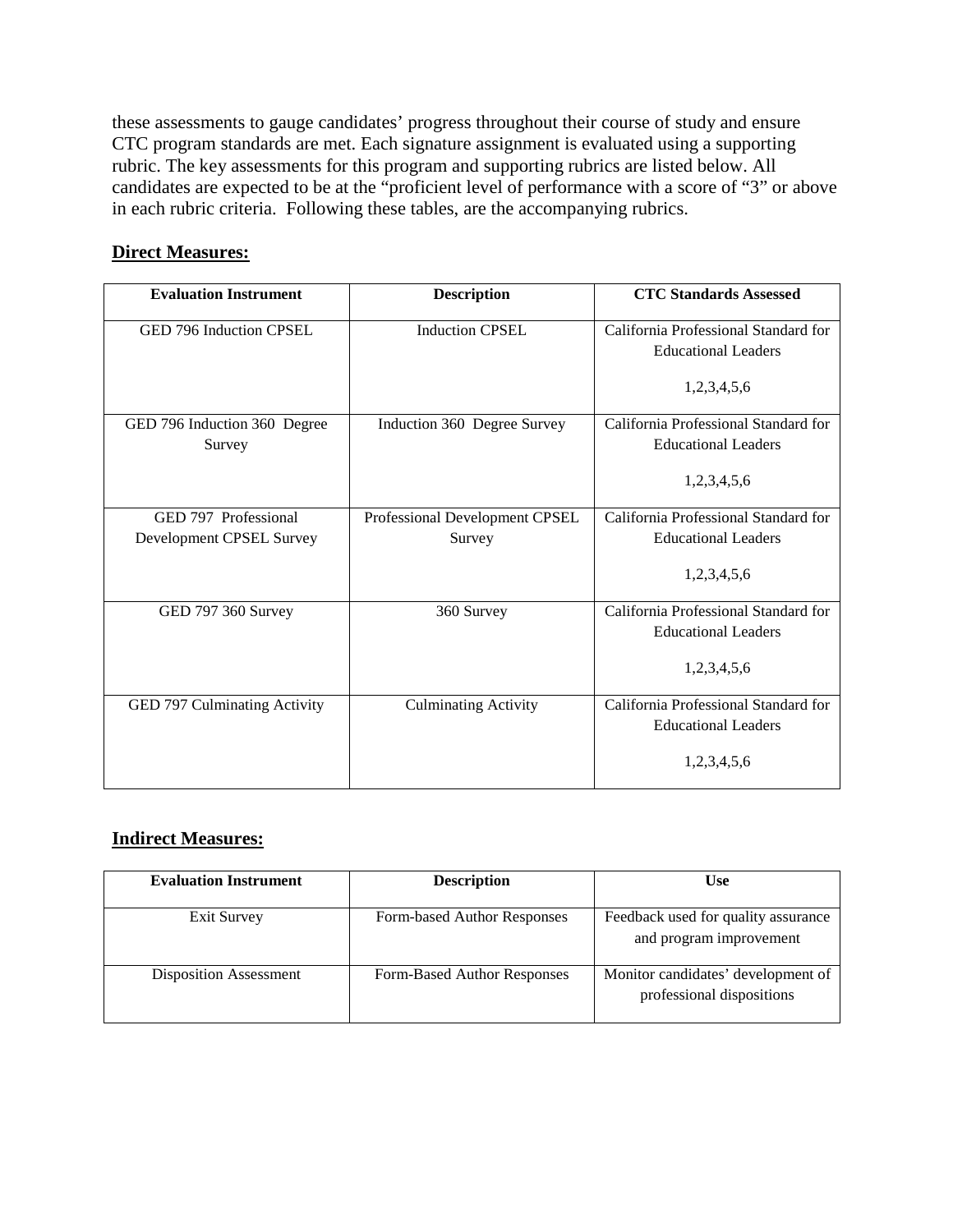# **Key Assessment Rubrics:**

### **GED 796: Induction CPSEL Self-Assessment**

#### **COMPETENCY ASSESSMENT RUBRIC Standard 1 – Vision of Learning**

created **5** taskstream

| <b>Not Yet Developed</b>                                                                                                                                                                                                                                                                                                                                                                                                                                                                                                                                                          | <b>Developing</b>                                                                                                                                                                                                                                                                                                                                                                                                                                                                                                                                                                                             | <b>Proficient</b>                                                                                                                                                                                                                                                                                                                                                                                                                                                                                                                                                                                                                                               | <b>Very Competent</b>                                                                                                                                                                                                                                                                                                                                                                                                                                                                                                                                                                                                                        | <b>Exemplary</b>                                                                                                                                                                                                                                                                                                                                                                                                                                                                                                                                                                                                                                                                                          |
|-----------------------------------------------------------------------------------------------------------------------------------------------------------------------------------------------------------------------------------------------------------------------------------------------------------------------------------------------------------------------------------------------------------------------------------------------------------------------------------------------------------------------------------------------------------------------------------|---------------------------------------------------------------------------------------------------------------------------------------------------------------------------------------------------------------------------------------------------------------------------------------------------------------------------------------------------------------------------------------------------------------------------------------------------------------------------------------------------------------------------------------------------------------------------------------------------------------|-----------------------------------------------------------------------------------------------------------------------------------------------------------------------------------------------------------------------------------------------------------------------------------------------------------------------------------------------------------------------------------------------------------------------------------------------------------------------------------------------------------------------------------------------------------------------------------------------------------------------------------------------------------------|----------------------------------------------------------------------------------------------------------------------------------------------------------------------------------------------------------------------------------------------------------------------------------------------------------------------------------------------------------------------------------------------------------------------------------------------------------------------------------------------------------------------------------------------------------------------------------------------------------------------------------------------|-----------------------------------------------------------------------------------------------------------------------------------------------------------------------------------------------------------------------------------------------------------------------------------------------------------------------------------------------------------------------------------------------------------------------------------------------------------------------------------------------------------------------------------------------------------------------------------------------------------------------------------------------------------------------------------------------------------|
| Little or no evidence exists<br>that the candidate:<br>• develops a shared vision of<br>student achievement<br>based upon<br>data and<br>articulates specific<br>instructional practices.<br>• uses the influence of<br>diversity to improve teaching<br>learning.<br>and<br>• communicates the shared<br>to the entire school<br>vision<br>community.<br>$\bullet$ initiates activities to<br>engage all<br>stakeholders into the<br>about the<br>discussion<br>vision.<br>• integrates district<br>policies,<br>standards,<br>priorities and<br>accountability<br>requirements. | The candidate:<br>• is aware of the potential of<br>vision, but activities toward<br>the development and use of<br>a site vision are in the<br>preliminary stage.<br>• may have begun the<br>process of engaging<br>stakeholders in the initial<br>dialogue about the<br>importance of the vision.<br>• may recognize that<br>achieving the vision<br>necessitates providing<br>leadership in planning, and<br>implementation.<br>• may have introduced the<br>vision and examination of<br>data into planning and<br>decision-making.<br>• has begun identifying the<br>barriers to achieving the<br>vision. | The candidate:<br>facilitates and guides a<br>$\bullet$<br>collaborative process of<br>dialogue that generates a<br>site vision for which there<br>is broad consensus.<br>is able to identify and use<br>$\bullet$<br>appropriate data, based<br>on multiple measures, to<br>improve the achievement<br>of all students.<br>uses the vision and<br>$\bullet$<br>examination of data in<br>decision making, planning<br>and resource allocation.<br>links the vision to ongoing<br>$\bullet$<br>teaching and learning<br>activities.<br>facilitates the<br>$\bullet$<br>interpretation and use of<br>data to make sound<br>decisions about courses<br>of action. | The candidate:<br>• facilitates the development,<br>articulation and<br>implementation of a vision<br>of learning and engages<br>the stakeholders in<br>dialogue in support of the<br>site vision.<br>• uses data to consistently<br>justify specific instructional<br>practices.<br>• monitors and assesses the<br>strengths and weaknesses<br>of instructional practices<br>and the relationship<br>between the two to<br>improve the performance<br>of subgroups of students.<br>• utilizes data from multiple<br>measures, and his/her own<br>observations to work<br>collaboratively with staff to<br>develop a site strategic<br>plan. | The candidate:<br>• makes use of the vision to<br>maintain focus on equitable<br>student achievement of high<br>academic and social<br>standards and sustained<br>progress toward meeting the<br>standards.<br>• uses the vision to forge and<br>sustain cohesiveness among<br>the staff as well as between<br>the school and larger<br>community.<br>• maintains a process for<br>appropriate review and<br>revision of the vision that<br>involves all stakeholders.<br>• through careful and consistent<br>planning, and good decision<br>making, infuses the site vision<br>into the site strategic plan.<br>• ensures all courses of action<br>and decisions serve to align<br>school sub-systems in |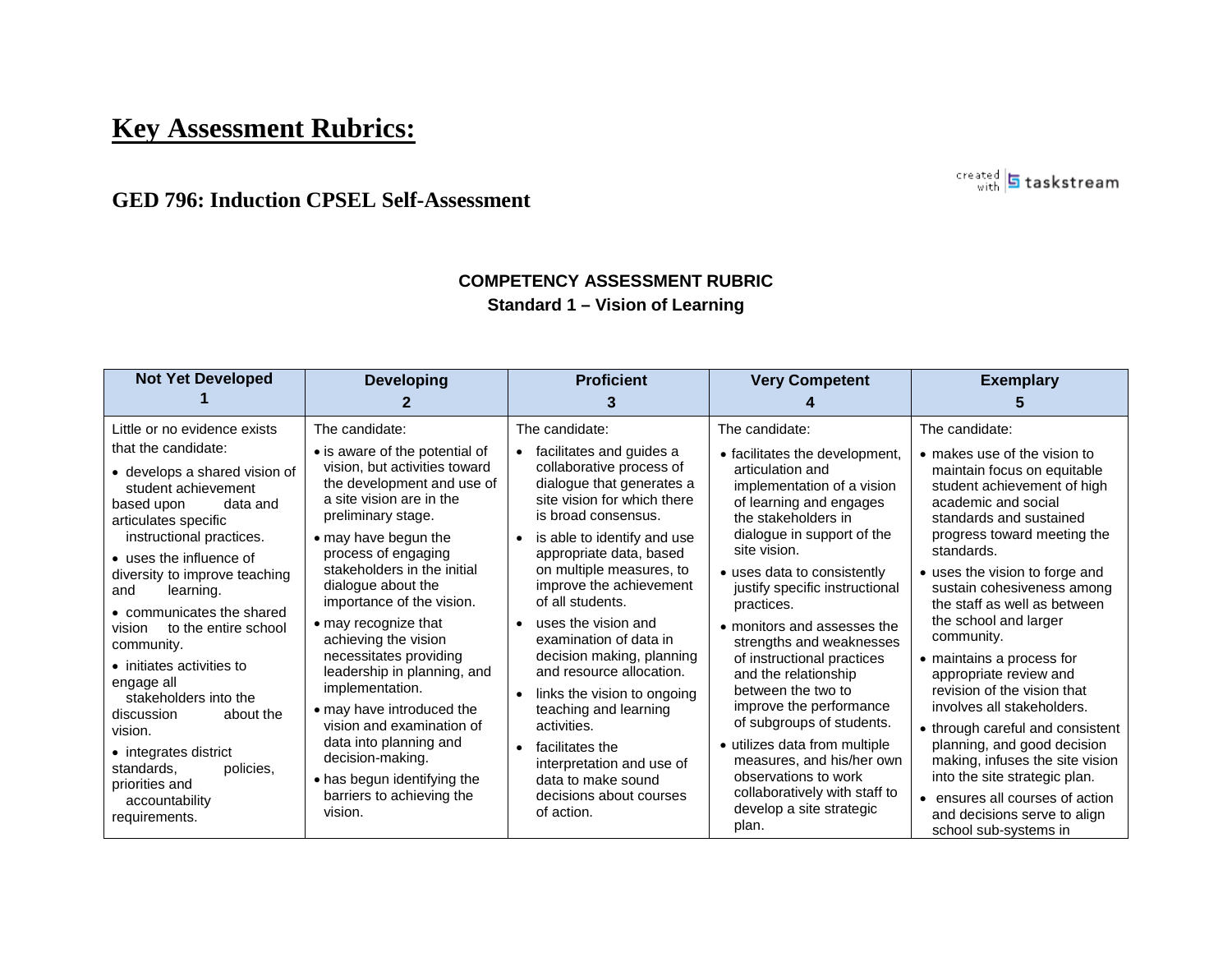| • uses the vision to make<br>decisions, to plan or<br>allocate resources.<br>• addresses barriers to<br>accomplishing the vision<br>becoming a<br>for<br>standards-based system. | • supports staff in developing<br>capacity to think<br>systematically about<br>strategic courses of action<br>that are likely to move the<br>school toward achieving the<br>vision.<br>• may have begun to<br>introduce the concept of<br>high standards, equity, and<br>the unique characteristics of<br>the student population into<br>site meetings.<br>• demonstrates awareness of<br>the importance of resource<br>allocation for the<br>achievement of the goals. | $\bullet$ | shapes school programs,<br>plans and activities to<br>ensure they are<br>articulated throughout the<br>grades, and are<br>consistent with the vision.<br>implements the vision for<br>all students and sub-<br>groups of students and<br>ensures that it is<br>congruent with state and<br>district standards. | • provides all stakeholders<br>with timely and relevant<br>data and facilitates the<br>interpretation of data.<br>• makes good, sound<br>equitable decisions about<br>the distribution of<br>resources to support<br>student learning and close<br>the achievement gap. | support of achieving<br>standards.<br>• guides staff in the judicious<br>use of data to assess options<br>to ensure achieving the<br>milestones and benchmarks<br>in the strategic plan<br>ensures that relevant data are<br>examined regularly to monitor<br>progress and adjust plans as<br>needed. |
|----------------------------------------------------------------------------------------------------------------------------------------------------------------------------------|-------------------------------------------------------------------------------------------------------------------------------------------------------------------------------------------------------------------------------------------------------------------------------------------------------------------------------------------------------------------------------------------------------------------------------------------------------------------------|-----------|----------------------------------------------------------------------------------------------------------------------------------------------------------------------------------------------------------------------------------------------------------------------------------------------------------------|-------------------------------------------------------------------------------------------------------------------------------------------------------------------------------------------------------------------------------------------------------------------------|-------------------------------------------------------------------------------------------------------------------------------------------------------------------------------------------------------------------------------------------------------------------------------------------------------|
|                                                                                                                                                                                  |                                                                                                                                                                                                                                                                                                                                                                                                                                                                         |           |                                                                                                                                                                                                                                                                                                                |                                                                                                                                                                                                                                                                         | • ensures that all short and long<br>term decisions about resource<br>allocation are justified and<br>aligned with strategic courses<br>of action for achieving the<br>vision.                                                                                                                        |
|                                                                                                                                                                                  |                                                                                                                                                                                                                                                                                                                                                                                                                                                                         |           |                                                                                                                                                                                                                                                                                                                | • seeks to attain appropriate<br>resources in support of<br>standards.                                                                                                                                                                                                  |                                                                                                                                                                                                                                                                                                       |
|                                                                                                                                                                                  |                                                                                                                                                                                                                                                                                                                                                                                                                                                                         | $A-1.1$   |                                                                                                                                                                                                                                                                                                                | • distributes and uses<br>resources to support student<br>learning and close the<br>achievement gap between<br>sub groups of students.                                                                                                                                  |                                                                                                                                                                                                                                                                                                       |

## **COMPETENCY ASSESSMENT RUBRIC Standard 2 – Student Learning and Professional Growth**

| <b>Not Yet Developed</b>                              | <b>Developing</b>                                       | <b>Proficient</b>                                 | <b>Very Competent</b>                                 | <b>Exemplary</b>                                         |
|-------------------------------------------------------|---------------------------------------------------------|---------------------------------------------------|-------------------------------------------------------|----------------------------------------------------------|
|                                                       |                                                         |                                                   |                                                       |                                                          |
| There is little or no evidence                        | The candidate:                                          | The candidate:                                    | The candidate:                                        | The candidate:                                           |
| of the candidate's ability to:                        | • identifies important                                  | engages the school                                | • models commitment to                                | • encourages and influences                              |
| • shape the culture of the<br>instructional program.  | changes in culture that<br>need to occur for the school | community in a range of<br>on-going activities to | high standards for all<br>students and to closing the | the faculty to embrace and<br>demonstrate shared         |
| understand and be able to<br>create an accountability | to become a powerful<br>learning community.             | share and reinforce a<br>professional culture by  | achievement gap among<br>subgroups of students.       | commitment to maintaining a<br>culture of excellence and |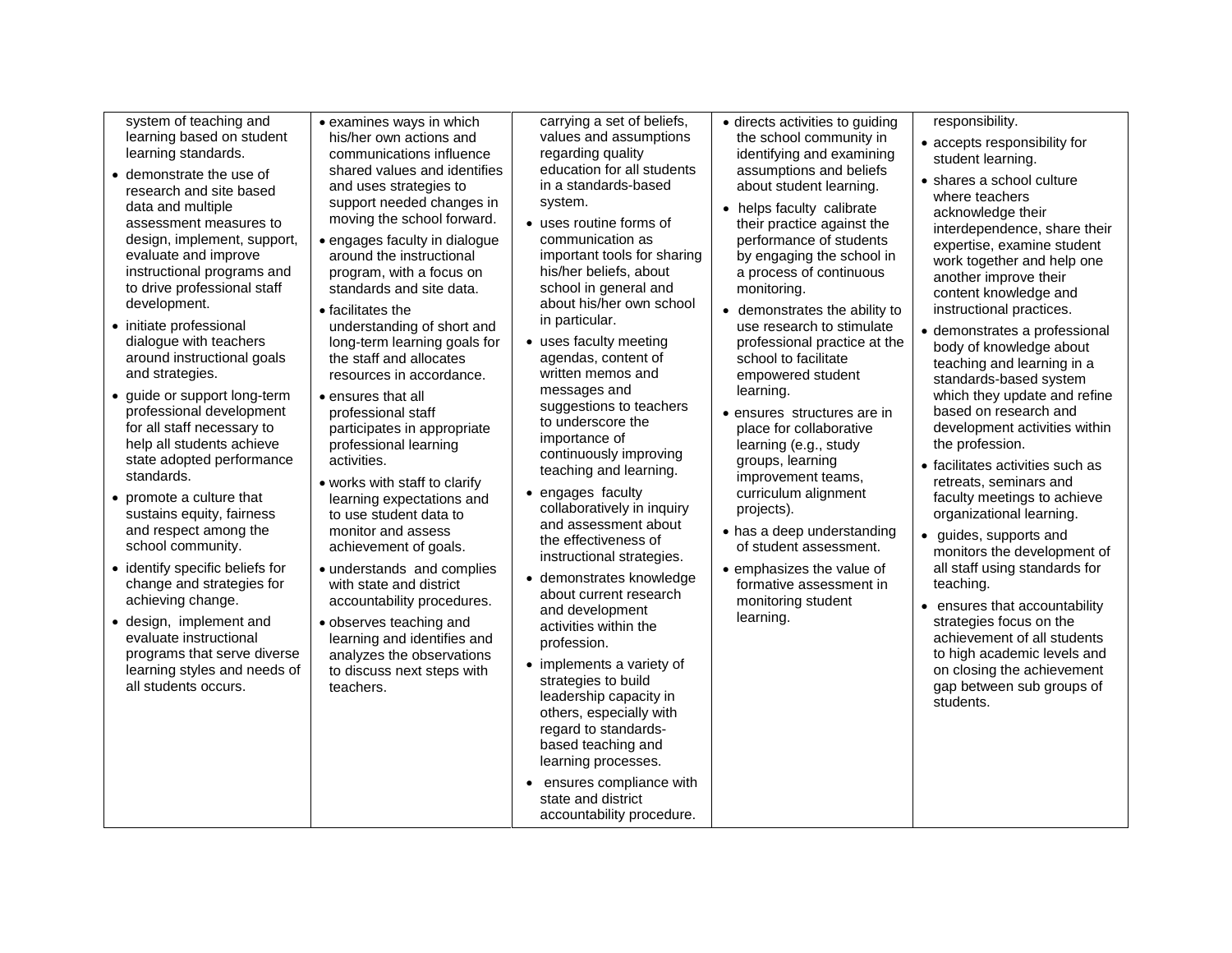#### **COMPETENCY ASSESSMENT RUBRIC Standard 3 – Organizational Management for Student Learning**

| <b>Not Yet Developed</b>                                                                                                                                                                                                                                                                                                                                                                                                                                                                                                                                                                                                                                                                         | <b>Developing</b>                                                                                                                                                                                                                                                                                                                                                                                                                                                                                                                                                                                                                   | <b>Proficient</b><br>3                                                                                                                                                                                                                                                                                                                                                                                                                                                                                                                                                                         | <b>Very Competent</b>                                                                                                                                                                                                                                                                                                                                                                                                                                                                                                                                                                                                                                | <b>Exemplary</b><br>5                                                                                                                                                                                                                                                                                                                                                                                                                                                                                                                                                                                                                        |
|--------------------------------------------------------------------------------------------------------------------------------------------------------------------------------------------------------------------------------------------------------------------------------------------------------------------------------------------------------------------------------------------------------------------------------------------------------------------------------------------------------------------------------------------------------------------------------------------------------------------------------------------------------------------------------------------------|-------------------------------------------------------------------------------------------------------------------------------------------------------------------------------------------------------------------------------------------------------------------------------------------------------------------------------------------------------------------------------------------------------------------------------------------------------------------------------------------------------------------------------------------------------------------------------------------------------------------------------------|------------------------------------------------------------------------------------------------------------------------------------------------------------------------------------------------------------------------------------------------------------------------------------------------------------------------------------------------------------------------------------------------------------------------------------------------------------------------------------------------------------------------------------------------------------------------------------------------|------------------------------------------------------------------------------------------------------------------------------------------------------------------------------------------------------------------------------------------------------------------------------------------------------------------------------------------------------------------------------------------------------------------------------------------------------------------------------------------------------------------------------------------------------------------------------------------------------------------------------------------------------|----------------------------------------------------------------------------------------------------------------------------------------------------------------------------------------------------------------------------------------------------------------------------------------------------------------------------------------------------------------------------------------------------------------------------------------------------------------------------------------------------------------------------------------------------------------------------------------------------------------------------------------------|
| Little or no evidence exists<br>that the candidate:<br>• understands how to<br>safe school<br>create a<br>environment.<br>• utilizes effective and<br>nurturing<br>practices in<br>establishing student<br>behavior management<br>systems.<br>• demonstrates knowledge<br>regarding the effective<br>of a school.<br>operation<br>• reconfigures the<br>elements of the<br>infrastructure to operate<br>support of teaching<br>in.<br>learning.<br>and<br>• understands the<br>specified in<br>conditions<br>contractual<br>agreements with school<br>district employees.<br>· demonstrates knowledge<br>programs and staff<br>οf<br>compliance<br>evaluation in<br>with district and state laws | The candidate:<br>• understands and is<br>committed to<br>creating<br>and maintaining the<br>school as a safe<br>environment.<br>• recognizes the<br>importance of shifting<br>responsibility for school<br>safety to the school<br>community<br>but relies<br>heavily on rules and<br>consequences.<br>• complies with district and<br>policy and laws<br>state<br>when conduct- ing<br>program and staff<br>evaluation.<br>• establishes a set of site<br>based sub-systems to<br>enhance teach- ing and<br>learning and uses the<br>systems as tools for<br>planning,<br>implementing and<br>monitoring<br>school<br>operations. | The candidate:<br>• implements a process to<br>safe.<br>create a<br>orderly and clean<br>environment.<br>• works with staff,<br>students and<br>community to develop<br>implement<br>and<br>guidelines for the<br>physical safety of<br>students.<br>• demonstrates<br>awareness of systems<br>theory and how sub-<br>systems are connected<br>interact with each<br>and<br>other to guide teaching<br>and support student<br>learning.<br>• works with staff to<br>develop<br>shared<br>leadership so that<br>systems operate to<br>support<br>student<br>learning.<br>• is able to carry out | The candidate:<br>• implements a range of<br>collaborative activities<br>processes that<br>and<br>contribute to the<br>maintenance of the site<br>safe, attractive,<br>as a<br>warm and<br>nurturing<br>environment for<br>students and adults.<br>• applies knowledge of<br>schools as<br>systems to<br>align and focus sub-<br>systems.<br>• considers how<br>budgeting,<br>scheduling, staffing,<br>transportation, site<br>pupil<br>management and other<br>organizational processes<br>can be utilized to<br>promote student<br>learning.<br>• is skilled in establishing<br>implementing<br>and<br>procedures to oversee<br>the work of others | The candidate:<br>• institutionalizes values.<br>norms, and practices that<br>promote and<br>enhance<br>shared responsibility<br>among all members of<br>school community<br>the<br>for student<br>achievement through<br>climate.<br>positive<br>• examines the extent to<br>which school and<br>classroom norms,<br>curriculum, instruction,<br>feedback and other<br>factors support students<br>in being<br>successful<br>learners.<br>• demonstrates a sound<br>understanding of<br>organizational and<br>systems theories.<br>• implements<br>organizational structure,<br>practices and policies<br>that support student<br>learning. |
| and policies.                                                                                                                                                                                                                                                                                                                                                                                                                                                                                                                                                                                                                                                                                    | • works with groups and                                                                                                                                                                                                                                                                                                                                                                                                                                                                                                                                                                                                             | staff<br>program and                                                                                                                                                                                                                                                                                                                                                                                                                                                                                                                                                                           | thereby monitoring<br>and the<br>programs                                                                                                                                                                                                                                                                                                                                                                                                                                                                                                                                                                                                            | • performs in an                                                                                                                                                                                                                                                                                                                                                                                                                                                                                                                                                                                                                             |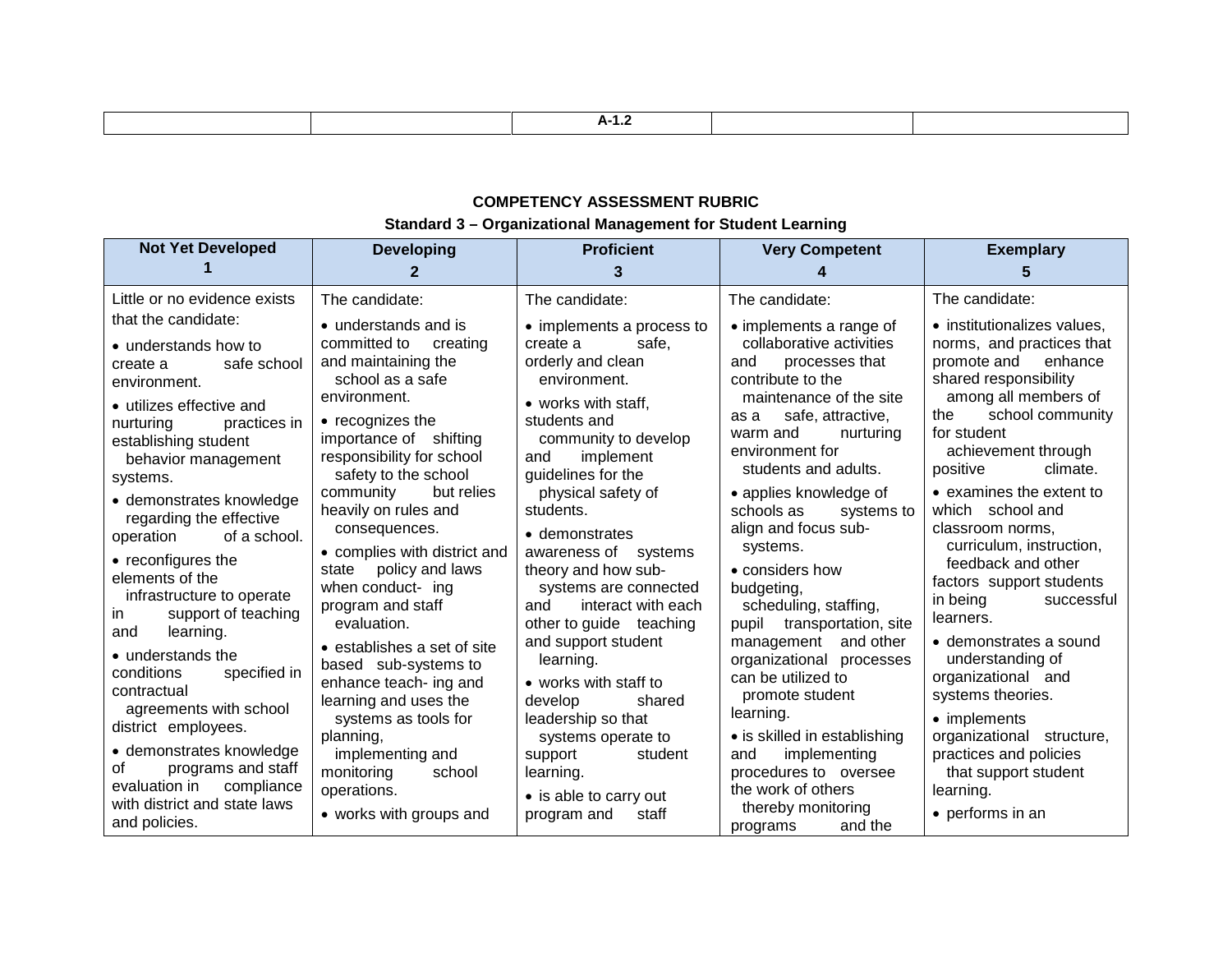| individuals, explaining                                                                                                                 | evaluation in compliance                                               | work of individuals,                                                                                                        | fashion<br>exemplary                                                                                           |
|-----------------------------------------------------------------------------------------------------------------------------------------|------------------------------------------------------------------------|-----------------------------------------------------------------------------------------------------------------------------|----------------------------------------------------------------------------------------------------------------|
| the sub-<br>systems                                                                                                                     | with district and state                                                | groups and the school                                                                                                       | when carrying out                                                                                              |
| and inviting feedback<br>to                                                                                                             | policy and<br>laws.                                                    | whole.<br>as a                                                                                                              | program and staff                                                                                              |
| refine the design and<br>operation of the<br>subsystems.                                                                                | • is actively engaged as a<br>teacher<br>and<br>mentor with respect to | • carries out program and<br>staff<br>evaluation in<br>compliance with                                                      | evaluations in<br>compliance with district<br>state laws and<br>and<br>policies.                               |
| • seeks opportunities to<br>extend management skills                                                                                    | and instructional<br>legal<br>obligations.                             | district and state laws<br>policies.<br>and                                                                                 | • demonstrates expertise                                                                                       |
| and to build<br>shared<br>responsibility for the<br>operation of the school<br>learning-support<br>as a<br>system.                      |                                                                        | • demonstrates a broad<br>understanding of the<br>range of<br>legal<br>matters that impact the<br>(e.g., use of the<br>site | linking<br>in.<br>management strategies to<br>goals for achieving<br>standards<br>in teaching<br>and learning. |
| • ensures human and<br>fiscal<br>resources are<br>allocated to<br>support<br>teaching and learning.                                     |                                                                        | internet, child abuse,<br>use of categorical funds).<br>• engages others in<br>sharing                                      | • demonstrates through<br>communication and<br>behavior a<br>deep<br>understanding of legal                    |
| • .has knowledge of<br>contractual<br>and legal<br>obligations and use<br>that knowledge to<br>establish and<br>maintain<br>compliance. | $A-1.3$                                                                | responsibility for<br>administering<br>contracts<br>and agreements fairly.                                                  | issues affecting<br>students,<br>teachers<br>and school and a<br>commitment to act with<br>integrity.          |

#### **COMPETENCY ASSESSMENT RUBRIC**

#### **Standard 4 – Working with Diverse Families and Communities**

| <b>Not Yet Developed</b>                                                                                                                                                  | <b>Developing</b>                                                                                                                                                            | <b>Proficient</b>                                                                                                                                           | <b>Very Competent</b>                                                                                                                        | <b>Exemplary</b>                                                                                                                                   |
|---------------------------------------------------------------------------------------------------------------------------------------------------------------------------|------------------------------------------------------------------------------------------------------------------------------------------------------------------------------|-------------------------------------------------------------------------------------------------------------------------------------------------------------|----------------------------------------------------------------------------------------------------------------------------------------------|----------------------------------------------------------------------------------------------------------------------------------------------------|
|                                                                                                                                                                           |                                                                                                                                                                              |                                                                                                                                                             |                                                                                                                                              |                                                                                                                                                    |
| Little or no evidence exists                                                                                                                                              | The candidate:                                                                                                                                                               | The candidate:                                                                                                                                              | The candidate:                                                                                                                               | The candidate:                                                                                                                                     |
| that the candidate:<br>• has incorporated the<br>viewpoints of staff,<br>students, parents and<br>other community<br>members in the mission,<br>vision and strategic plan | · demonstrates knowledge<br>that families and<br>community members are<br>viable partners in the<br>education of students.<br>• incorporates the<br>perspectives of families | has developed a vision,<br>goals and strategic<br>plan that incorporate<br>the viewpoints of staff,<br>students, parents and<br>other community<br>members. | • has developed and<br>refined a range of<br>knowledge, skills and<br>capacities that helps<br>him/her successfully<br>engage the community. | • is consistently aware of<br>changing demographics<br>in the school community<br>and adjusts their home-<br>school communications<br>accordingly. |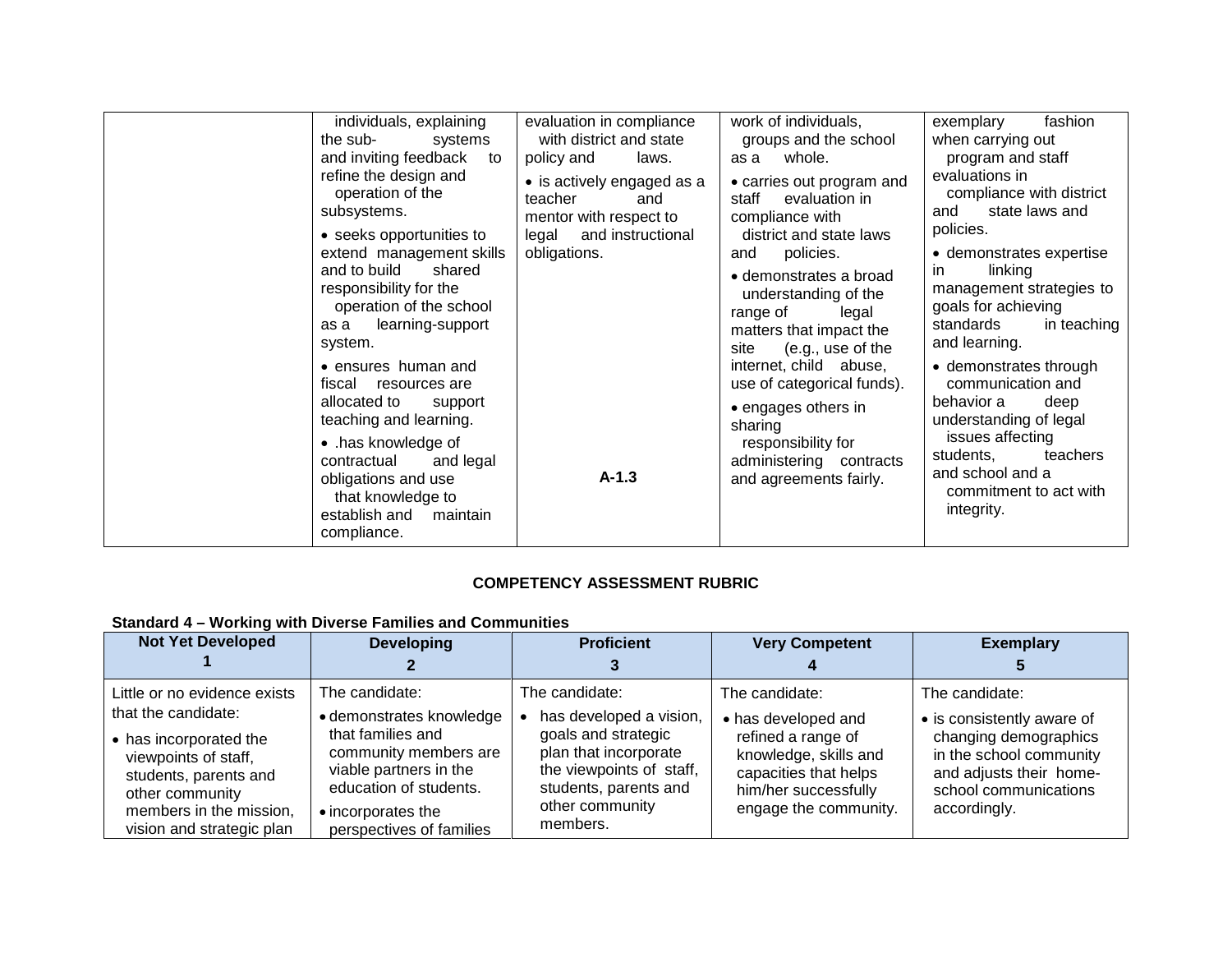| for the school.<br>• is able to establish<br>strategies for<br>disseminating<br>information to the school<br>community.<br>• is a aware of student and<br>family values, beliefs and<br>needs.<br>• is aware of the need to<br>build relationships with<br>the community and other<br>organizations within the<br>larger context.<br>• is able to encourage<br>teachers and other staff<br>in building community<br>partnerships and<br>networks.<br>• communicates<br>information about the<br>school through a variety<br>of media and in a clear<br>concise and predictable<br>manner. | and community<br>members into the life of<br>the school.<br>· identifies and addresses<br>existing gaps regarding<br>the exclusion of families<br>and community.<br>· assesses his/her<br>strengths and limitations<br>in public engagement<br>and identifies strategies<br>for improving<br>professional capacity in<br>this area.<br>• has begun to build<br>partnerships between<br>the school and other<br>institutions.<br>· develops, implements,<br>and monitors strategies<br>to create linkages with<br>partners.<br>• identifies areas in which<br>students would benefit<br>from community support<br>services and provides<br>appropriate information<br>to families. | $\bullet$<br>$\bullet$<br>$\bullet$ | actively seeks out<br>family and community<br>perspectives as an<br>integral part of planning<br>and reviewing goals,<br>results and operations.<br>.seeks and pursues<br>opportunities to<br>establish partnerships<br>with businesses,<br>institutions of higher<br>learning and<br>community<br>organizations that will<br>contribute to achieving<br>the goals of the school.<br>works with the staff to<br>establish and<br>implement partnership<br>activities.<br>is knowledgeable about<br>other agencies in the<br>community who<br>support the school's<br>vision and goals and<br>establish<br>communications<br>between the school<br>and community support<br>agencies.<br>provides appropriate<br>information to families<br>regarding community<br>support services.<br>ensures that the school<br>develops capacity to<br>communicate orally<br>and in writing with | • demonstrates<br>willingness and skill to<br>communicate regularly,<br>using a variety of media<br>and modes of<br>communication and in<br>languages that meet the<br>needs of students and<br>families.<br>• employs a wide range of<br>textual and visual<br>media, phone<br>messages, parent<br>conferences, home<br>visits, etc. to ensure a<br>viable connection<br>between the school and<br>families they serve.<br>• models respect in<br>dealings with<br>community members<br>and families and sets<br>expectations for others<br>to do the same.<br>· elicits and incorporates<br>the perspective of<br>community members<br>and families in the on-<br>going planning,<br>implementation<br>assessment and<br>refinement of the school<br>programs.<br>· actively seeks and<br>pursues opportunities to<br>establish partnerships<br>at the local, regional<br>and broader levels. | • plans and implements<br>community forms to<br>facilitate discussion<br>consistent with the<br>principle of democratic<br>participation, clarifying<br>roles and ground-rules,<br>and keeping participants<br>focused on the goals at<br>hand.<br>· distributes leadership to<br>teachers by encouraging<br>them to take active roles<br>in partnerships and<br>networks to enhance the<br>professional learning of<br>teachers and the<br>academic and social<br>development of students.<br>• shapes a school culture in<br>which advocacy for<br>students and their families<br>is central to the work of<br>the school.<br>• ensures that when<br>students are not making<br>satisfactory progress in<br>school, the school's<br>professional staff consider<br>every possible means and<br>resources (e.g.,<br>academic, social,<br>medical, mental health) to<br>support student learning. |
|-------------------------------------------------------------------------------------------------------------------------------------------------------------------------------------------------------------------------------------------------------------------------------------------------------------------------------------------------------------------------------------------------------------------------------------------------------------------------------------------------------------------------------------------------------------------------------------------|-----------------------------------------------------------------------------------------------------------------------------------------------------------------------------------------------------------------------------------------------------------------------------------------------------------------------------------------------------------------------------------------------------------------------------------------------------------------------------------------------------------------------------------------------------------------------------------------------------------------------------------------------------------------------------------|-------------------------------------|-------------------------------------------------------------------------------------------------------------------------------------------------------------------------------------------------------------------------------------------------------------------------------------------------------------------------------------------------------------------------------------------------------------------------------------------------------------------------------------------------------------------------------------------------------------------------------------------------------------------------------------------------------------------------------------------------------------------------------------------------------------------------------------------------------------------------------------------------------------------------------------|-------------------------------------------------------------------------------------------------------------------------------------------------------------------------------------------------------------------------------------------------------------------------------------------------------------------------------------------------------------------------------------------------------------------------------------------------------------------------------------------------------------------------------------------------------------------------------------------------------------------------------------------------------------------------------------------------------------------------------------------------------------------------------------------------------------------------------------------------------------------------------------------------|---------------------------------------------------------------------------------------------------------------------------------------------------------------------------------------------------------------------------------------------------------------------------------------------------------------------------------------------------------------------------------------------------------------------------------------------------------------------------------------------------------------------------------------------------------------------------------------------------------------------------------------------------------------------------------------------------------------------------------------------------------------------------------------------------------------------------------------------------------------------------------------------------|
|-------------------------------------------------------------------------------------------------------------------------------------------------------------------------------------------------------------------------------------------------------------------------------------------------------------------------------------------------------------------------------------------------------------------------------------------------------------------------------------------------------------------------------------------------------------------------------------------|-----------------------------------------------------------------------------------------------------------------------------------------------------------------------------------------------------------------------------------------------------------------------------------------------------------------------------------------------------------------------------------------------------------------------------------------------------------------------------------------------------------------------------------------------------------------------------------------------------------------------------------------------------------------------------------|-------------------------------------|-------------------------------------------------------------------------------------------------------------------------------------------------------------------------------------------------------------------------------------------------------------------------------------------------------------------------------------------------------------------------------------------------------------------------------------------------------------------------------------------------------------------------------------------------------------------------------------------------------------------------------------------------------------------------------------------------------------------------------------------------------------------------------------------------------------------------------------------------------------------------------------|-------------------------------------------------------------------------------------------------------------------------------------------------------------------------------------------------------------------------------------------------------------------------------------------------------------------------------------------------------------------------------------------------------------------------------------------------------------------------------------------------------------------------------------------------------------------------------------------------------------------------------------------------------------------------------------------------------------------------------------------------------------------------------------------------------------------------------------------------------------------------------------------------|---------------------------------------------------------------------------------------------------------------------------------------------------------------------------------------------------------------------------------------------------------------------------------------------------------------------------------------------------------------------------------------------------------------------------------------------------------------------------------------------------------------------------------------------------------------------------------------------------------------------------------------------------------------------------------------------------------------------------------------------------------------------------------------------------------------------------------------------------------------------------------------------------|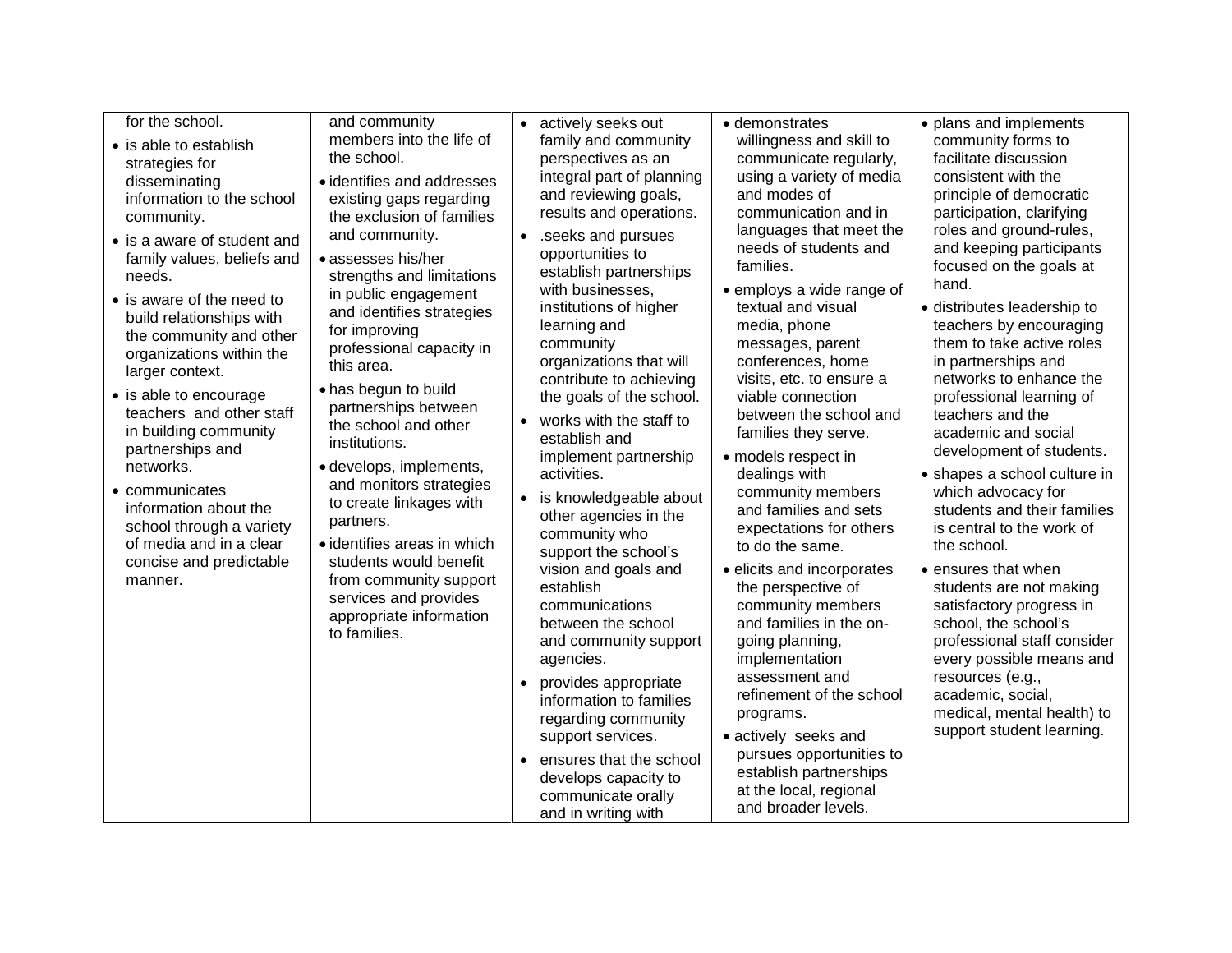| families whose primary<br>language is other than<br>English.<br>$A-1.4$ | • supports staff in<br>understanding child and<br>adolescent<br>development and<br>applying the<br>understanding in their<br>work with students and                                                  |  |
|-------------------------------------------------------------------------|------------------------------------------------------------------------------------------------------------------------------------------------------------------------------------------------------|--|
|                                                                         | their families.                                                                                                                                                                                      |  |
|                                                                         | • integrates community<br>services with school<br>programs and ensures<br>compliance with state<br>education codes and<br>district policy regarding<br>privacy of student and<br>family information. |  |

#### **COMPETENCY ASSESSMENT RUBRIC**

#### **Standard 5- Personal Ethics and Leadership Capacity**

| <b>Not Yet Developed</b>                                                                                                                                                                                                                                                                                                                                     | <b>Developing</b>                                                                                                                                                                                                                                                                                                                                                     | <b>Proficient</b>                                                                                                                                                                                                                                                                                                                                                                               | <b>Very Competent</b>                                                                                                                                                                                                                                                                                                                                       | <b>Exemplary</b>                                                                                                                                                                                                                     |
|--------------------------------------------------------------------------------------------------------------------------------------------------------------------------------------------------------------------------------------------------------------------------------------------------------------------------------------------------------------|-----------------------------------------------------------------------------------------------------------------------------------------------------------------------------------------------------------------------------------------------------------------------------------------------------------------------------------------------------------------------|-------------------------------------------------------------------------------------------------------------------------------------------------------------------------------------------------------------------------------------------------------------------------------------------------------------------------------------------------------------------------------------------------|-------------------------------------------------------------------------------------------------------------------------------------------------------------------------------------------------------------------------------------------------------------------------------------------------------------------------------------------------------------|--------------------------------------------------------------------------------------------------------------------------------------------------------------------------------------------------------------------------------------|
| Little or no evidence exists<br>that the candidate:<br>$\bullet$ is aware of the<br>connection between<br>school leadership and a<br>personal and<br>professional code of<br>ethnics.<br>$\bullet$ demonstrates a capacity<br>to be an on-going<br>learner, problem solver,<br>self-reflector and<br>articulator of the vision.<br>$\bullet$ understands the | The candidate:<br>• is shaping a personal<br>model of ethical and<br>professional behavior with<br>an understanding of their<br>rights and responsibilities<br>and the rights and<br>responsibilities of others<br>with whom they work.<br>• has a fundamental<br>understanding of decision-<br>making processes and of<br>the need to base<br>decisions on pertinent | The candidate:<br>• is aware of the authority of<br>the principal's office and is<br>sensitive to the potential for<br>its misuse.<br>$\bullet$ articulates and<br>communicates a set of<br>professional values that is<br>aligned with ethical concepts<br>of fairness, justice and<br>service.<br>guides staff to examine<br>$\bullet$<br>policy and practices with<br>respect to the desired | The candidate:<br>• models for others the<br>principle that the well being<br>of the community<br>supersedes the interest of<br>any one community<br>member.<br>• intervenes appropriately in<br>instances that represent a<br>breach in rights.<br>• treats all people fairly,<br>equitably and with dignity<br>and respect.<br>• ensures the professional | The candidate:<br>• practices<br>leadership from<br>a base of<br>professional and<br>personal ethics<br>that places the<br>good of the<br>students,<br>families, and<br>staff ahead of<br>personal<br>interests.<br>• uses knowledge |
| relevance of data and<br>up-to-date information to                                                                                                                                                                                                                                                                                                           | information.<br>• encourages and supports                                                                                                                                                                                                                                                                                                                             | outcome of providing all<br>students with a quality                                                                                                                                                                                                                                                                                                                                             | culture of the school<br>reflects a commitment to                                                                                                                                                                                                                                                                                                           | of relevant<br>research and                                                                                                                                                                                                          |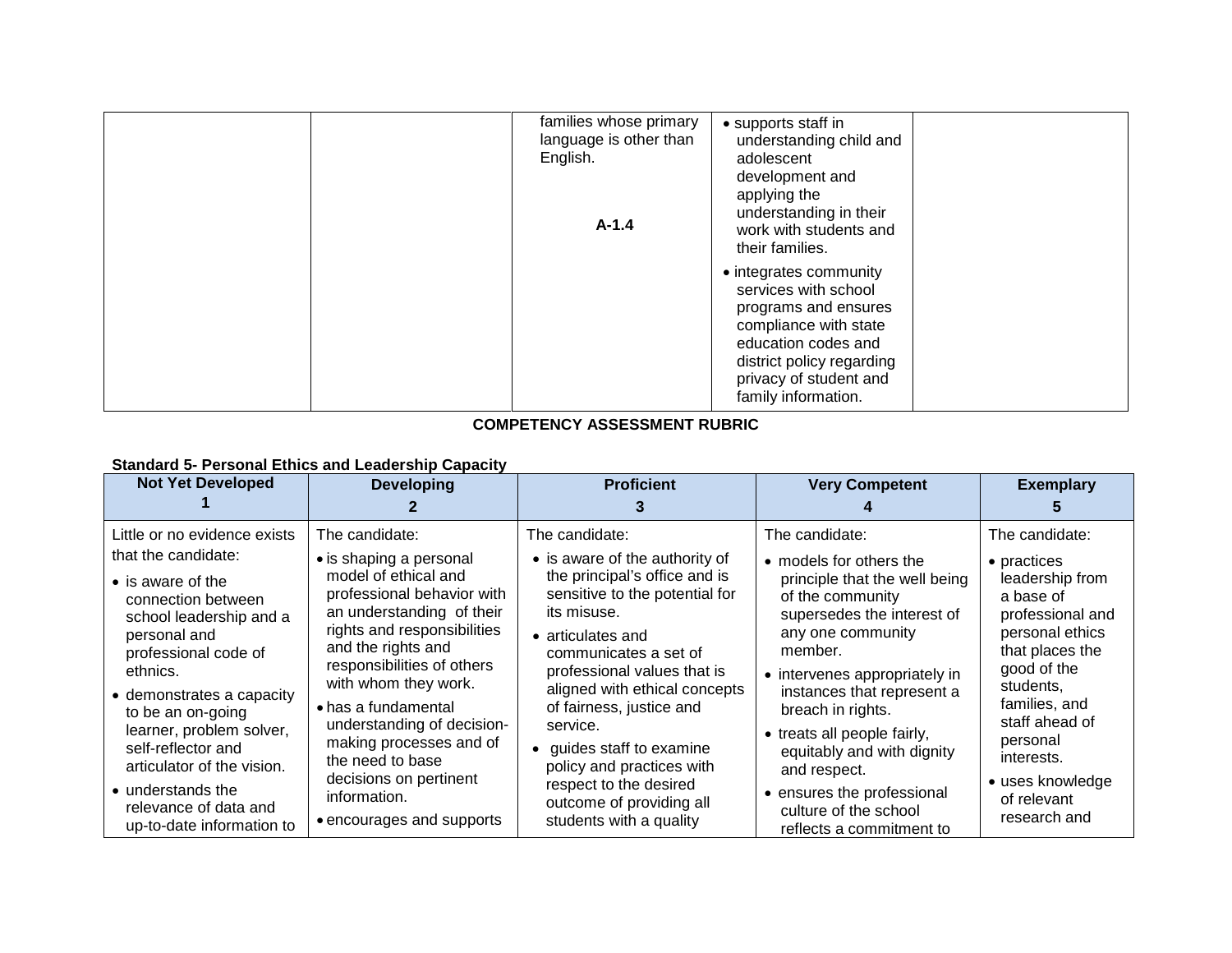| make decisions about<br>improving student<br>achievement in a<br>standards based system.<br>• demonstrates<br>commitment to<br>professional growth by<br>regular participation in<br>activities such as<br>conferences,<br>professional<br>development<br>opportunities and<br>professional reading.<br>• honors both personal<br>and professional<br>responsibilities. | staff in staying abreast of<br>current information about<br>teaching and learning.<br>• demonstrates the ability<br>and willingness to be an<br>on-going learner who<br>examines his/her own<br>practice, is a problem<br>solver, self-reflector and<br>articulator of the vision. | education.<br>• treats all people fairly,<br>equitably and with dignity<br>and respect.<br>· demonstrates an<br>understanding of the<br>decision-making process<br>based on pertinent<br>information. Communicates<br>with teachers the importance<br>of using hard/soft data to<br>inform practice.<br>• knows the curriculum and<br>supports teachers to<br>integrate content and<br>standards across all grades.<br>• works with staff to develop<br>individual and group capacity<br>to use state-of-the-art<br>information and technology<br>about standards-based<br>teaching and learning.<br>• reflects regularly on<br>performance and considers<br>how this/her own actions<br>affect others &influences<br>progress toward the goal of<br>all students achieving the<br>standards.<br>• commits to professional<br>growth by participation in<br>professional development<br>activities. | the use of data on an on-<br>going basis.<br>· guides decision-making<br>activities so that they<br>reflect appropriate data and<br>other information.<br>• is highly skilled in modeling<br>and guiding the use of<br>relevant information, such<br>as the use of<br>disaggregated data<br>throughout the planning,<br>implementation, evaluation<br>and refinement of<br>processes of the school.<br>• ensures that they, and their<br>staff, are knowledgeable<br>about relevant research,<br>theory and best practices.<br>• demonstrates that he/she is<br>an on-going learner, self-<br>reflector, problem solver<br>and articulator of the vision.<br>• engages in strategies to<br>extend and develop<br>personal professional<br>knowledge and<br>development.<br>• employs a range of<br>substantive and symbolic<br>actions to inspire self and<br>others. | theory and best<br>practices to<br>make sound<br>decisions.<br>• makes<br>appropriate<br>decisions about<br>student learning<br>results, school<br>structures,<br>instructional<br>program, and<br>allocation of<br>resources by<br>seeking out and<br>using information<br>and technology<br>that is pertinent<br>to the attainment<br>of the school's<br>vision.<br>• models reflection<br>and continuous<br>growth by<br>consistently and<br>publicly<br>disclosing and<br>sharing his/her<br>learning process<br>and its<br>relationship to<br>organizational<br>improvement.<br>· uses personal |
|-------------------------------------------------------------------------------------------------------------------------------------------------------------------------------------------------------------------------------------------------------------------------------------------------------------------------------------------------------------------------|------------------------------------------------------------------------------------------------------------------------------------------------------------------------------------------------------------------------------------------------------------------------------------|-----------------------------------------------------------------------------------------------------------------------------------------------------------------------------------------------------------------------------------------------------------------------------------------------------------------------------------------------------------------------------------------------------------------------------------------------------------------------------------------------------------------------------------------------------------------------------------------------------------------------------------------------------------------------------------------------------------------------------------------------------------------------------------------------------------------------------------------------------------------------------------------------------|-----------------------------------------------------------------------------------------------------------------------------------------------------------------------------------------------------------------------------------------------------------------------------------------------------------------------------------------------------------------------------------------------------------------------------------------------------------------------------------------------------------------------------------------------------------------------------------------------------------------------------------------------------------------------------------------------------------------------------------------------------------------------------------------------------------------------------------------------------------------------|------------------------------------------------------------------------------------------------------------------------------------------------------------------------------------------------------------------------------------------------------------------------------------------------------------------------------------------------------------------------------------------------------------------------------------------------------------------------------------------------------------------------------------------------------------------------------------------------------|
|                                                                                                                                                                                                                                                                                                                                                                         |                                                                                                                                                                                                                                                                                    | • identifies strategies assisting<br>and supporting school<br>community members in<br>prioritizing commitments and<br>focusing efforts toward                                                                                                                                                                                                                                                                                                                                                                                                                                                                                                                                                                                                                                                                                                                                                       |                                                                                                                                                                                                                                                                                                                                                                                                                                                                                                                                                                                                                                                                                                                                                                                                                                                                       | and professional<br>experiences, as<br>well as more<br>formal learning<br>opportunities, as                                                                                                                                                                                                                                                                                                                                                                                                                                                                                                          |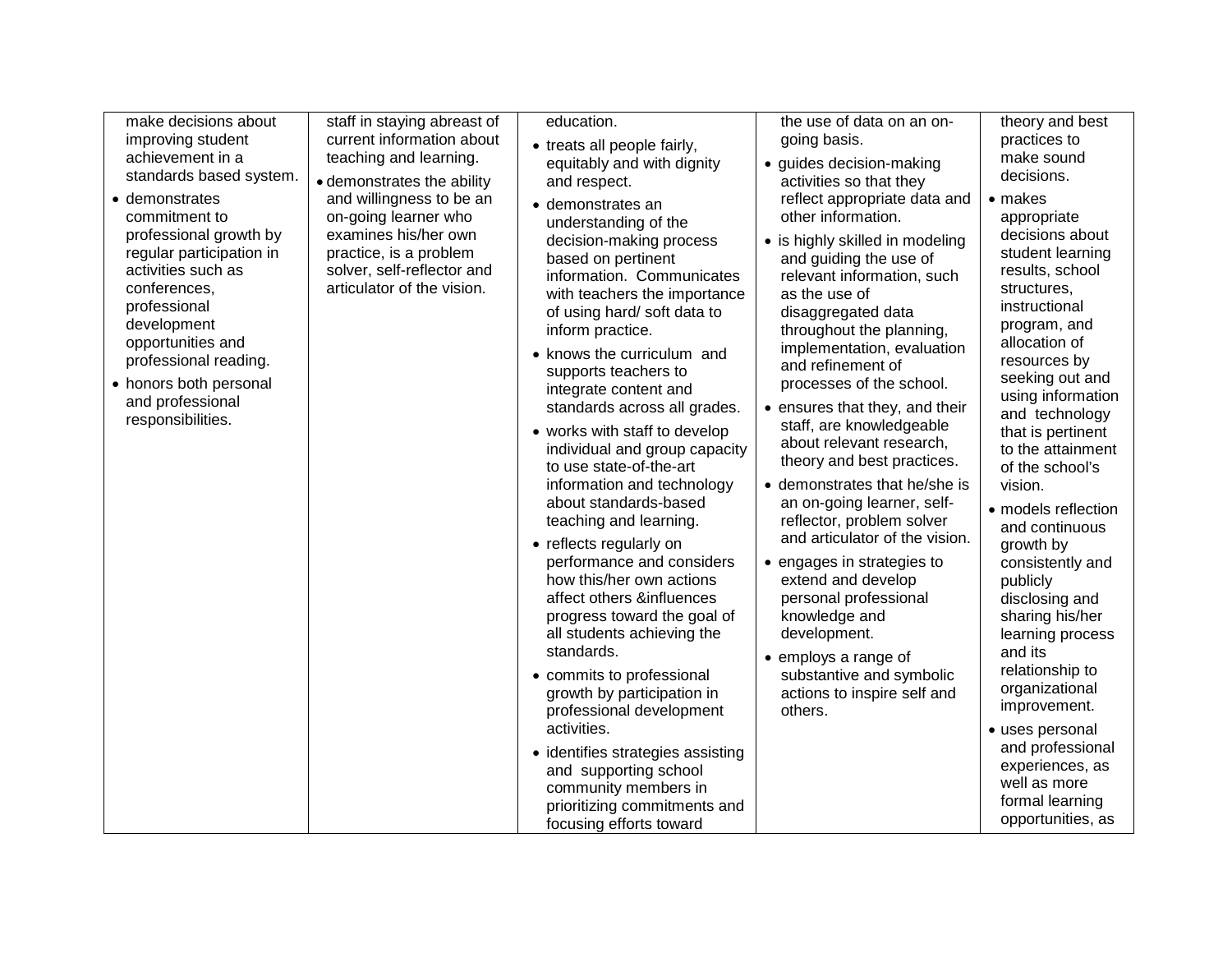| student learning. | the basis for on-                                                                                                                                                                                     |
|-------------------|-------------------------------------------------------------------------------------------------------------------------------------------------------------------------------------------------------|
| $A-1.5$           | going reflection<br>increased<br>professional<br>knowledge and<br>development.                                                                                                                        |
|                   | • integrates self-<br>reflection and<br>into the school<br>environment to<br>shape a culture<br>that values<br>inquiry.<br>reflection&<br>continuous<br>individual and<br>organizational<br>learning. |
|                   | · demonstrates<br>balance in work<br>and personal life<br>allowing for a<br>sustained,<br>focused purpose<br>and a high level<br>of performance.                                                      |
|                   | • uses strategies<br>ensuring staff's<br>collective<br>capacity to<br>inspire each<br>other to high<br>levels of effort.                                                                              |

#### **COMPETENCY ASSESSMENT RUBRIC**

#### **Standard 6 – Legal, Political, Social, Economic and Cultural Issues**

| <b>Not Yet Developed</b><br><b>Proficient</b><br><b>Very Competent</b><br><b>Developing</b><br>Exemplarv |  |
|----------------------------------------------------------------------------------------------------------|--|
|----------------------------------------------------------------------------------------------------------|--|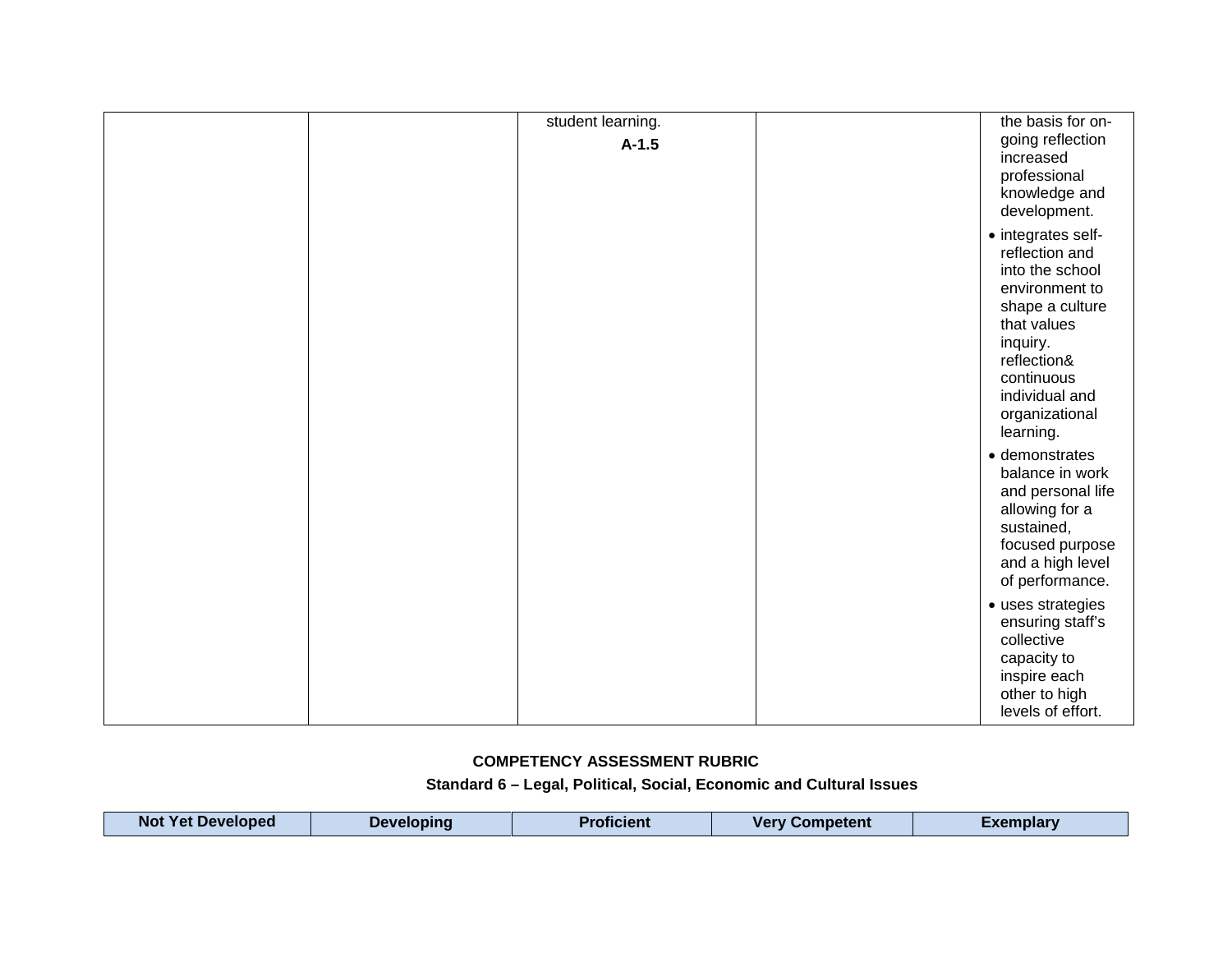| 1                                                                                                                                                                                                                                    | $\overline{2}$                                                                                                                                                                                                                        | $\overline{3}$                                                                                                                                                                                                                                                 | 4                                                                                                                                                                                                                                                           | 5                                                                                                                                                                                                                                                     |
|--------------------------------------------------------------------------------------------------------------------------------------------------------------------------------------------------------------------------------------|---------------------------------------------------------------------------------------------------------------------------------------------------------------------------------------------------------------------------------------|----------------------------------------------------------------------------------------------------------------------------------------------------------------------------------------------------------------------------------------------------------------|-------------------------------------------------------------------------------------------------------------------------------------------------------------------------------------------------------------------------------------------------------------|-------------------------------------------------------------------------------------------------------------------------------------------------------------------------------------------------------------------------------------------------------|
| There is little or no                                                                                                                                                                                                                | The candidate:                                                                                                                                                                                                                        | The candidate:                                                                                                                                                                                                                                                 | The candidate:                                                                                                                                                                                                                                              | The candidate:                                                                                                                                                                                                                                        |
| evidence that the<br>candidate:<br>• understands that district,<br>state and federal laws<br>and policies impact the<br>site and student.                                                                                            | • realizes that district,<br>state and federal policy<br>impacts the site and the<br>students.<br>· ensures compliance with<br>policy.                                                                                                | • actively seeks policy<br>information relevant to<br>the school from a<br>variety of source.<br>participates in forums<br>$\bullet$<br>to provide information                                                                                                 | • understands how<br>political,, social and<br>economic systems<br>impact schools.<br>• ensures that the school<br>operates consistently                                                                                                                    | • participates as a team<br>member and draws upon<br>the knowledge and<br>expertise of others, as<br>well as their own<br>knowledge of change<br>models and conflict                                                                                  |
| • works to comply with<br>policy.<br>• engages the public in<br>school events so as to<br>maintain a positive                                                                                                                        | · understands that school<br>stakeholders include not<br>only the students'<br>families but also local<br>business and civic                                                                                                          | to policymakers and<br>encourages the<br>participation of other<br>stakeholders.<br>builds relationships<br>$\bullet$                                                                                                                                          | within legal<br>parameters.<br>• uses positive<br>relationships with<br>stakeholders and gives                                                                                                                                                              | resolution to support the<br>school system in making<br>sound policy.<br>• is a skilled analyst of                                                                                                                                                    |
| image.<br>• responds appropriate to<br>specific requests for<br>information.                                                                                                                                                         | leaders and other<br>individuals and groups in<br>the community.                                                                                                                                                                      | with various<br>stakeholders as a<br>means of developing<br>and sustaining support                                                                                                                                                                             | them access to him/her<br>self and uses<br>community input in<br>support of the school.                                                                                                                                                                     | policy at local, regional<br>and national levels,<br>especially with the effect<br>these policies have on the                                                                                                                                         |
| • maintains two-way<br>communication between<br>the school and its<br>stakeholders in business,<br>social, civic, political and<br>cultural organizations.<br>identifies areas in which<br>public engagement<br>needs strengthening. | • is able to identify areas<br>in which public<br>engagement requires<br>strengthening.<br>• is aware of the<br>importance of public<br>opinion and accepts<br>input from the public<br>when it is offered.<br>· occasionally engages | for his/her school.<br>seeks opportunities to<br>$\bullet$<br>engage members of<br>the public in forums,<br>meetings, and formal<br>committee activities<br>that support the goals<br>of the school.<br>seeks learning<br>$\bullet$<br>opportunities that take | • works with others at the<br>site to develop and<br>implement strategies<br>that encourage public<br>support of high<br>standards for student<br>achievement.<br>• provides stakeholders<br>with timely, useful,<br>understandable                         | opportunities for success<br>of students at his/her site.<br>• ensures that a range of<br>accurate information<br>about the school and its<br>performance is clearly<br>and effectively<br>communicated through<br>multiple media and<br>channels.    |
| $\bullet$ is aware of the<br>importance of articulating<br>the schools vision to<br>stakeholders or of the<br>importance of using<br>student data to support<br>the vision.                                                          | the public in the events<br>of the school so as to<br>maintain a positive<br>mage.                                                                                                                                                    | students into the<br>community.                                                                                                                                                                                                                                | information related to<br>issues, policies and<br>practice, including data<br>about school and<br>student performance.<br>• encourages constructive<br>conversations with the<br>public, drawing upon<br>the public's interest in<br>the school to focus on | • is a relentless advocate<br>for his/her students,<br>school and for public<br>education.<br>• uses public input to shape<br>strategic engagement and<br>dialogue that strengthens<br>public support for the<br>mission and vision of the<br>school. |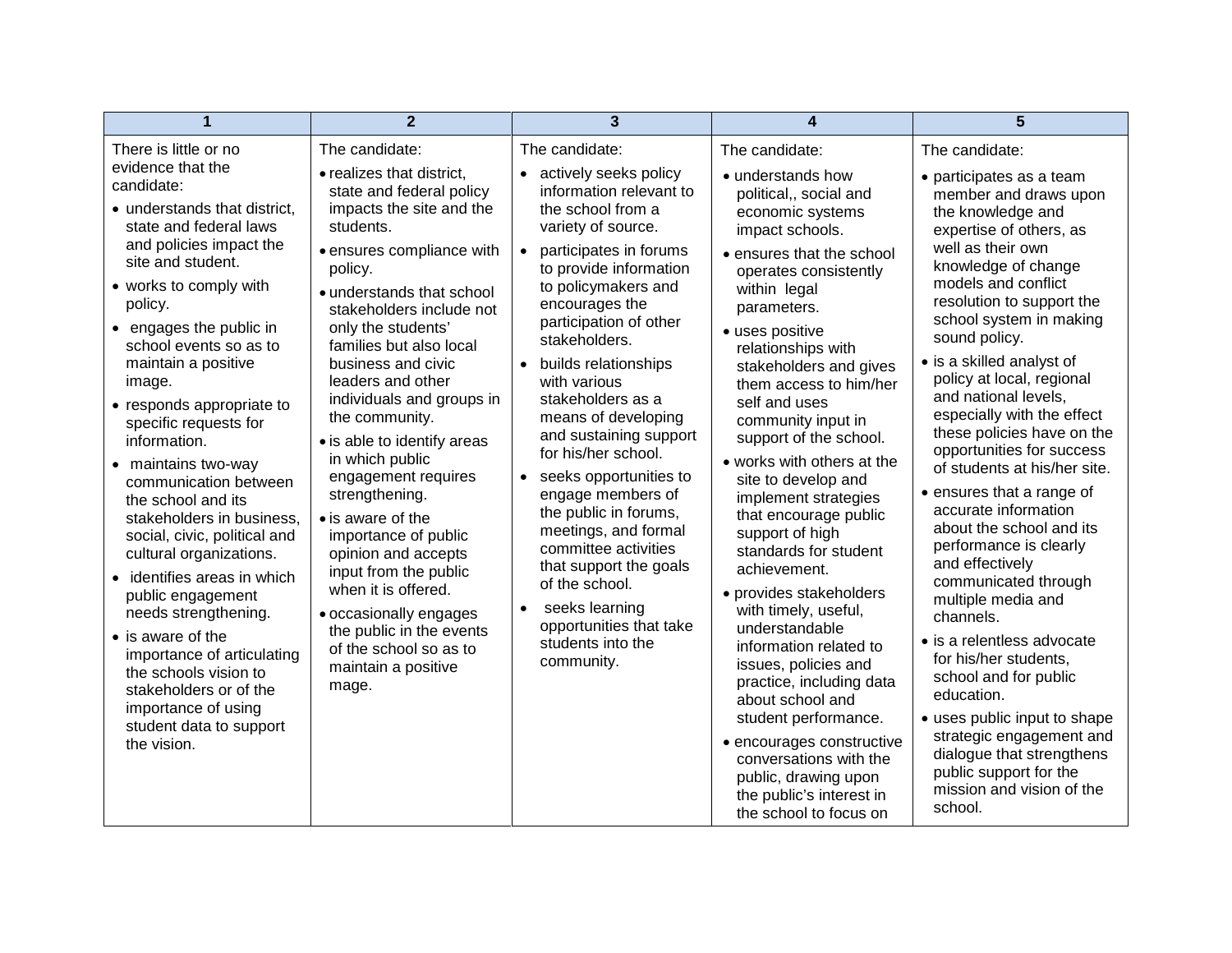|  |         | student learning. |  |
|--|---------|-------------------|--|
|  |         |                   |  |
|  |         |                   |  |
|  |         |                   |  |
|  |         |                   |  |
|  |         |                   |  |
|  |         |                   |  |
|  |         |                   |  |
|  | $A-1.6$ |                   |  |

Self-Assessment of Skills in Relation to the

## **California Professional Standards for Educational Leaders**

| Date of assessment:                    |  | Check one: □ Pre-assessment (beginning of GED796) □ Formative assessment (end GED796) |  |
|----------------------------------------|--|---------------------------------------------------------------------------------------|--|
| Post-assessment (completion of GED797) |  |                                                                                       |  |

| A school administrator is an<br>educational leader who promotes the<br>success of all students by:                                                                                              | What successes have you<br>experienced this year? | What challenges do you<br>still face? | <b>What professional</b><br>development needs<br>do you have? |
|-------------------------------------------------------------------------------------------------------------------------------------------------------------------------------------------------|---------------------------------------------------|---------------------------------------|---------------------------------------------------------------|
| 1. Facilitating the development,<br>articulation, implementation and<br>stewardship of a vision of learning that is<br>shared and supported by the school<br>community.<br><b>Rubric Score:</b> |                                                   |                                       |                                                               |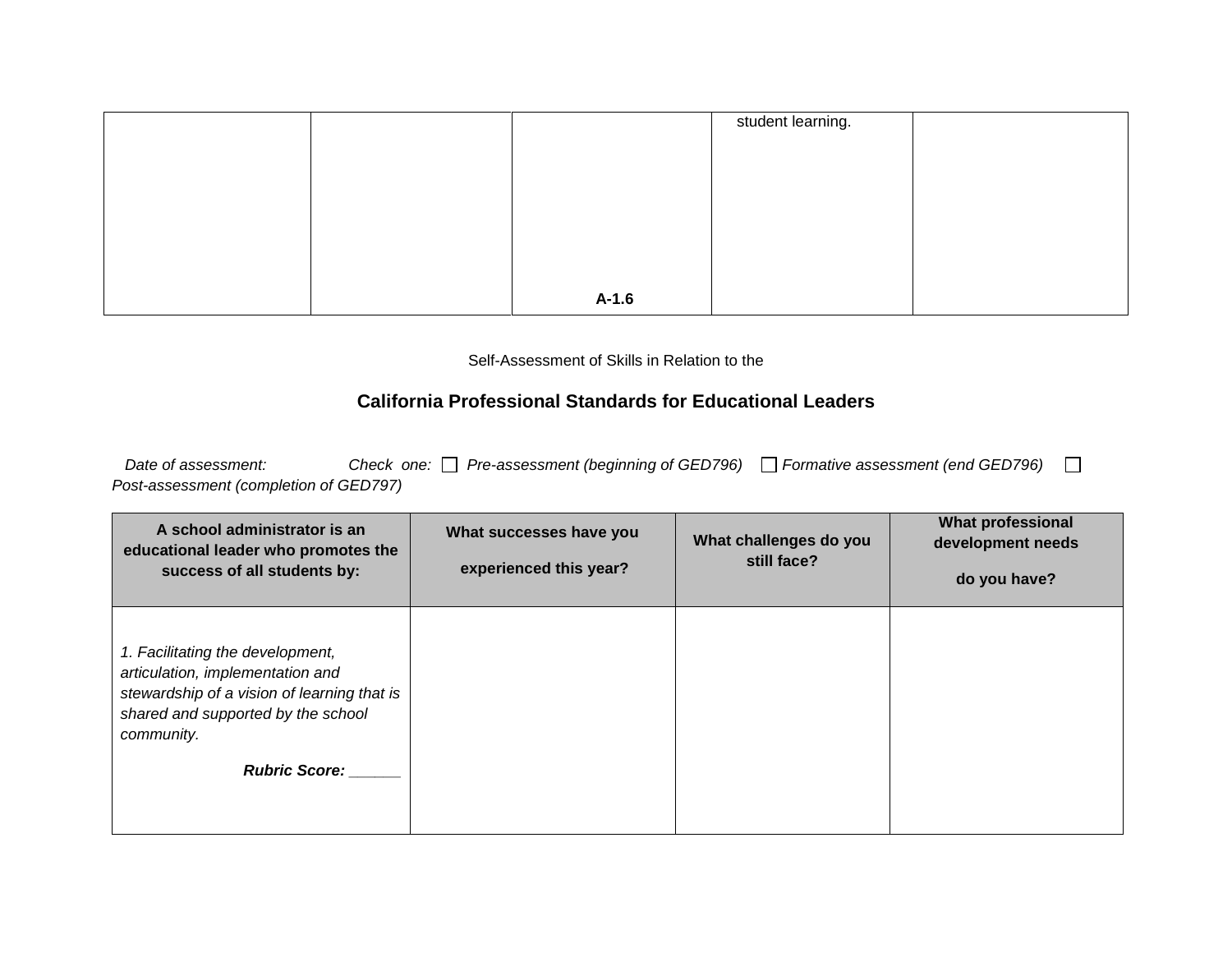| 2. Advocating, nurturing and sustaining      |  |  |
|----------------------------------------------|--|--|
| a school culture and instructional           |  |  |
| program conducive to student learning        |  |  |
| and staff professional growth.               |  |  |
|                                              |  |  |
| <b>Rubric Score:</b>                         |  |  |
| 3. Ensuring management of the                |  |  |
| organization, operations and resources       |  |  |
| for a safe, efficient and effective learning |  |  |
| environment.                                 |  |  |
|                                              |  |  |
| Rubric Score: ______                         |  |  |
|                                              |  |  |
| 4. Collaborating with families and           |  |  |
| community members, responding to             |  |  |
| diverse community needs, and                 |  |  |
| mobilizing community resources.              |  |  |
| Rubric Score: ____                           |  |  |
| 5. Modeling a personal code of ethics        |  |  |
| and developing professional leadership       |  |  |
| capacity.                                    |  |  |
| <b>Rubric Score:</b>                         |  |  |
| 6. Understanding, responding to, and         |  |  |
| influencing the larger political, social,    |  |  |
| economic, legal, and cultural context.       |  |  |
|                                              |  |  |
| <b>Rubric Score:</b>                         |  |  |

Using the Competency Assessment rubric as a guide, please assess your level of competency in applying each of the CPSELs in your job setting. Identify at least two CPSEL standard areas in which to develop performance goals to increase your level of competency. Note the identified performance goal areas in the last column by inserting "PG."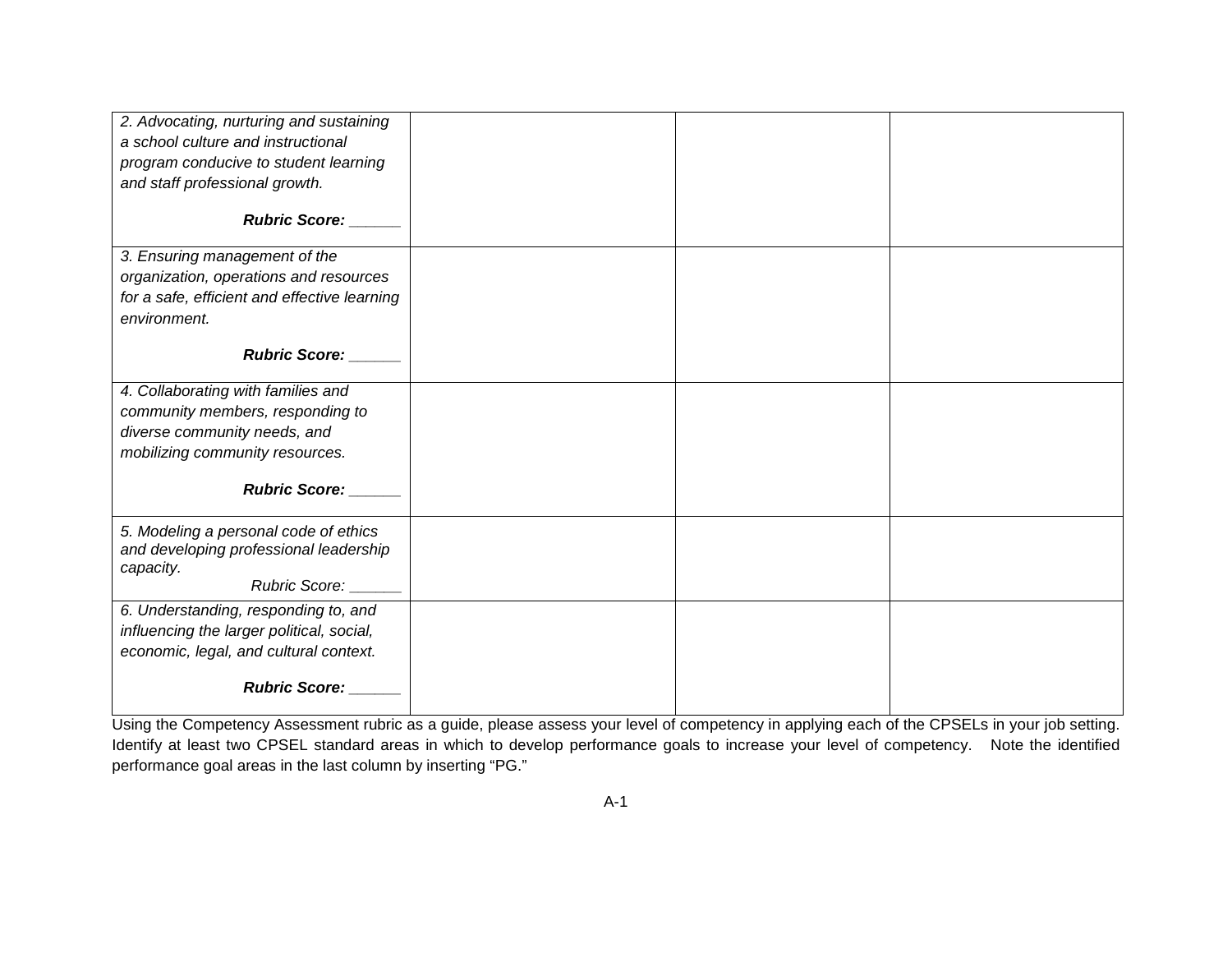# **GED 797: Professional Development CPSEL Self-Assessment**

|                  | <b>Not Yet Developed</b>                                                                                         | <b>Developing</b>                                                       | <b>Proficient</b>     | <b>Very Competent</b>                                                                                              | <b>Exemplary</b>   | <b>Score/Level</b> |  |  |
|------------------|------------------------------------------------------------------------------------------------------------------|-------------------------------------------------------------------------|-----------------------|--------------------------------------------------------------------------------------------------------------------|--------------------|--------------------|--|--|
| 1. Facilitating  | Skill not yet                                                                                                    | Demonstrates                                                            | Demonstrates          | Demonstrates very                                                                                                  | Demonstrates       |                    |  |  |
| the              | developed or is not                                                                                              | developing                                                              | proficient leadership | competent                                                                                                          | exemplary          |                    |  |  |
| development,     | in evidence.                                                                                                     | leadership skills.                                                      | skills.               | leadership skills.                                                                                                 | leadership skills. |                    |  |  |
| articulation,    | <b>Standards</b>                                                                                                 |                                                                         |                       |                                                                                                                    |                    |                    |  |  |
| implementation   |                                                                                                                  | CA- California Professional Standards for Educational Leaders (CAPSELS) |                       |                                                                                                                    |                    |                    |  |  |
| and              |                                                                                                                  |                                                                         |                       | Standard: Standard 1: Vision of Learning Each candidate is able to promote the success of all students by          |                    |                    |  |  |
| stewardship of   |                                                                                                                  |                                                                         |                       | facilitating the development, articulation, implementation, and stewardship of a vision of learning that is shared |                    |                    |  |  |
| a vision of      | and supported by the school community.                                                                           |                                                                         |                       |                                                                                                                    |                    |                    |  |  |
| learning that is |                                                                                                                  |                                                                         |                       | Benchmark: 1(a) Each candidate is able to facilitate the development of a shared vision for the achievement of     |                    |                    |  |  |
| shared and       |                                                                                                                  |                                                                         |                       | all students based upon data from multiple measures of student learning and relevant qualitative indicators.       |                    |                    |  |  |
| supported by     |                                                                                                                  |                                                                         |                       | Benchmark: 1(b) Each candidate is able to articulate and demonstrate strategies for implementing the shared        |                    |                    |  |  |
| the school       |                                                                                                                  |                                                                         |                       | vision so that the entire school community understands and acts on the mission of the school as a standards-       |                    |                    |  |  |
| community.       | based educational system.                                                                                        |                                                                         |                       |                                                                                                                    |                    |                    |  |  |
|                  |                                                                                                                  |                                                                         |                       | Benchmark: 1(c) Each candidate knows how to leverage and marshal sufficient resources to implement and             |                    |                    |  |  |
|                  |                                                                                                                  | attain the vision for all students and subgroups of students.           |                       |                                                                                                                    |                    |                    |  |  |
|                  |                                                                                                                  |                                                                         |                       | <b>Benchmark:</b> 1(d) Each candidate can identify and address barriers to accomplishing the vision.               |                    |                    |  |  |
|                  |                                                                                                                  |                                                                         |                       | Benchmark: 1(e) Each candidate is able to shape school programs, plans, and activities to ensure integration,      |                    |                    |  |  |
|                  | articulation, and consistency with the vision.                                                                   |                                                                         |                       |                                                                                                                    |                    |                    |  |  |
|                  |                                                                                                                  |                                                                         |                       | <b>Benchmark:</b> 1(f) Each candidate is able to use the influence of diversity to improve teaching and learning.  |                    |                    |  |  |
| 2. Advocating,   | Skill not yet                                                                                                    | Demonstrates                                                            | Demonstrates          | Demonstrates very                                                                                                  | Demonstrates       |                    |  |  |
| nurturing and    | developed or is not                                                                                              | developing                                                              | proficient leadership | competent                                                                                                          | exemplary          |                    |  |  |
| sustaining a     | in evidence.                                                                                                     | leadership skills.                                                      | skills.               | leadership skills.                                                                                                 | leadership skills. |                    |  |  |
| school culture   | <b>Standards</b>                                                                                                 |                                                                         |                       |                                                                                                                    |                    |                    |  |  |
| and              | CA- California Professional Standards for Educational Leaders (CAPSELS)                                          |                                                                         |                       |                                                                                                                    |                    |                    |  |  |
| instructional    |                                                                                                                  |                                                                         |                       | Standard: Standard 2: Student Learning and Professional Growth Each candidate is able to promote the success       |                    |                    |  |  |
| program          | of all students by advocating, nurturing, and sustaining a school culture and instructional program conducive to |                                                                         |                       |                                                                                                                    |                    |                    |  |  |
| conducive to     |                                                                                                                  | student learning and staff professional growth.                         |                       |                                                                                                                    |                    |                    |  |  |
| student          |                                                                                                                  |                                                                         |                       | Benchmark: 2(a) Each candidate understands and is able to create an accountability system of teaching and          |                    |                    |  |  |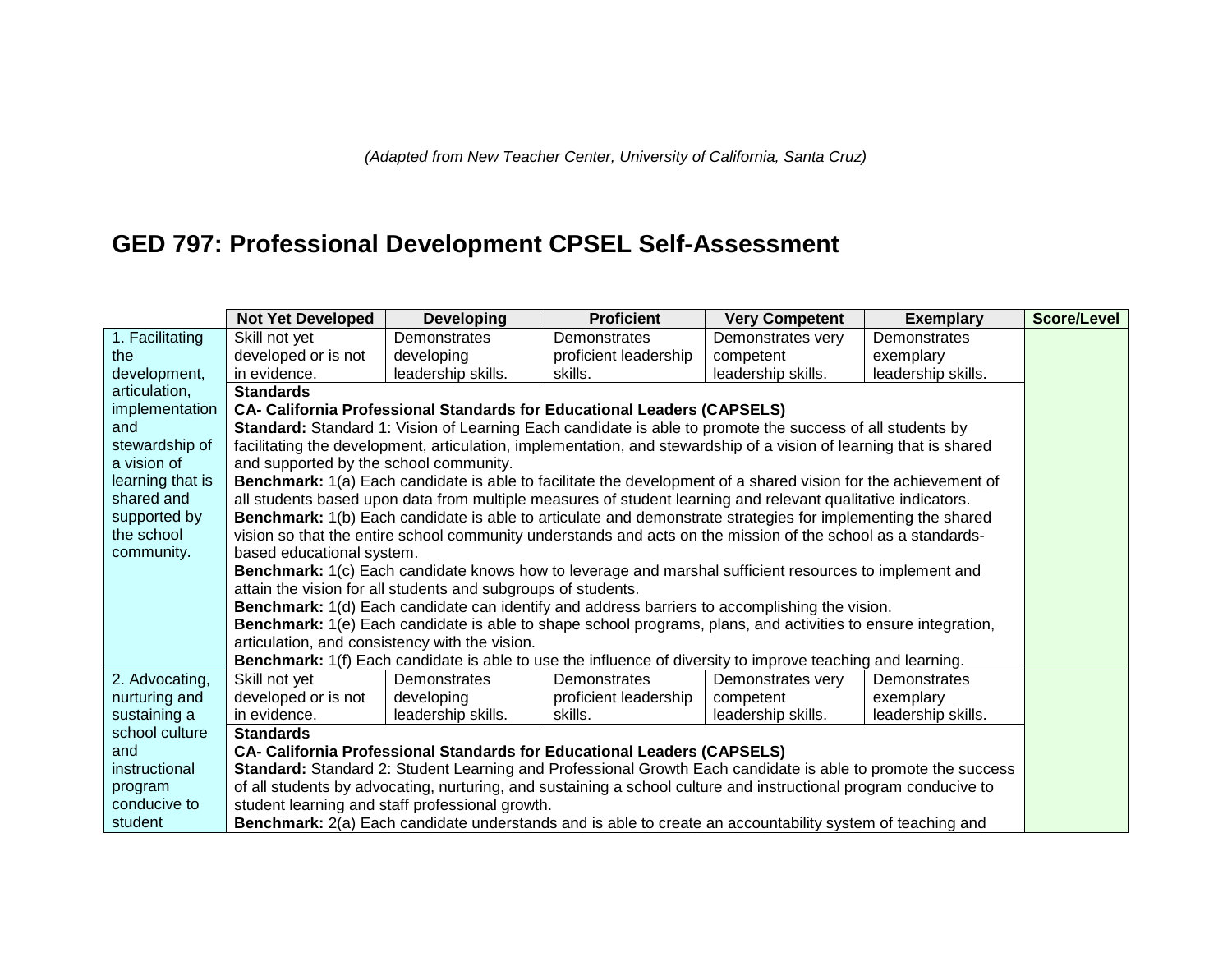|                 | Not Yet Developed                                                                                            | <b>Developing</b>                                              | <b>Proficient</b>                                                                                                      | <b>Very Competent</b> | <b>Exemplary</b>   | <b>Score/Level</b> |  |
|-----------------|--------------------------------------------------------------------------------------------------------------|----------------------------------------------------------------|------------------------------------------------------------------------------------------------------------------------|-----------------------|--------------------|--------------------|--|
| learning and    |                                                                                                              | learning based on student learning standards.                  |                                                                                                                        |                       |                    |                    |  |
| staff           |                                                                                                              |                                                                | Benchmark: 2(b) Each candidate is able to use research and site-base data to design, implement, support,               |                       |                    |                    |  |
| professional    |                                                                                                              |                                                                | evaluate and improve instructional programs and to drive professional development of staff.                            |                       |                    |                    |  |
| growth.         |                                                                                                              |                                                                | Benchmark: 2(c) Each candidate utilizes multiple assessment measures to evaluate student learning to drive an          |                       |                    |                    |  |
|                 |                                                                                                              |                                                                | ongoing process of inquiry focused on improving the learning of all students and all subgroups of students.            |                       |                    |                    |  |
|                 | Benchmark: 2(d) Each candidate knows how to shape a culture where high expectations for all students and for |                                                                |                                                                                                                        |                       |                    |                    |  |
|                 |                                                                                                              | all subgroups of students is the core purpose.                 |                                                                                                                        |                       |                    |                    |  |
|                 |                                                                                                              |                                                                | Benchmark: 2(e) Each candidate is able to guide and support the long-term professional development of all staff        |                       |                    |                    |  |
|                 |                                                                                                              |                                                                | consistent with the ongoing effort to improve the learning of all students relative to state-adopted academic          |                       |                    |                    |  |
|                 | performance standards for students.                                                                          |                                                                |                                                                                                                        |                       |                    |                    |  |
|                 |                                                                                                              |                                                                | Benchmark: 2(f) Each candidate promotes equity, fairness, and respect among all members of the school                  |                       |                    |                    |  |
|                 | community.                                                                                                   |                                                                |                                                                                                                        |                       |                    |                    |  |
|                 |                                                                                                              |                                                                | <b>Benchmark:</b> 2(g) Each candidate is able to provide opportunities for parents and all other members of the school |                       |                    |                    |  |
|                 |                                                                                                              |                                                                | community to develop and use skills in collaboration, leadership, and shared responsibility.                           |                       |                    |                    |  |
|                 |                                                                                                              |                                                                | Benchmark: 2(h) Each candidate knows and is able to support the use of state-adopted learning materials and a          |                       |                    |                    |  |
|                 |                                                                                                              | wide array of learning strategies to support student learning. |                                                                                                                        |                       |                    |                    |  |
|                 |                                                                                                              |                                                                | Benchmark: 2(i) Each candidate coordinates the design, implementation and evaluation of instructional                  |                       |                    |                    |  |
|                 |                                                                                                              |                                                                | programs that serve the diverse learning styles and needs of all students and lead in the continual development        |                       |                    |                    |  |
|                 | and improvement of those programs.                                                                           |                                                                |                                                                                                                        |                       |                    |                    |  |
|                 |                                                                                                              |                                                                | Benchmark: 2(j) Each candidate utilizes technological tools to manage and evaluate instructional programs and          |                       |                    |                    |  |
|                 |                                                                                                              |                                                                | promote and support the use of technology in instruction and learning.                                                 |                       |                    |                    |  |
| 3. Ensuring     | Skill not yet                                                                                                | Demonstrates                                                   | Demonstrates                                                                                                           | Demonstrates very     | Demonstrates       |                    |  |
| management      | developed or is not                                                                                          | developing                                                     | proficient leadership                                                                                                  | competent             | exemplary          |                    |  |
| of the          | in evidence.                                                                                                 | leadership skills.                                             | skills.                                                                                                                | leadership skills.    | leadership skills. |                    |  |
| organization,   | <b>Standards</b>                                                                                             |                                                                |                                                                                                                        |                       |                    |                    |  |
| operations and  |                                                                                                              |                                                                | <b>CA- California Professional Standards for Educational Leaders (CAPSELS)</b>                                         |                       |                    |                    |  |
| resources for a |                                                                                                              |                                                                | Standard: Standard 3: Organizational Management for Student Learning Each candidate promotes the success               |                       |                    |                    |  |
| safe, efficient |                                                                                                              |                                                                | of all students by ensuring management of the organization, operations, and resources for a safe, efficient, and       |                       |                    |                    |  |
| and effective   | effective learning environment.                                                                              |                                                                |                                                                                                                        |                       |                    |                    |  |
| learning        |                                                                                                              |                                                                | Benchmark: 3(a) Each candidate is able to monitor and supervise faculty and staff at the site, and manage and          |                       |                    |                    |  |
| environment.    | evaluate the instructional program.                                                                          |                                                                |                                                                                                                        |                       |                    |                    |  |
|                 |                                                                                                              |                                                                | Benchmark: 3(b) Each candidate can establish school operations, patterns, and processes that support student           |                       |                    |                    |  |
|                 | learning                                                                                                     |                                                                |                                                                                                                        |                       |                    |                    |  |
|                 |                                                                                                              |                                                                | Benchmark: 3(c) Each candidate understands and is able to manage legal and contractual policies, agreements            |                       |                    |                    |  |
|                 | students and staff.                                                                                          |                                                                | and records in ways that foster a professional work environment and secure privacy and confidentiality for all         |                       |                    |                    |  |
|                 |                                                                                                              |                                                                | Benchmark: 3(d) Each candidate demonstrates the ability to coordinate and align fiscal, faculty, staff, volunteer,     |                       |                    |                    |  |
|                 |                                                                                                              |                                                                | community and material resources to support the learning of all students and all groups of students.                   |                       |                    |                    |  |
|                 |                                                                                                              |                                                                | Benchmark: 3(e) Each candidate demonstrates the ability to sustain a safe, efficient, clean, well-maintained, and      |                       |                    |                    |  |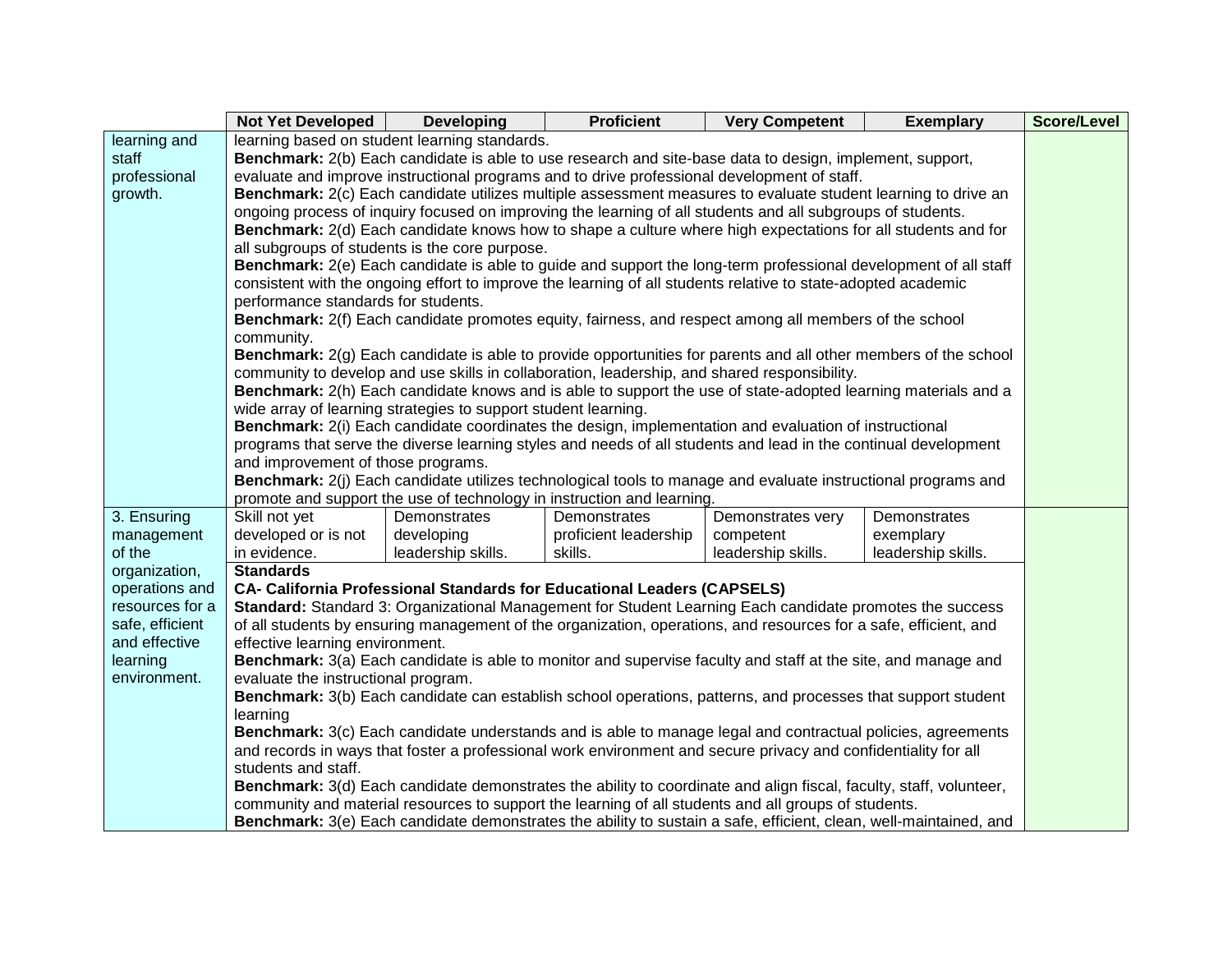|               | <b>Not Yet Developed</b>                    | <b>Developing</b>                                              | <b>Proficient</b>                                                                                                   | <b>Very Competent</b> | <b>Exemplary</b>   | <b>Score/Level</b> |
|---------------|---------------------------------------------|----------------------------------------------------------------|---------------------------------------------------------------------------------------------------------------------|-----------------------|--------------------|--------------------|
|               |                                             |                                                                | productive school environment that nurtures student learning and supports the professional growth of teachers       |                       |                    |                    |
|               | and support staff.                          |                                                                |                                                                                                                     |                       |                    |                    |
|               |                                             |                                                                | Benchmark: 3(f) Each candidate is able to utilize the principles of systems management, organizational              |                       |                    |                    |
|               |                                             |                                                                | development, problem solving, and collaborative decision-making techniques fairly and effectively.                  |                       |                    |                    |
|               |                                             |                                                                | <b>Benchmark:</b> 3(g) Each candidate is able to utilize effective and positive nurturing practices in establishing |                       |                    |                    |
|               | student behavior management systems.        |                                                                |                                                                                                                     |                       |                    |                    |
|               |                                             |                                                                | Benchmark: 3(h) Each candidate demonstrates the ability to utilize successful staff recruitment, selection and      |                       |                    |                    |
|               |                                             |                                                                | induction approaches, and understand the collective bargaining process, including the role of administrator and     |                       |                    |                    |
|               | the union.                                  |                                                                |                                                                                                                     |                       |                    |                    |
|               |                                             |                                                                | Benchmark: 3(i) Each candidate is able to effectively evaluate and use a wide range of technologies, including      |                       |                    |                    |
|               |                                             |                                                                | assistive technologies when appropriate, to support instruction and effective school administration.                |                       |                    |                    |
|               |                                             |                                                                | Benchmark: 3(j) Each candidate is able to effectively use technology to manage multiple types of databases          |                       |                    |                    |
|               |                                             | within a school and to use data to improve instruction.        |                                                                                                                     |                       |                    |                    |
| 4.            | Skill not yet                               | Demonstrates                                                   | Demonstrates                                                                                                        | Demonstrates very     | Demonstrates       |                    |
| Collaborating | developed or is not                         | developing                                                     | proficient leadership                                                                                               | competent             | exemplary          |                    |
| with families | in evidence.                                | leadership skills.                                             | skills.                                                                                                             | leadership skills.    | leadership skills. |                    |
| and community | <b>Standards</b>                            |                                                                |                                                                                                                     |                       |                    |                    |
| members,      |                                             |                                                                | <b>CA- California Professional Standards for Educational Leaders (CAPSELS)</b>                                      |                       |                    |                    |
| responding to |                                             |                                                                | Standard: Standard 4: Working with Diverse Families and Communities Each candidate promotes the success of          |                       |                    |                    |
| diverse       |                                             |                                                                | all students by collaborating with families and community members, responding to diverse community interests        |                       |                    |                    |
| community     |                                             | and needs, and mobilizing community resources                  |                                                                                                                     |                       |                    |                    |
| needs, and    |                                             |                                                                | Benchmark: 4(a) Each candidate is able to incorporate information about family and community expectations           |                       |                    |                    |
| mobilizing    | into school decision making and activities. |                                                                |                                                                                                                     |                       |                    |                    |
| community     |                                             |                                                                | <b>Benchmark:</b> 4(b) Each candidate recognizes the goals and aspirations of diverse family and community groups.  |                       |                    |                    |
| resources.    | with respect.                               |                                                                | Benchmark: 4(c) Each candidate values diverse community stakeholder groups and treats all with fairness and         |                       |                    |                    |
|               |                                             |                                                                | Benchmark: 4(d) Each candidate demonstrates the ability to support the equitable success of all students and all    |                       |                    |                    |
|               |                                             |                                                                | subgroups of students through the mobilization and leveraging of community support services.                        |                       |                    |                    |
|               |                                             |                                                                | Benchmark: 4(e) Each candidate knows how to strengthen the school through the establishment of community            |                       |                    |                    |
|               |                                             | partnerships, business, institutional, and civic partnerships. |                                                                                                                     |                       |                    |                    |
|               |                                             |                                                                | Benchmark: 4(f) Each candidate is able to effectively communicate information about the school on a regular         |                       |                    |                    |
|               |                                             | and predictable basis through a variety of media and modes.    |                                                                                                                     |                       |                    |                    |
|               |                                             |                                                                | Benchmark: 4(g) Each candidate is able to facilitate parent involvement and parent education activities that        |                       |                    |                    |
|               | support students' success.                  |                                                                |                                                                                                                     |                       |                    |                    |
| 5. Modeling a | Skill not yet                               | Demonstrates                                                   | Demonstrates                                                                                                        | Demonstrates very     | Demonstrates       |                    |
| personal code | developed or is not                         | developing                                                     | proficient leadership                                                                                               | competent             | exemplary          |                    |
| of ethics and | in evidence.                                | leadership skills.                                             | skills.                                                                                                             | leadership skills.    | leadership skills. |                    |
| developing    | <b>Standards</b>                            |                                                                |                                                                                                                     |                       |                    |                    |
| professional  |                                             |                                                                | <b>CA- California Professional Standards for Educational Leaders (CAPSELS)</b>                                      |                       |                    |                    |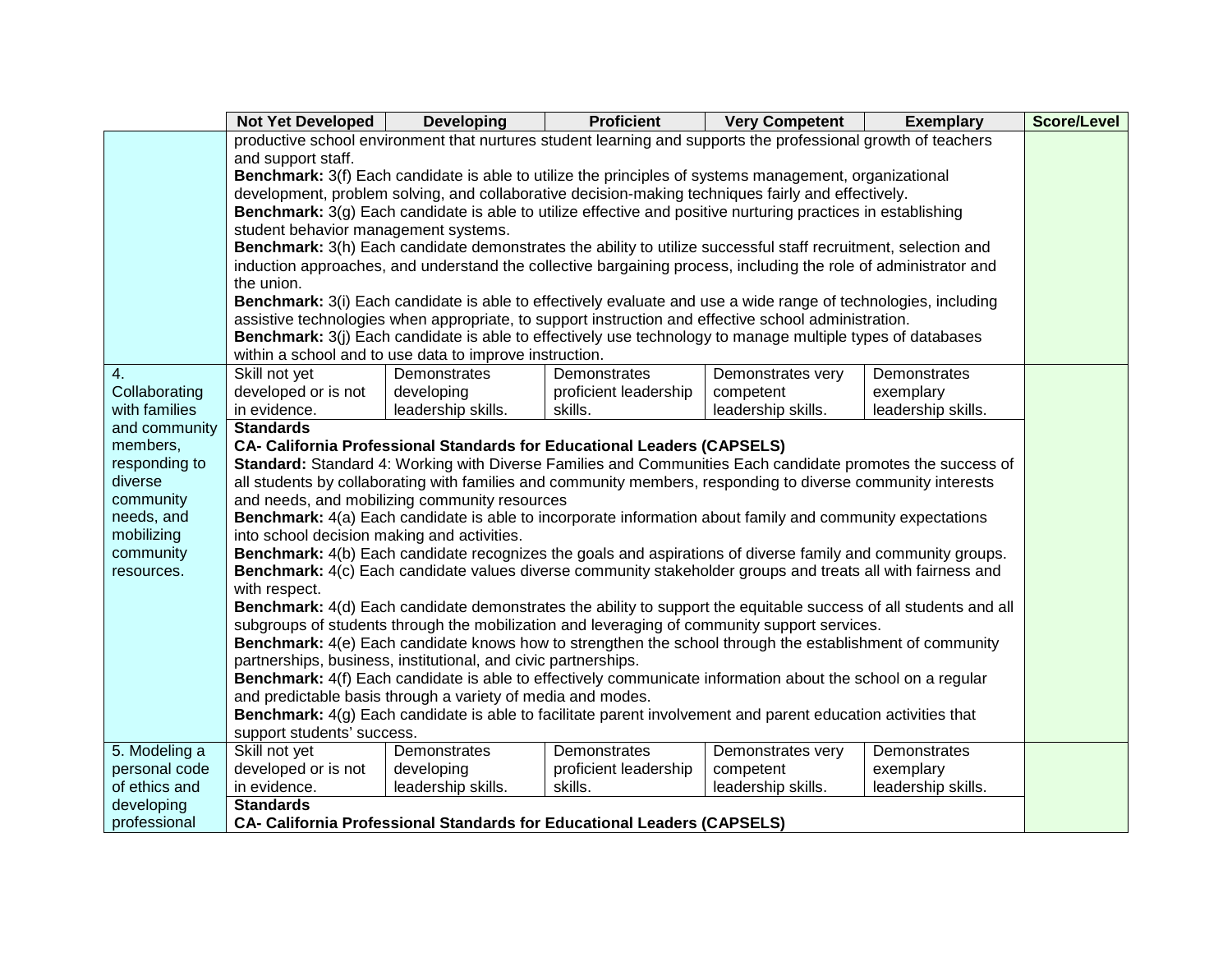|                                   | Not Yet Developed                                                                                            | <b>Developing</b>                                     | <b>Proficient</b>                                                                                                    | <b>Very Competent</b>          | <b>Exemplary</b>   | <b>Score/Level</b> |  |
|-----------------------------------|--------------------------------------------------------------------------------------------------------------|-------------------------------------------------------|----------------------------------------------------------------------------------------------------------------------|--------------------------------|--------------------|--------------------|--|
| leadership                        |                                                                                                              |                                                       | Standard: Standard 5: Personal Ethics and Leadership Capacity Each candidate promotes the success of all             |                                |                    |                    |  |
| capacity.                         | students by modeling a personal code of ethics and developing professional leadership capacity.              |                                                       |                                                                                                                      |                                |                    |                    |  |
|                                   |                                                                                                              |                                                       | Benchmark: 5(a) Each candidate demonstrates skills in shared decision making, problem solving, change                |                                |                    |                    |  |
|                                   | management, planning, conflict management, and evaluation, and fosters and develops those skills in others.  |                                                       |                                                                                                                      |                                |                    |                    |  |
|                                   | Benchmark: 5(b) Each candidate models personal and professional ethics, integrity, justice, and fairness and |                                                       |                                                                                                                      |                                |                    |                    |  |
|                                   | expects the same behaviors from others.                                                                      |                                                       |                                                                                                                      |                                |                    |                    |  |
|                                   |                                                                                                              |                                                       | Benchmark: 5(c) Each candidate demonstrates the ability to make and communicate decisions based upon                 |                                |                    |                    |  |
|                                   |                                                                                                              |                                                       | relevant data and research about effective teaching and learning, leadership, management practices, and equity.      |                                |                    |                    |  |
|                                   |                                                                                                              |                                                       | Benchmark: 5(d) Each candidate is able to utilize technology to foster effective and timely communication to all     |                                |                    |                    |  |
|                                   | members of the school community.                                                                             |                                                       |                                                                                                                      |                                |                    |                    |  |
|                                   |                                                                                                              |                                                       | Benchmark: 5(e) Each candidate is able to reflect on personal leadership practices and recognize their impact        |                                |                    |                    |  |
|                                   |                                                                                                              | and influence on the performance of others.           |                                                                                                                      |                                |                    |                    |  |
|                                   |                                                                                                              |                                                       | Benchmark: 5(f) Each candidate demonstrates the ability to encourage and inspire others to higher levels of          |                                |                    |                    |  |
|                                   | performance, commitment, and motivation.                                                                     |                                                       |                                                                                                                      |                                |                    |                    |  |
|                                   |                                                                                                              |                                                       | Benchmark: 5(g) Each candidate knows how to sustain personal motivation, commitment, energy, and health by           |                                |                    |                    |  |
|                                   |                                                                                                              | balancing professional and personal responsibilities. |                                                                                                                      |                                |                    |                    |  |
|                                   |                                                                                                              |                                                       | Benchmark: 5(h) Each candidate engages in professional and personal development.                                     |                                |                    |                    |  |
|                                   |                                                                                                              |                                                       | Benchmark: 5(i) Each candidate demonstrates knowledge of the curriculum and the ability to integrate and             |                                |                    |                    |  |
|                                   | articulate programs throughout the grades.                                                                   |                                                       |                                                                                                                      |                                |                    |                    |  |
|                                   |                                                                                                              |                                                       | <b>Benchmark:</b> 5(j) Each candidate knows how to use the influence of a position of leadership to enhance the      |                                |                    |                    |  |
|                                   |                                                                                                              | educational program rather than for personal gain.    |                                                                                                                      |                                |                    |                    |  |
| 6.                                | Skill not yet                                                                                                | Demonstrates                                          | Benchmark: 5(k) Each candidate protects the rights and confidentiality of students and staff.<br>Demonstrates        |                                | Demonstrates       |                    |  |
| Understanding,                    | developed or is not                                                                                          | developing                                            | proficient leadership                                                                                                | Demonstrates very<br>competent | exemplary          |                    |  |
|                                   | in evidence.                                                                                                 |                                                       | skills.                                                                                                              |                                |                    |                    |  |
| responding to,<br>and influencing | <b>Standards</b>                                                                                             | leadership skills.                                    |                                                                                                                      | leadership skills.             | leadership skills. |                    |  |
| the larger                        |                                                                                                              |                                                       | <b>CA- California Professional Standards for Educational Leaders (CAPSELS)</b>                                       |                                |                    |                    |  |
| political, social,                |                                                                                                              |                                                       | Standard: Standard 6: Political, Social, Economic, Legal and Cultural Understanding Each candidate promotes          |                                |                    |                    |  |
| economic,                         |                                                                                                              |                                                       | the success of all students by understanding, responding to, and influencing the larger political, social, economic, |                                |                    |                    |  |
| legal, and                        | legal, and cultural context.                                                                                 |                                                       |                                                                                                                      |                                |                    |                    |  |
| cultural                          |                                                                                                              |                                                       | Benchmark: 6(a) Each candidate understands their role as a leader of a team and is able to clarify the roles and     |                                |                    |                    |  |
| context.                          |                                                                                                              | relationships of individuals within the school.       |                                                                                                                      |                                |                    |                    |  |
|                                   |                                                                                                              |                                                       | Benchmark: 6(b) Each candidate is able to ensure that the school operates consistently within the parameters of      |                                |                    |                    |  |
|                                   |                                                                                                              |                                                       | federal, state, and local laws, policies, regulations, statutory and fiscal requirements.                            |                                |                    |                    |  |
|                                   |                                                                                                              |                                                       | Benchmark: 6(c) Each candidate demonstrates responsiveness to diverse community and constituent views and            |                                |                    |                    |  |
|                                   |                                                                                                              |                                                       | groups and generate support for the school by two-way communication with key decision makers in the school           |                                |                    |                    |  |
|                                   | community.                                                                                                   |                                                       |                                                                                                                      |                                |                    |                    |  |
|                                   |                                                                                                              |                                                       | Benchmark: 6(d) Each candidate knows how to work with the governing board and district and local leaders to          |                                |                    |                    |  |
|                                   |                                                                                                              |                                                       | influence policies that benefit students and support the improvement of teaching and learning.                       |                                |                    |                    |  |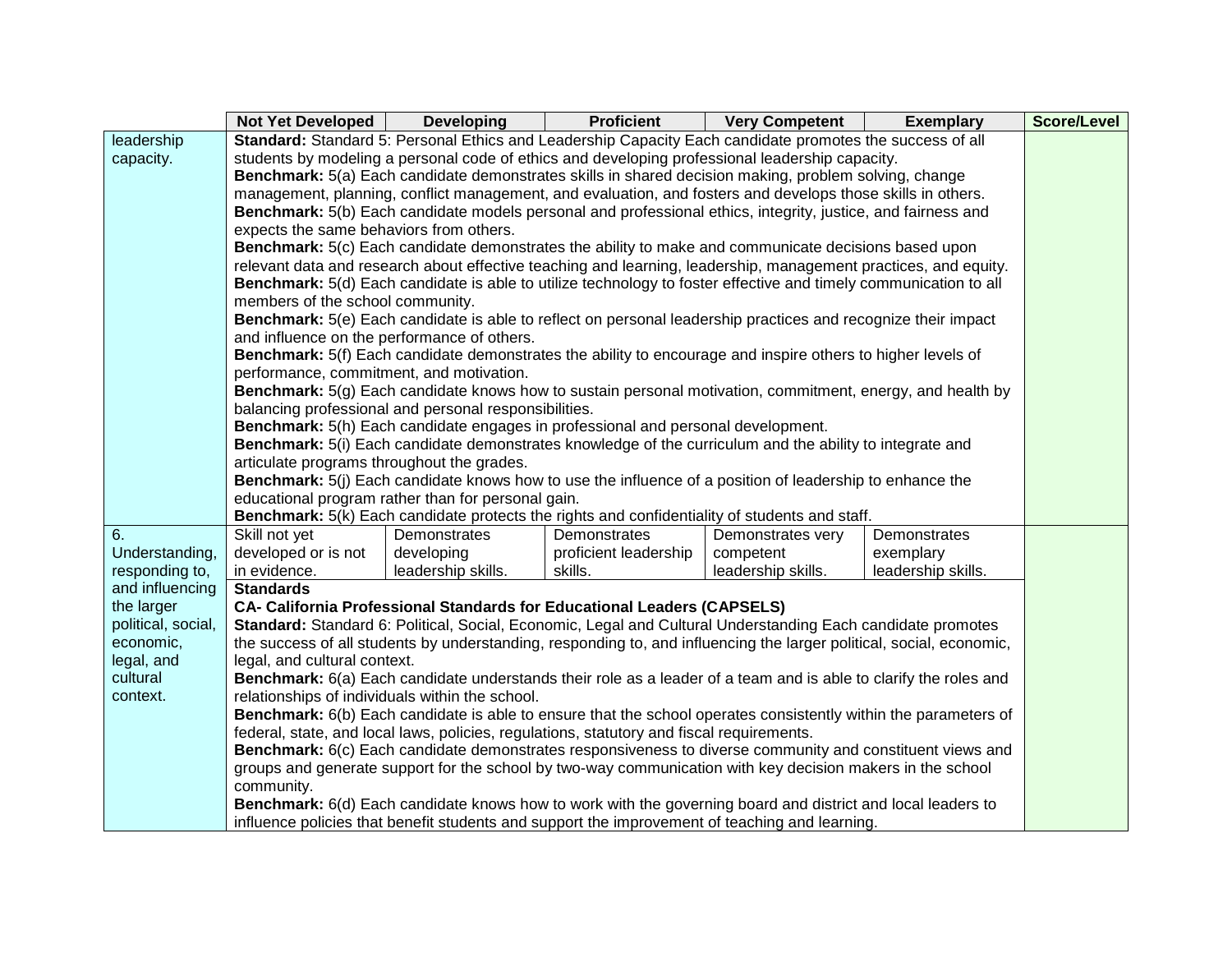| <b>Not Yet Developed</b>                  | <b>Developing</b> | <b>Proficient</b>                                                                                                  | <b>Very Competent</b> | <b>Exemplary</b> | Score/Level |
|-------------------------------------------|-------------------|--------------------------------------------------------------------------------------------------------------------|-----------------------|------------------|-------------|
|                                           |                   | <b>Benchmark:</b> 6(e) Each candidate knows how to influence and support public policies that ensure the equitable |                       |                  |             |
|                                           |                   | distribution of resources and support for all the subgroups of students.                                           |                       |                  |             |
|                                           |                   | <b>Benchmark:</b> 6(f) Each candidate is able to welcome and facilitate constructive conversations about how to    |                       |                  |             |
| improve student learning and achievement. |                   |                                                                                                                    |                       |                  |             |



#### **GED 796: Induction CPSEL 360 Degree Assessment 360 Degree Leadership Survey**

| Candidate:  | Position:      |
|-------------|----------------|
| Respondent: | Position/Role: |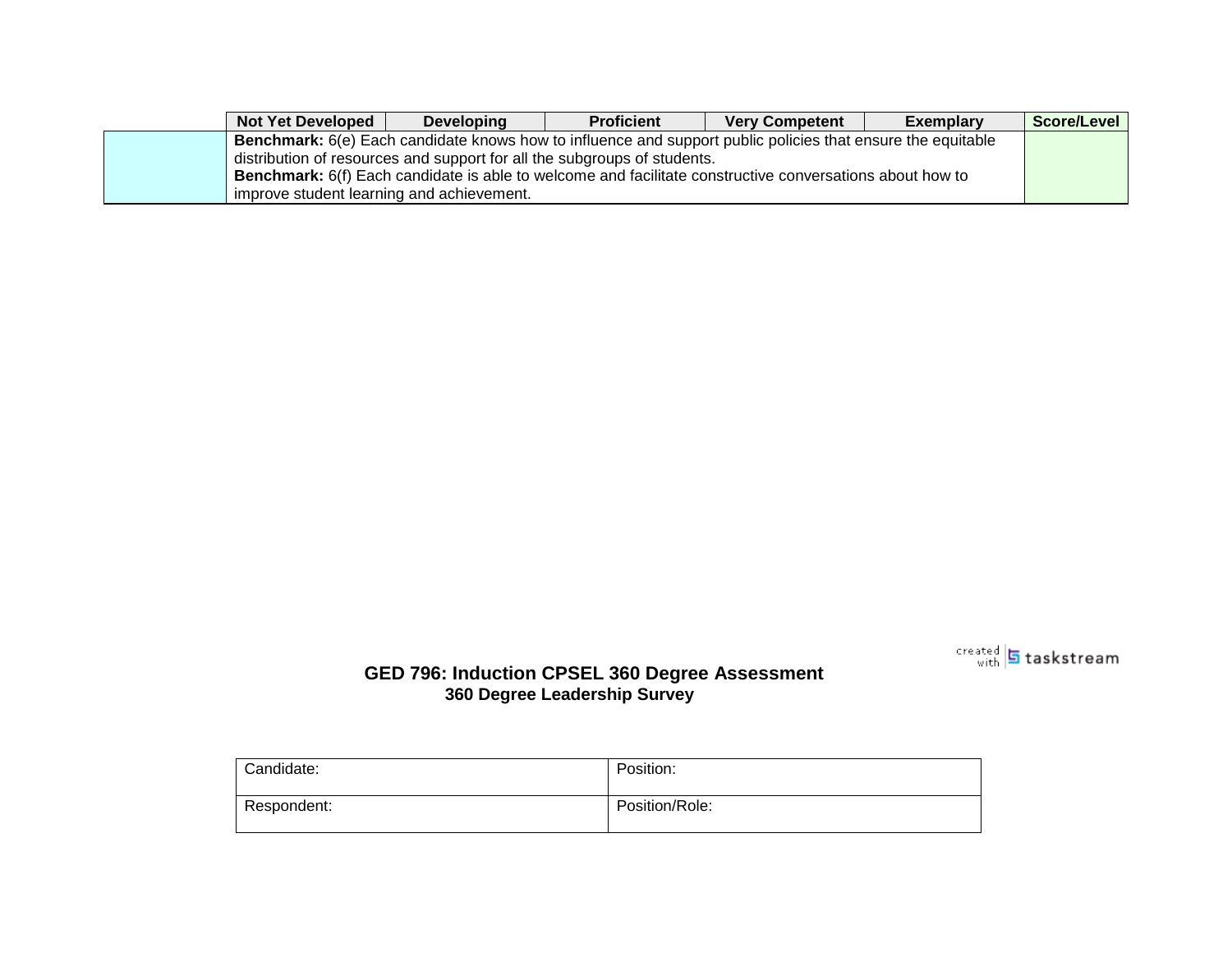| SCNOOL. | <br>. .<br>. |
|---------|--------------|
|         |              |

Please rate the candidate's effectiveness in each area by circling the appropriate level. Your specific comments and suggestions will be particularly helpful.

| Proficiency Level – Circle the appropriate level, 1-5, for each exemplar. |  |  |  |  |
|---------------------------------------------------------------------------|--|--|--|--|
|                                                                           |  |  |  |  |
| 1 – Skill not yet developed or is not in evidence                         |  |  |  |  |
| 2 – Demonstrates developing leadership skills                             |  |  |  |  |

#### **#1 Vision of Learning**

| Level 1                                   | Level 2 | Level 3                                                                                                                                                                              | Level 4 | Level 5 |
|-------------------------------------------|---------|--------------------------------------------------------------------------------------------------------------------------------------------------------------------------------------|---------|---------|
| community-<br>$\circ$<br>student learning |         | Facilitates the development of a vision of learning that is shared and supported by the school<br>Promotes a vision of student achievement based upon data from multiple measures of |         |         |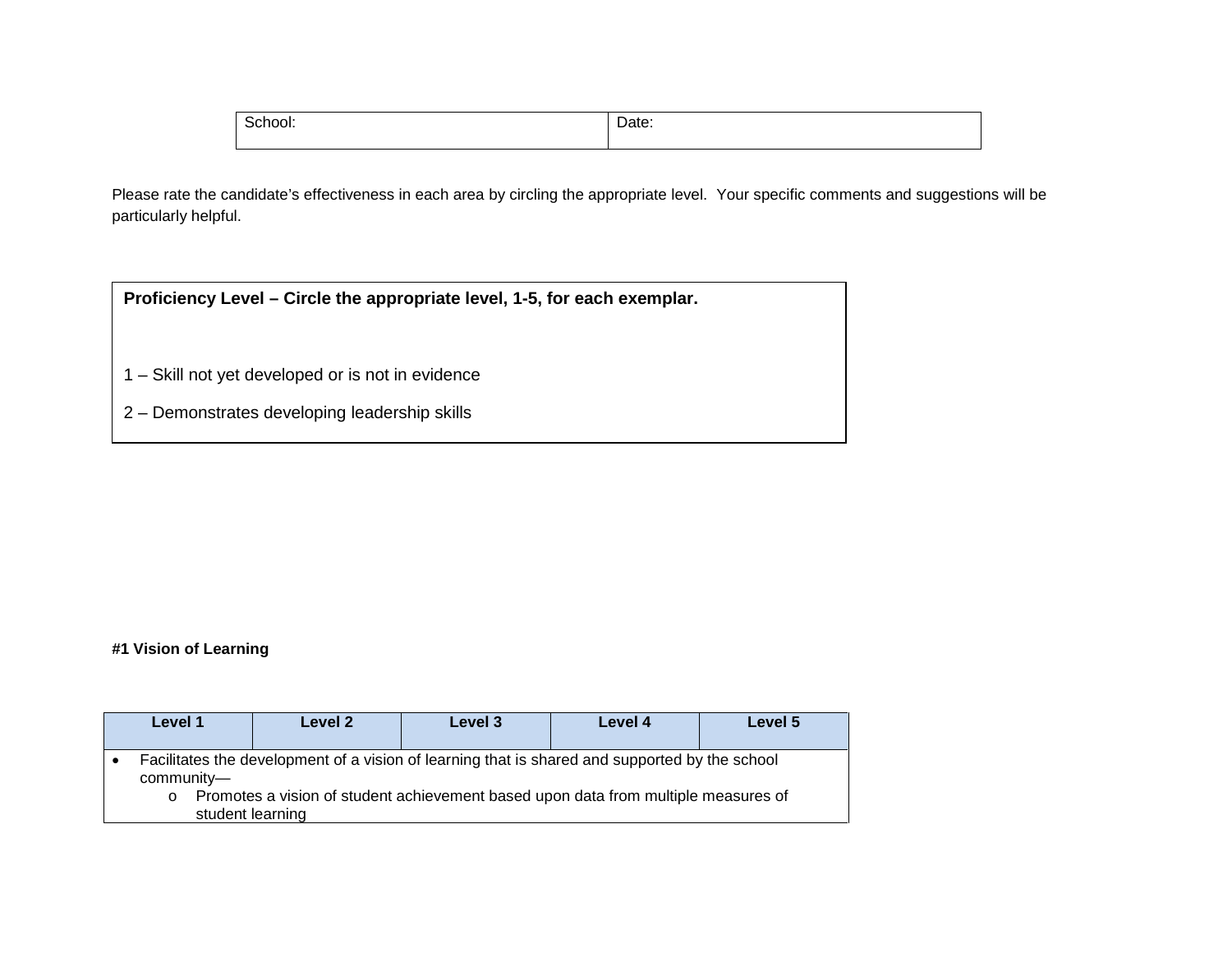- o Shapes and coordinates school programs to ensure they are well communicated and consistent with the vision
- o Effectively builds buy-in within the entire school community

Give an example or suggestion as to how the above skills are demonstrated:

#### **#2 Student Learning and Professional Growth**

| Level 1                                                                                                                             | Level 2                                                                                      | Level 3 | Level 4 | Level 5 |  |  |
|-------------------------------------------------------------------------------------------------------------------------------------|----------------------------------------------------------------------------------------------|---------|---------|---------|--|--|
|                                                                                                                                     |                                                                                              |         |         |         |  |  |
| Builds and sustains a school culture and instructional program conducive to student learning and staff<br>٠<br>professional growth- |                                                                                              |         |         |         |  |  |
| $\circ$                                                                                                                             | Promotes equity, fairness and respect among all members of the school community              |         |         |         |  |  |
| $\circ$                                                                                                                             | Shapes a culture of high expectations, built upon a system of standards-based accountability |         |         |         |  |  |
| $\circ$                                                                                                                             | Provides opportunities for all members of the school community to collaborate, share         |         |         |         |  |  |
|                                                                                                                                     | responsibility, and exercise leadership                                                      |         |         |         |  |  |
|                                                                                                                                     | Give an example or suggestion as to how the above skills are demonstrated:                   |         |         |         |  |  |
|                                                                                                                                     |                                                                                              |         |         |         |  |  |
|                                                                                                                                     |                                                                                              |         |         |         |  |  |
|                                                                                                                                     |                                                                                              |         |         |         |  |  |
|                                                                                                                                     |                                                                                              |         |         |         |  |  |
|                                                                                                                                     |                                                                                              |         |         |         |  |  |
|                                                                                                                                     |                                                                                              |         |         |         |  |  |
|                                                                                                                                     |                                                                                              |         |         |         |  |  |
|                                                                                                                                     |                                                                                              |         |         |         |  |  |
|                                                                                                                                     |                                                                                              |         |         |         |  |  |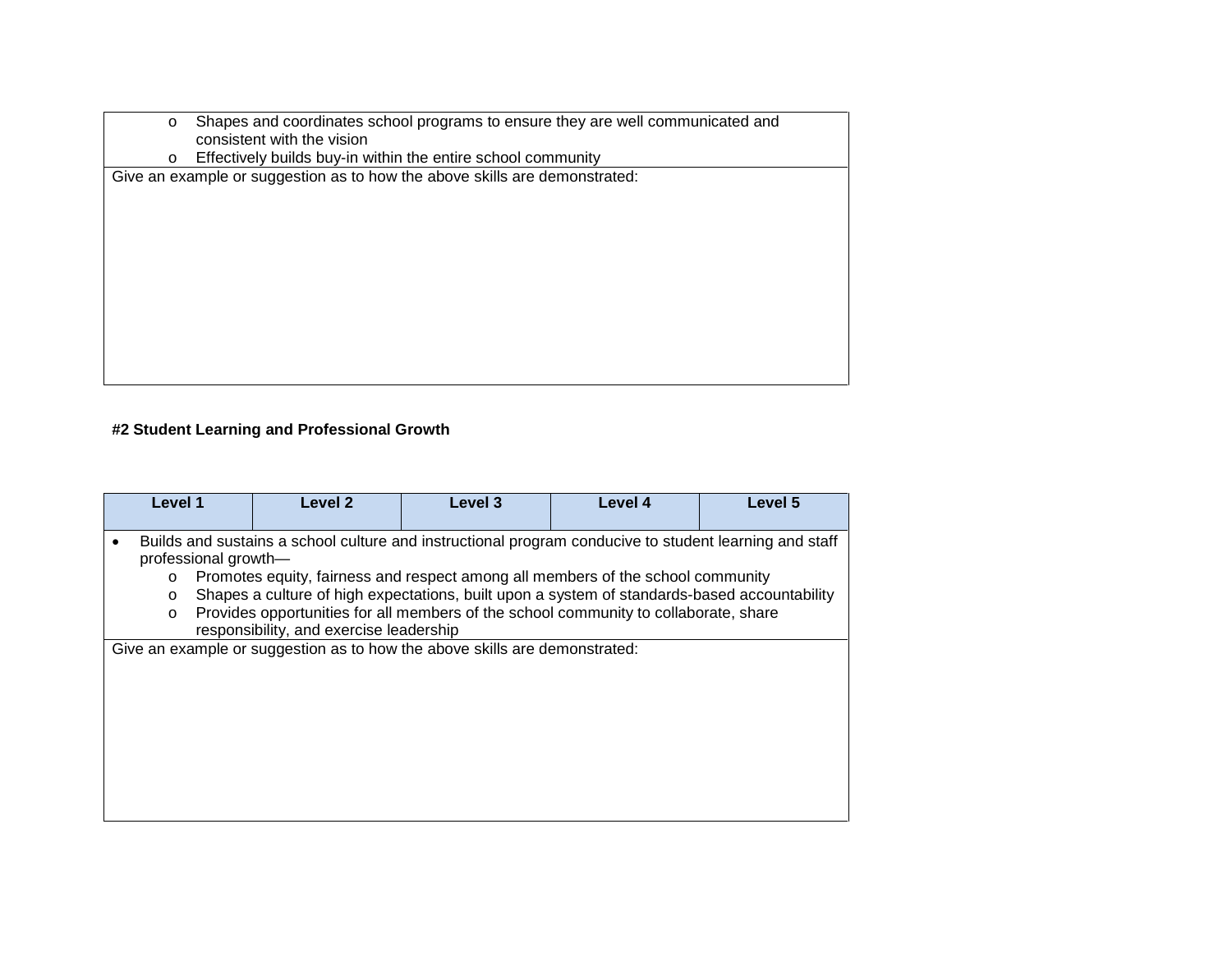#### **#3 Organizational Management for Student Learning**

| Level 1                       | Level 2                                                                                                                                                                                                                                                                                       | Level 3                                                                    | Level 4 | Level 5 |  |  |  |
|-------------------------------|-----------------------------------------------------------------------------------------------------------------------------------------------------------------------------------------------------------------------------------------------------------------------------------------------|----------------------------------------------------------------------------|---------|---------|--|--|--|
| $\circ$<br>$\circ$<br>$\circ$ | Ensures safe, efficient, and effective management of the school<br>Sustains a safe, well-maintained learning environment for students and staff<br>Effectively manages student discipline policies and procedures<br>Provides the necessary resources to support the learning of all students |                                                                            |         |         |  |  |  |
|                               |                                                                                                                                                                                                                                                                                               | Give an example or suggestion as to how the above skills are demonstrated: |         |         |  |  |  |
|                               |                                                                                                                                                                                                                                                                                               |                                                                            |         |         |  |  |  |

**#4 Working with Diverse Families and Communities**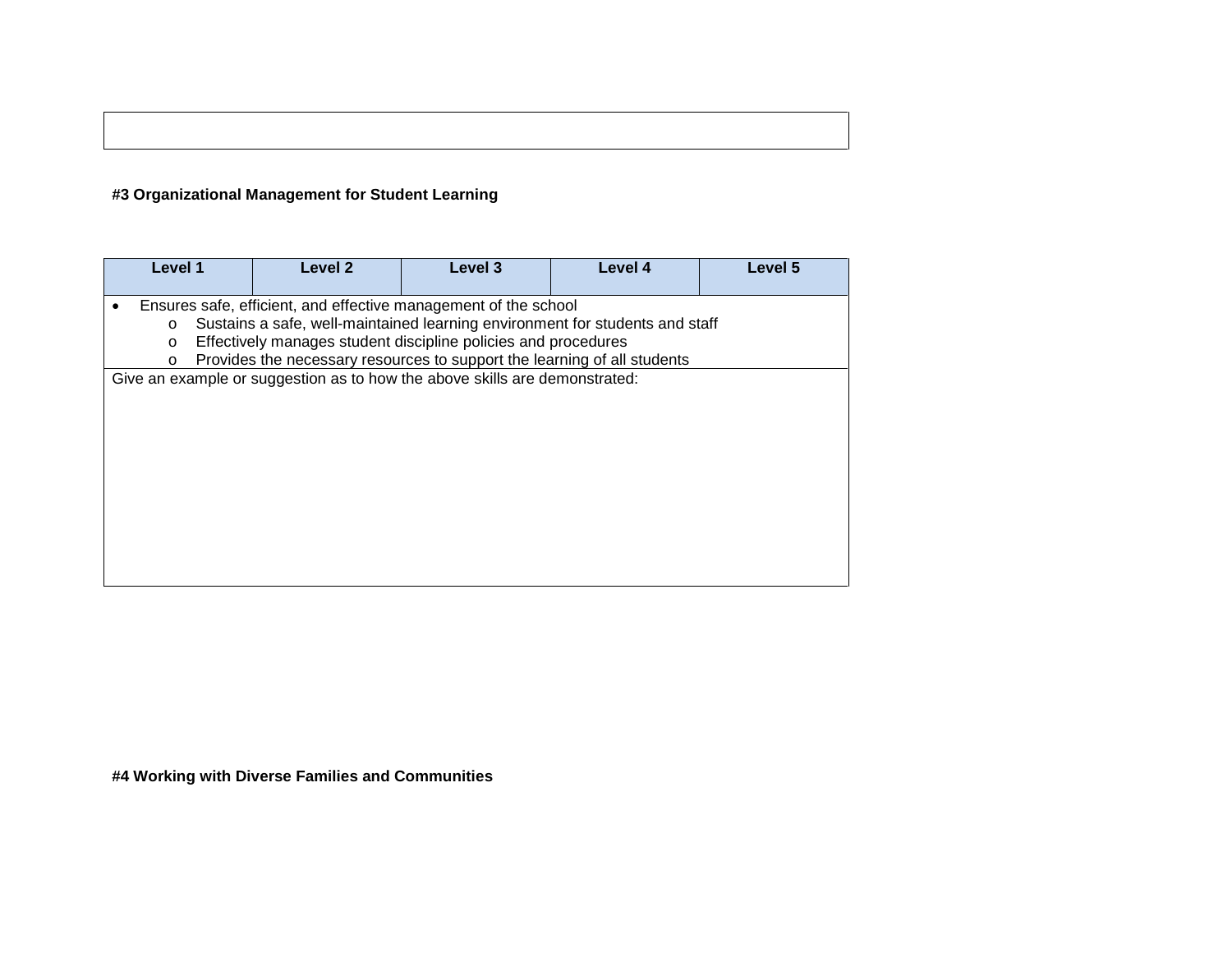| Level 1                                                                                                                                                                                                                                                                                                                               | Level 2                                                                    | Level 3 | Level 4 | Level 5 |  |
|---------------------------------------------------------------------------------------------------------------------------------------------------------------------------------------------------------------------------------------------------------------------------------------------------------------------------------------|----------------------------------------------------------------------------|---------|---------|---------|--|
| Collaborates with families and community members and responds to diverse interests and needs<br>Establishes community, business, institutional and civic partnerships<br>$\circ$<br>Communicates information about the school to the community<br>$\circ$<br>Works effectively with diverse families and community groups<br>$\Omega$ |                                                                            |         |         |         |  |
|                                                                                                                                                                                                                                                                                                                                       | Give an example or suggestion as to how the above skills are demonstrated: |         |         |         |  |

#### **#5 Personal Ethics and Leadership Capacity**

| Level 1                                  | Level 2                                                                                                                                                                                                                                                                                                                                                                                                                                                                                                                  | Level 3 | Level 4 | Level 5 |
|------------------------------------------|--------------------------------------------------------------------------------------------------------------------------------------------------------------------------------------------------------------------------------------------------------------------------------------------------------------------------------------------------------------------------------------------------------------------------------------------------------------------------------------------------------------------------|---------|---------|---------|
| $\circ$<br>$\circ$<br>$\circ$<br>$\circ$ | Models effective professional leadership, interpersonal skills, ethics and integrity<br>Demonstrates skills in decision-making, problem-solving, change management, conflict<br>resolution, planning and evaluation<br>Encourages and inspires others to higher levels of performance and motivation<br>Builds and maintains effective interpersonal relationships<br>Demonstrates knowledge of curriculum and ability to be an instructional leader<br>Models personal and professional ethics, integrity, and fairness |         |         |         |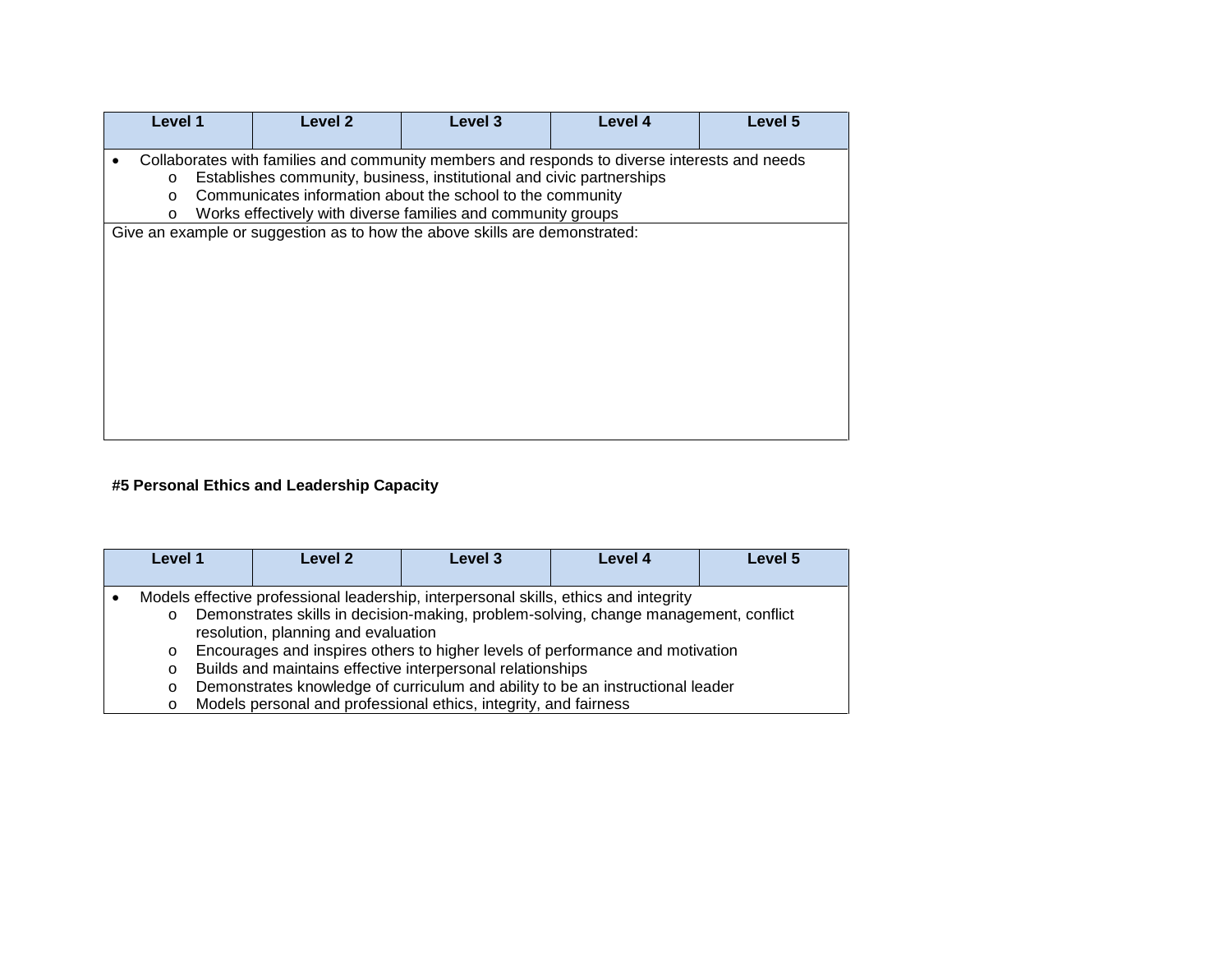Give an example or suggestion as to how the above skills are demonstrated:

**#6 Legal, Political, Social, Economic, and Cultural Issues**

| Level 1                                                                                                                                                                                                                                                                                                                                                                   | Level 2                                                                    | Level 3 | Level 4 | Level 5 |  |
|---------------------------------------------------------------------------------------------------------------------------------------------------------------------------------------------------------------------------------------------------------------------------------------------------------------------------------------------------------------------------|----------------------------------------------------------------------------|---------|---------|---------|--|
| Understands and engages with important issues beyond the site level<br>$\bullet$<br>Works with central office and the school board to influence policies that benefit students<br>$\circ$<br>Ensures that the school complies with federal, state and district requirements<br>$\circ$<br>Views oneself as a leader of a team and as a member of a larger team<br>$\circ$ |                                                                            |         |         |         |  |
|                                                                                                                                                                                                                                                                                                                                                                           | Give an example or suggestion as to how the above skills are demonstrated: |         |         |         |  |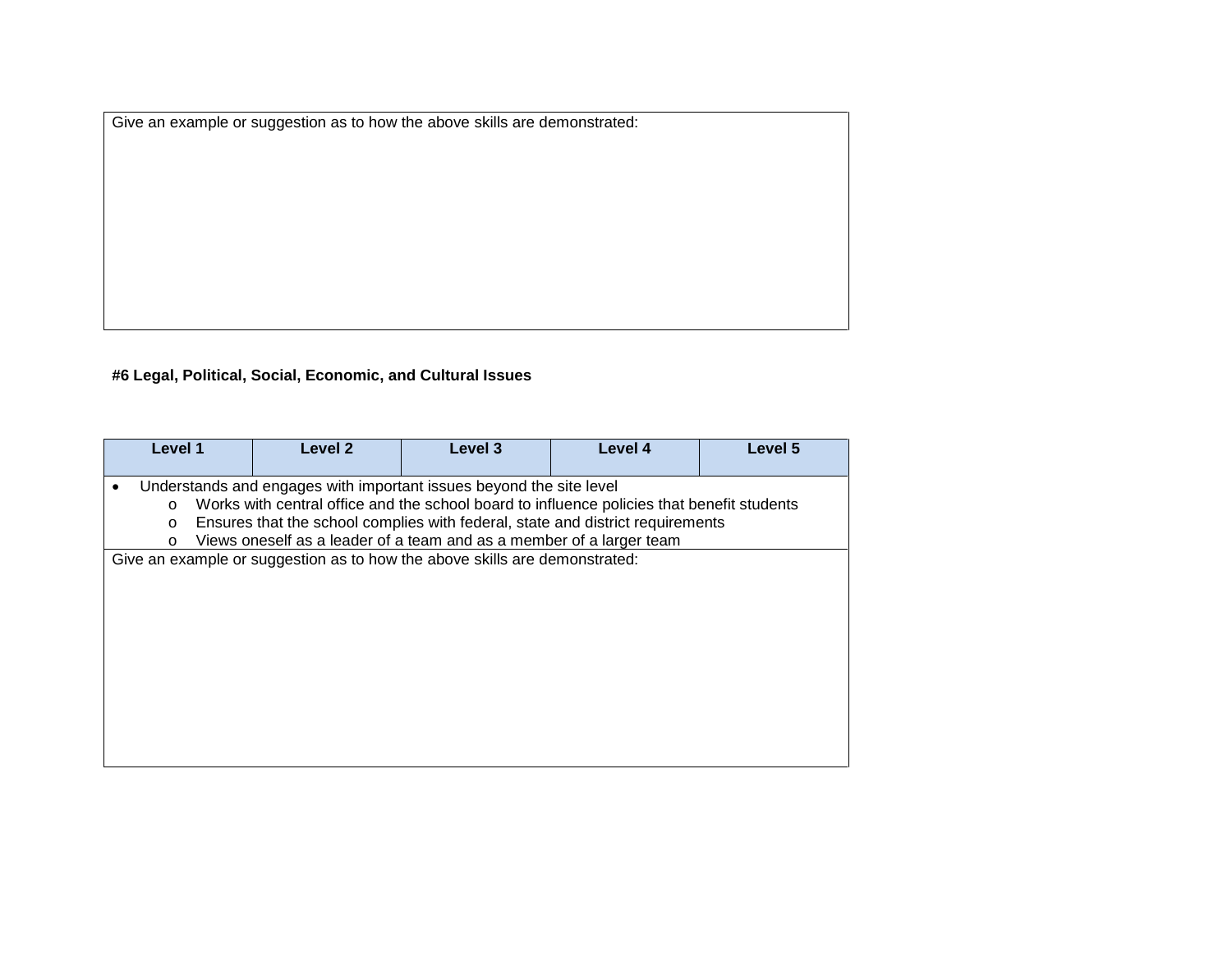# **GED 797: Professional Development CPSEL 360 Degree Assessment**

|                  | <b>Not Yet Developed</b>                                                                                                                                                                                                       | <b>Developing</b>                                                                                                                                                                                                                                                                 | <b>Proficient</b>  | <b>Very Competent</b> | <b>Exemplary</b>   | Score/Level |  |  |  |
|------------------|--------------------------------------------------------------------------------------------------------------------------------------------------------------------------------------------------------------------------------|-----------------------------------------------------------------------------------------------------------------------------------------------------------------------------------------------------------------------------------------------------------------------------------|--------------------|-----------------------|--------------------|-------------|--|--|--|
| 1. Facilitating  | Skill not yet                                                                                                                                                                                                                  | Demonstrates                                                                                                                                                                                                                                                                      | Demonstrates       | Demonstrates very     | Demonstrates       |             |  |  |  |
| the              | developed or is not                                                                                                                                                                                                            | developing                                                                                                                                                                                                                                                                        | proficient         | competent             | exemplary          |             |  |  |  |
| development,     | in evidence.                                                                                                                                                                                                                   | leadership skills.                                                                                                                                                                                                                                                                | leadership skills. | leadership skills.    | leadership skills. |             |  |  |  |
| articulation,    | <b>Standards</b>                                                                                                                                                                                                               |                                                                                                                                                                                                                                                                                   |                    |                       |                    |             |  |  |  |
| implementation   |                                                                                                                                                                                                                                | <b>CA- California Professional Standards for Educational Leaders (CAPSELS)</b>                                                                                                                                                                                                    |                    |                       |                    |             |  |  |  |
| and              |                                                                                                                                                                                                                                | Standard: Standard 1: Vision of Learning Each candidate is able to promote the success of all students by facilitating the development,                                                                                                                                           |                    |                       |                    |             |  |  |  |
| stewardship of   |                                                                                                                                                                                                                                | articulation, implementation, and stewardship of a vision of learning that is shared and supported by the school community.                                                                                                                                                       |                    |                       |                    |             |  |  |  |
| a vision of      | Benchmark: 1(a) Each candidate is able to facilitate the development of a shared vision for the achievement of all students based upon data<br>from multiple measures of student learning and relevant qualitative indicators. |                                                                                                                                                                                                                                                                                   |                    |                       |                    |             |  |  |  |
| learning that is |                                                                                                                                                                                                                                | Benchmark: 1(b) Each candidate is able to articulate and demonstrate strategies for implementing the shared vision so that the entire school                                                                                                                                      |                    |                       |                    |             |  |  |  |
| shared and       |                                                                                                                                                                                                                                | community understands and acts on the mission of the school as a standards-based educational system.<br>Benchmark: 1(c) Each candidate knows how to leverage and marshal sufficient resources to implement and attain the vision for all students and                             |                    |                       |                    |             |  |  |  |
| supported by     | subgroups of students.                                                                                                                                                                                                         |                                                                                                                                                                                                                                                                                   |                    |                       |                    |             |  |  |  |
| the school       |                                                                                                                                                                                                                                | <b>Benchmark:</b> $1(d)$ Each candidate can identify and address barriers to accomplishing the vision.                                                                                                                                                                            |                    |                       |                    |             |  |  |  |
| community.       | Benchmark: 1(e) Each candidate is able to shape school programs, plans, and activities to ensure integration, articulation, and consistency with                                                                               |                                                                                                                                                                                                                                                                                   |                    |                       |                    |             |  |  |  |
|                  |                                                                                                                                                                                                                                | the vision.<br>Benchmark: 1(f) Each candidate is able to use the influence of diversity to improve teaching and learning.                                                                                                                                                         |                    |                       |                    |             |  |  |  |
| 2. Advocating,   | Skill not yet                                                                                                                                                                                                                  | Demonstrates                                                                                                                                                                                                                                                                      | Demonstrates       | Demonstrates very     | Demonstrates       |             |  |  |  |
| nurturing and    | developed or is not                                                                                                                                                                                                            | developing                                                                                                                                                                                                                                                                        | proficient         | competent             | exemplary          |             |  |  |  |
| sustaining a     | in evidence.                                                                                                                                                                                                                   | leadership skills.                                                                                                                                                                                                                                                                | leadership skills. | leadership skills.    | leadership skills. |             |  |  |  |
| school culture   | <b>Standards</b>                                                                                                                                                                                                               |                                                                                                                                                                                                                                                                                   |                    |                       |                    |             |  |  |  |
| and              |                                                                                                                                                                                                                                | <b>CA- California Professional Standards for Educational Leaders (CAPSELS)</b>                                                                                                                                                                                                    |                    |                       |                    |             |  |  |  |
| instructional    |                                                                                                                                                                                                                                | Standard: Standard 2: Student Learning and Professional Growth Each candidate is able to promote the success of all students by advocating,                                                                                                                                       |                    |                       |                    |             |  |  |  |
| program          |                                                                                                                                                                                                                                | nurturing, and sustaining a school culture and instructional program conducive to student learning and staff professional growth.<br>Benchmark: 2(a) Each candidate understands and is able to create an accountability system of teaching and learning based on student learning |                    |                       |                    |             |  |  |  |
| conducive to     | standards.                                                                                                                                                                                                                     |                                                                                                                                                                                                                                                                                   |                    |                       |                    |             |  |  |  |
| student          |                                                                                                                                                                                                                                | Benchmark: 2(b) Each candidate is able to use research and site-base data to design, implement, support, evaluate and improve instructional                                                                                                                                       |                    |                       |                    |             |  |  |  |
| learning and     |                                                                                                                                                                                                                                | programs and to drive professional development of staff.<br>Benchmark: 2(c) Each candidate utilizes multiple assessment measures to evaluate student learning to drive an ongoing process of inquiry                                                                              |                    |                       |                    |             |  |  |  |
| staff            |                                                                                                                                                                                                                                | focused on improving the learning of all students and all subgroups of students.                                                                                                                                                                                                  |                    |                       |                    |             |  |  |  |
| professional     |                                                                                                                                                                                                                                | Benchmark: 2(d) Each candidate knows how to shape a culture where high expectations for all students and for all subgroups of students is the                                                                                                                                     |                    |                       |                    |             |  |  |  |
| growth.          | core purpose.                                                                                                                                                                                                                  | Benchmark: 2(e) Each candidate is able to guide and support the long-term professional development of all staff consistent with the ongoing                                                                                                                                       |                    |                       |                    |             |  |  |  |
|                  |                                                                                                                                                                                                                                | effort to improve the learning of all students relative to state-adopted academic performance standards for students.                                                                                                                                                             |                    |                       |                    |             |  |  |  |
|                  |                                                                                                                                                                                                                                | Benchmark: 2(f) Each candidate promotes equity, fairness, and respect among all members of the school community.                                                                                                                                                                  |                    |                       |                    |             |  |  |  |
|                  |                                                                                                                                                                                                                                | Benchmark: 2(g) Each candidate is able to provide opportunities for parents and all other members of the school community to develop and use<br>skills in collaboration, leadership, and shared responsibility.                                                                   |                    |                       |                    |             |  |  |  |
|                  |                                                                                                                                                                                                                                | Benchmark: 2(h) Each candidate knows and is able to support the use of state-adopted learning materials and a wide array of learning strategies                                                                                                                                   |                    |                       |                    |             |  |  |  |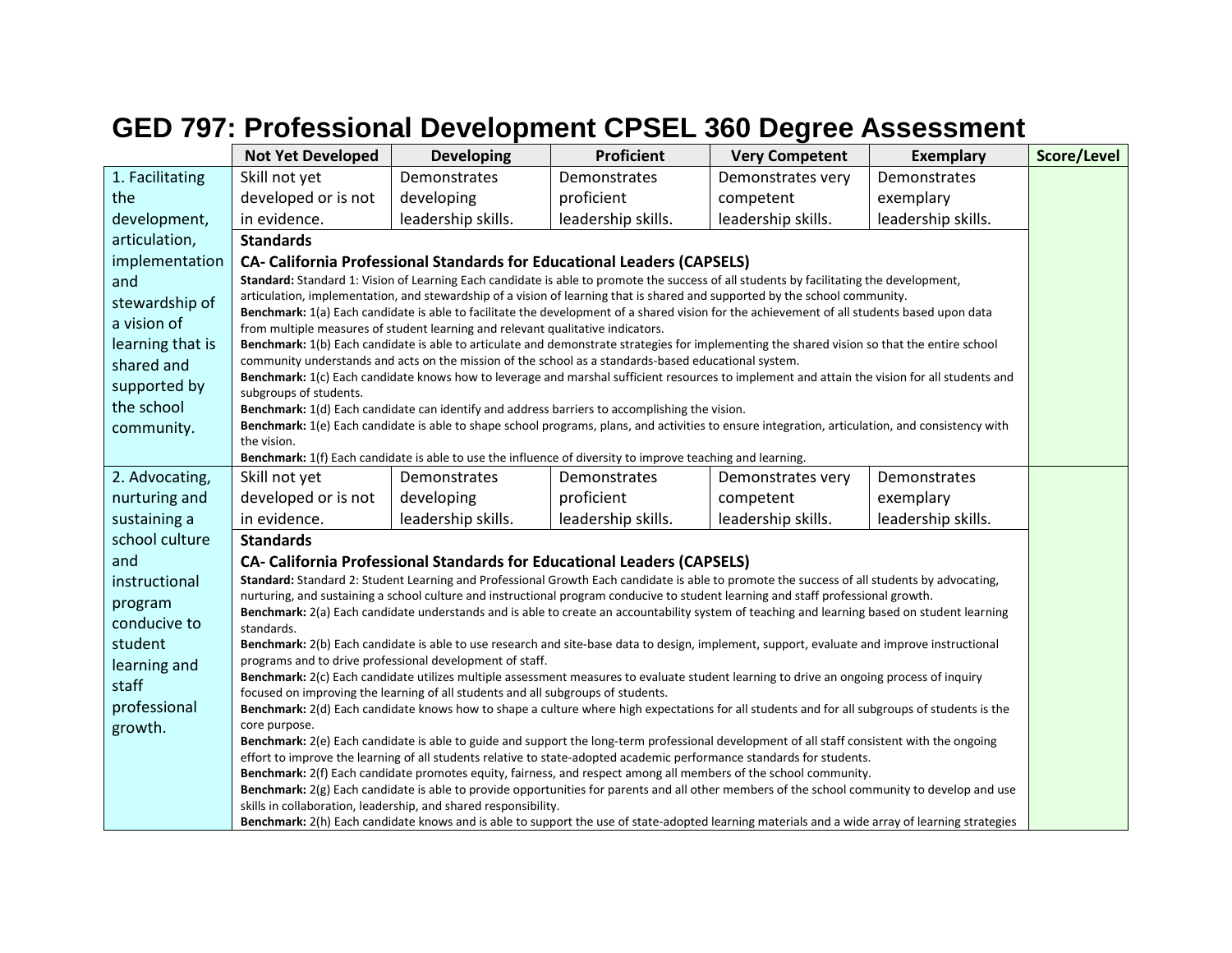|                  | <b>Not Yet Developed</b>                                                                                                                                                                                                                                                                                                                                                                                                                                                               | <b>Developing</b>                                                        | <b>Proficient</b>                                                                                                                                                                                                                                                | <b>Very Competent</b> | <b>Exemplary</b>   | Score/Level |  |
|------------------|----------------------------------------------------------------------------------------------------------------------------------------------------------------------------------------------------------------------------------------------------------------------------------------------------------------------------------------------------------------------------------------------------------------------------------------------------------------------------------------|--------------------------------------------------------------------------|------------------------------------------------------------------------------------------------------------------------------------------------------------------------------------------------------------------------------------------------------------------|-----------------------|--------------------|-------------|--|
|                  | to support student learning.<br>Benchmark: 2(i) Each candidate coordinates the design, implementation and evaluation of instructional programs that serve the diverse learning<br>styles and needs of all students and lead in the continual development and improvement of those programs.<br>Benchmark: 2(j) Each candidate utilizes technological tools to manage and evaluate instructional programs and promote and support the use of<br>technology in instruction and learning. |                                                                          |                                                                                                                                                                                                                                                                  |                       |                    |             |  |
| 3. Ensuring      | Skill not yet                                                                                                                                                                                                                                                                                                                                                                                                                                                                          | Demonstrates                                                             | Demonstrates                                                                                                                                                                                                                                                     | Demonstrates very     | Demonstrates       |             |  |
| management of    | developed or is not                                                                                                                                                                                                                                                                                                                                                                                                                                                                    | developing                                                               | proficient                                                                                                                                                                                                                                                       | competent             | exemplary          |             |  |
| the              | in evidence.                                                                                                                                                                                                                                                                                                                                                                                                                                                                           | leadership skills.                                                       | leadership skills.                                                                                                                                                                                                                                               | leadership skills.    | leadership skills. |             |  |
| organization,    | <b>Standards</b>                                                                                                                                                                                                                                                                                                                                                                                                                                                                       |                                                                          |                                                                                                                                                                                                                                                                  |                       |                    |             |  |
| operations and   |                                                                                                                                                                                                                                                                                                                                                                                                                                                                                        |                                                                          | <b>CA- California Professional Standards for Educational Leaders (CAPSELS)</b>                                                                                                                                                                                   |                       |                    |             |  |
| resources for a  |                                                                                                                                                                                                                                                                                                                                                                                                                                                                                        |                                                                          | Standard: Standard 3: Organizational Management for Student Learning Each candidate promotes the success of all students by ensuring                                                                                                                             |                       |                    |             |  |
| safe, efficient  |                                                                                                                                                                                                                                                                                                                                                                                                                                                                                        |                                                                          | management of the organization, operations, and resources for a safe, efficient, and effective learning environment.<br>Benchmark: 3(a) Each candidate is able to monitor and supervise faculty and staff at the site, and manage and evaluate the instructional |                       |                    |             |  |
| and effective    | program.                                                                                                                                                                                                                                                                                                                                                                                                                                                                               |                                                                          |                                                                                                                                                                                                                                                                  |                       |                    |             |  |
| learning         |                                                                                                                                                                                                                                                                                                                                                                                                                                                                                        |                                                                          | Benchmark: 3(b) Each candidate can establish school operations, patterns, and processes that support student learning                                                                                                                                            |                       |                    |             |  |
| environment.     |                                                                                                                                                                                                                                                                                                                                                                                                                                                                                        |                                                                          | Benchmark: 3(c) Each candidate understands and is able to manage legal and contractual policies, agreements and records in ways that foster a                                                                                                                    |                       |                    |             |  |
|                  | professional work environment and secure privacy and confidentiality for all students and staff.<br>Benchmark: 3(d) Each candidate demonstrates the ability to coordinate and align fiscal, faculty, staff, volunteer, community and material                                                                                                                                                                                                                                          |                                                                          |                                                                                                                                                                                                                                                                  |                       |                    |             |  |
|                  | resources to support the learning of all students and all groups of students.                                                                                                                                                                                                                                                                                                                                                                                                          |                                                                          |                                                                                                                                                                                                                                                                  |                       |                    |             |  |
|                  |                                                                                                                                                                                                                                                                                                                                                                                                                                                                                        |                                                                          | Benchmark: 3(e) Each candidate demonstrates the ability to sustain a safe, efficient, clean, well-maintained, and productive school environment                                                                                                                  |                       |                    |             |  |
|                  |                                                                                                                                                                                                                                                                                                                                                                                                                                                                                        |                                                                          | that nurtures student learning and supports the professional growth of teachers and support staff.<br>Benchmark: 3(f) Each candidate is able to utilize the principles of systems management, organizational development, problem solving, and                   |                       |                    |             |  |
|                  |                                                                                                                                                                                                                                                                                                                                                                                                                                                                                        | collaborative decision-making techniques fairly and effectively.         |                                                                                                                                                                                                                                                                  |                       |                    |             |  |
|                  |                                                                                                                                                                                                                                                                                                                                                                                                                                                                                        |                                                                          | <b>Benchmark:</b> $3(g)$ Each candidate is able to utilize effective and positive nurturing practices in establishing student behavior management                                                                                                                |                       |                    |             |  |
|                  | systems.                                                                                                                                                                                                                                                                                                                                                                                                                                                                               |                                                                          |                                                                                                                                                                                                                                                                  |                       |                    |             |  |
|                  |                                                                                                                                                                                                                                                                                                                                                                                                                                                                                        |                                                                          | Benchmark: 3(h) Each candidate demonstrates the ability to utilize successful staff recruitment, selection and induction approaches, and<br>understand the collective bargaining process, including the role of administrator and the union.                     |                       |                    |             |  |
|                  |                                                                                                                                                                                                                                                                                                                                                                                                                                                                                        |                                                                          | Benchmark: 3(i) Each candidate is able to effectively evaluate and use a wide range of technologies, including assistive technologies when                                                                                                                       |                       |                    |             |  |
|                  |                                                                                                                                                                                                                                                                                                                                                                                                                                                                                        | appropriate, to support instruction and effective school administration. |                                                                                                                                                                                                                                                                  |                       |                    |             |  |
|                  | improve instruction.                                                                                                                                                                                                                                                                                                                                                                                                                                                                   |                                                                          | Benchmark: 3(j) Each candidate is able to effectively use technology to manage multiple types of databases within a school and to use data to                                                                                                                    |                       |                    |             |  |
| 4. Collaborating | Skill not yet                                                                                                                                                                                                                                                                                                                                                                                                                                                                          | Demonstrates                                                             | Demonstrates                                                                                                                                                                                                                                                     | Demonstrates very     | Demonstrates       |             |  |
| with families    | developed or is not                                                                                                                                                                                                                                                                                                                                                                                                                                                                    | developing                                                               | proficient                                                                                                                                                                                                                                                       | competent             | exemplary          |             |  |
| and community    | in evidence.                                                                                                                                                                                                                                                                                                                                                                                                                                                                           | leadership skills.                                                       | leadership skills.                                                                                                                                                                                                                                               | leadership skills.    | leadership skills. |             |  |
| members,         | <b>Standards</b>                                                                                                                                                                                                                                                                                                                                                                                                                                                                       |                                                                          |                                                                                                                                                                                                                                                                  |                       |                    |             |  |
| responding to    |                                                                                                                                                                                                                                                                                                                                                                                                                                                                                        |                                                                          | CA- California Professional Standards for Educational Leaders (CAPSELS)                                                                                                                                                                                          |                       |                    |             |  |
| diverse          |                                                                                                                                                                                                                                                                                                                                                                                                                                                                                        |                                                                          | Standard: Standard 4: Working with Diverse Families and Communities Each candidate promotes the success of all students by collaborating                                                                                                                         |                       |                    |             |  |
| community        |                                                                                                                                                                                                                                                                                                                                                                                                                                                                                        |                                                                          | with families and community members, responding to diverse community interests and needs, and mobilizing community resources                                                                                                                                     |                       |                    |             |  |
| needs, and       |                                                                                                                                                                                                                                                                                                                                                                                                                                                                                        |                                                                          | Benchmark: 4(a) Each candidate is able to incorporate information about family and community expectations into school decision making and                                                                                                                        |                       |                    |             |  |
|                  | activities.                                                                                                                                                                                                                                                                                                                                                                                                                                                                            |                                                                          |                                                                                                                                                                                                                                                                  |                       |                    |             |  |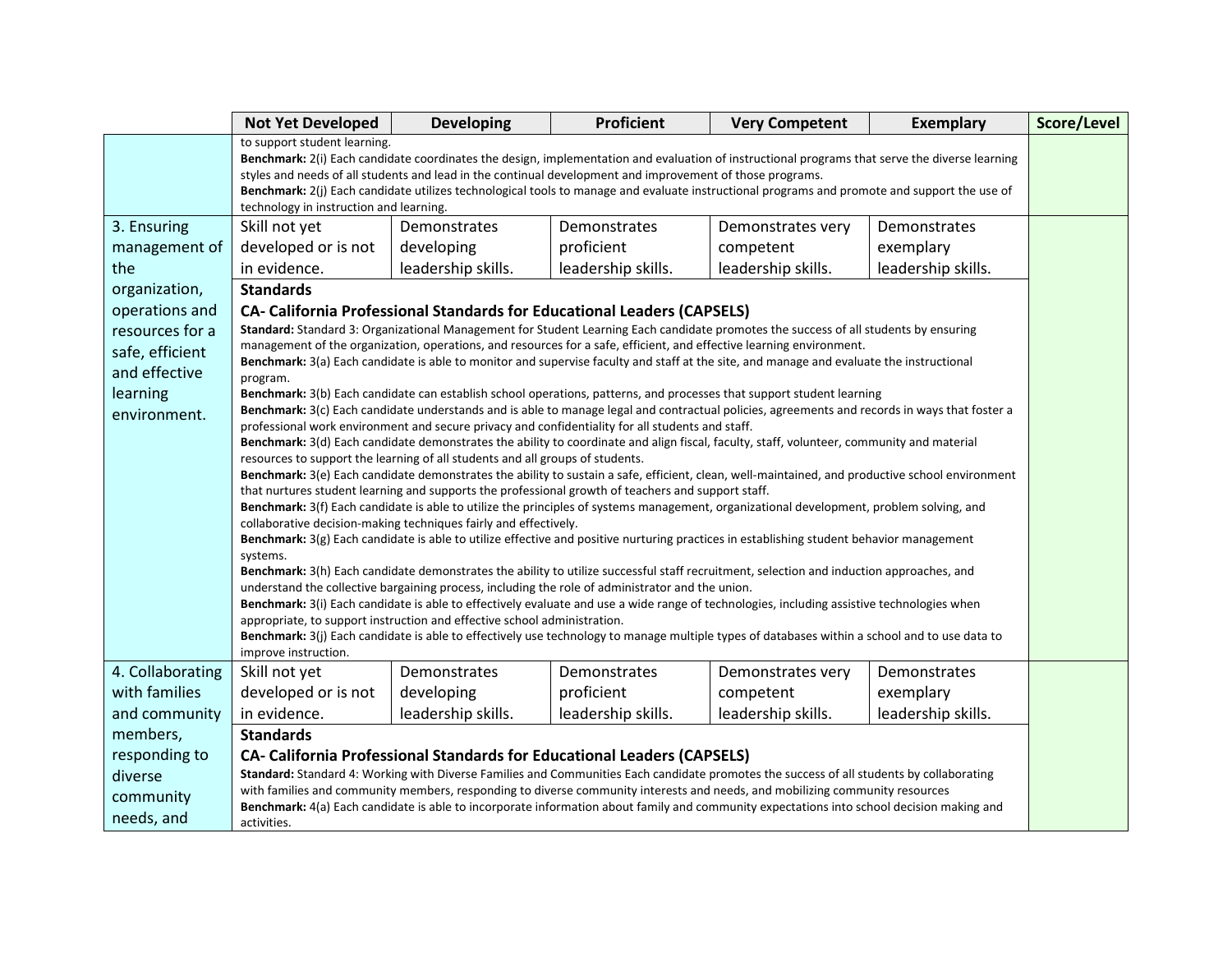|                 | <b>Not Yet Developed</b>                                                                                                                                                                                                                                                    | <b>Developing</b>                                                                                                                                                                                                               | Proficient         | <b>Very Competent</b> | <b>Exemplary</b>   | Score/Level |  |
|-----------------|-----------------------------------------------------------------------------------------------------------------------------------------------------------------------------------------------------------------------------------------------------------------------------|---------------------------------------------------------------------------------------------------------------------------------------------------------------------------------------------------------------------------------|--------------------|-----------------------|--------------------|-------------|--|
| mobilizing      |                                                                                                                                                                                                                                                                             | Benchmark: 4(b) Each candidate recognizes the goals and aspirations of diverse family and community groups.                                                                                                                     |                    |                       |                    |             |  |
| community       | Benchmark: 4(c) Each candidate values diverse community stakeholder groups and treats all with fairness and with respect.<br>Benchmark: 4(d) Each candidate demonstrates the ability to support the equitable success of all students and all subgroups of students through |                                                                                                                                                                                                                                 |                    |                       |                    |             |  |
| resources.      | the mobilization and leveraging of community support services.                                                                                                                                                                                                              |                                                                                                                                                                                                                                 |                    |                       |                    |             |  |
|                 |                                                                                                                                                                                                                                                                             | Benchmark: 4(e) Each candidate knows how to strengthen the school through the establishment of community partnerships, business,                                                                                                |                    |                       |                    |             |  |
|                 | institutional, and civic partnerships.                                                                                                                                                                                                                                      | Benchmark: 4(f) Each candidate is able to effectively communicate information about the school on a regular and predictable basis through a                                                                                     |                    |                       |                    |             |  |
|                 | variety of media and modes.                                                                                                                                                                                                                                                 |                                                                                                                                                                                                                                 |                    |                       |                    |             |  |
|                 | Benchmark: 4(g) Each candidate is able to facilitate parent involvement and parent education activities that support students' success.                                                                                                                                     |                                                                                                                                                                                                                                 |                    |                       |                    |             |  |
| 5. Modeling a   | Skill not yet                                                                                                                                                                                                                                                               | Demonstrates                                                                                                                                                                                                                    | Demonstrates       | Demonstrates very     | Demonstrates       |             |  |
| personal code   | developed or is not                                                                                                                                                                                                                                                         | developing                                                                                                                                                                                                                      | proficient         | competent             | exemplary          |             |  |
| of ethics and   | in evidence.                                                                                                                                                                                                                                                                | leadership skills.                                                                                                                                                                                                              | leadership skills. | leadership skills.    | leadership skills. |             |  |
| developing      | <b>Standards</b>                                                                                                                                                                                                                                                            |                                                                                                                                                                                                                                 |                    |                       |                    |             |  |
| professional    |                                                                                                                                                                                                                                                                             | <b>CA- California Professional Standards for Educational Leaders (CAPSELS)</b>                                                                                                                                                  |                    |                       |                    |             |  |
| leadership      |                                                                                                                                                                                                                                                                             | Standard: Standard 5: Personal Ethics and Leadership Capacity Each candidate promotes the success of all students by modeling a personal code<br>of ethics and developing professional leadership capacity.                     |                    |                       |                    |             |  |
| capacity.       |                                                                                                                                                                                                                                                                             |                                                                                                                                                                                                                                 |                    |                       |                    |             |  |
|                 | Benchmark: 5(a) Each candidate demonstrates skills in shared decision making, problem solving, change management, planning, conflict<br>management, and evaluation, and fosters and develops those skills in others.                                                        |                                                                                                                                                                                                                                 |                    |                       |                    |             |  |
|                 | Benchmark: 5(b) Each candidate models personal and professional ethics, integrity, justice, and fairness and expects the same behaviors from                                                                                                                                |                                                                                                                                                                                                                                 |                    |                       |                    |             |  |
|                 | others.                                                                                                                                                                                                                                                                     | Benchmark: 5(c) Each candidate demonstrates the ability to make and communicate decisions based upon relevant data and research about                                                                                           |                    |                       |                    |             |  |
|                 |                                                                                                                                                                                                                                                                             | effective teaching and learning, leadership, management practices, and equity.                                                                                                                                                  |                    |                       |                    |             |  |
|                 | community.                                                                                                                                                                                                                                                                  | Benchmark: 5(d) Each candidate is able to utilize technology to foster effective and timely communication to all members of the school                                                                                          |                    |                       |                    |             |  |
|                 |                                                                                                                                                                                                                                                                             | Benchmark: 5(e) Each candidate is able to reflect on personal leadership practices and recognize their impact and influence on the performance                                                                                  |                    |                       |                    |             |  |
|                 | of others.                                                                                                                                                                                                                                                                  |                                                                                                                                                                                                                                 |                    |                       |                    |             |  |
|                 | motivation.                                                                                                                                                                                                                                                                 | Benchmark: 5(f) Each candidate demonstrates the ability to encourage and inspire others to higher levels of performance, commitment, and                                                                                        |                    |                       |                    |             |  |
|                 |                                                                                                                                                                                                                                                                             | Benchmark: 5(g) Each candidate knows how to sustain personal motivation, commitment, energy, and health by balancing professional and                                                                                           |                    |                       |                    |             |  |
|                 | personal responsibilities.                                                                                                                                                                                                                                                  |                                                                                                                                                                                                                                 |                    |                       |                    |             |  |
|                 |                                                                                                                                                                                                                                                                             | Benchmark: 5(h) Each candidate engages in professional and personal development.<br>Benchmark: 5(i) Each candidate demonstrates knowledge of the curriculum and the ability to integrate and articulate programs throughout the |                    |                       |                    |             |  |
|                 | grades.                                                                                                                                                                                                                                                                     |                                                                                                                                                                                                                                 |                    |                       |                    |             |  |
|                 |                                                                                                                                                                                                                                                                             | Benchmark: 5(j) Each candidate knows how to use the influence of a position of leadership to enhance the educational program rather than for                                                                                    |                    |                       |                    |             |  |
|                 | personal gain.                                                                                                                                                                                                                                                              |                                                                                                                                                                                                                                 |                    |                       |                    |             |  |
|                 |                                                                                                                                                                                                                                                                             | Benchmark: 5(k) Each candidate protects the rights and confidentiality of students and staff.                                                                                                                                   |                    |                       |                    |             |  |
| 6.              | Skill not yet                                                                                                                                                                                                                                                               | Demonstrates                                                                                                                                                                                                                    | Demonstrates       | Demonstrates very     | Demonstrates       |             |  |
| Understanding,  | developed or is not                                                                                                                                                                                                                                                         | developing                                                                                                                                                                                                                      | proficient         | competent             | exemplary          |             |  |
| responding to,  | in evidence.                                                                                                                                                                                                                                                                | leadership skills.                                                                                                                                                                                                              | leadership skills. | leadership skills.    | leadership skills. |             |  |
| and influencing |                                                                                                                                                                                                                                                                             |                                                                                                                                                                                                                                 |                    |                       |                    |             |  |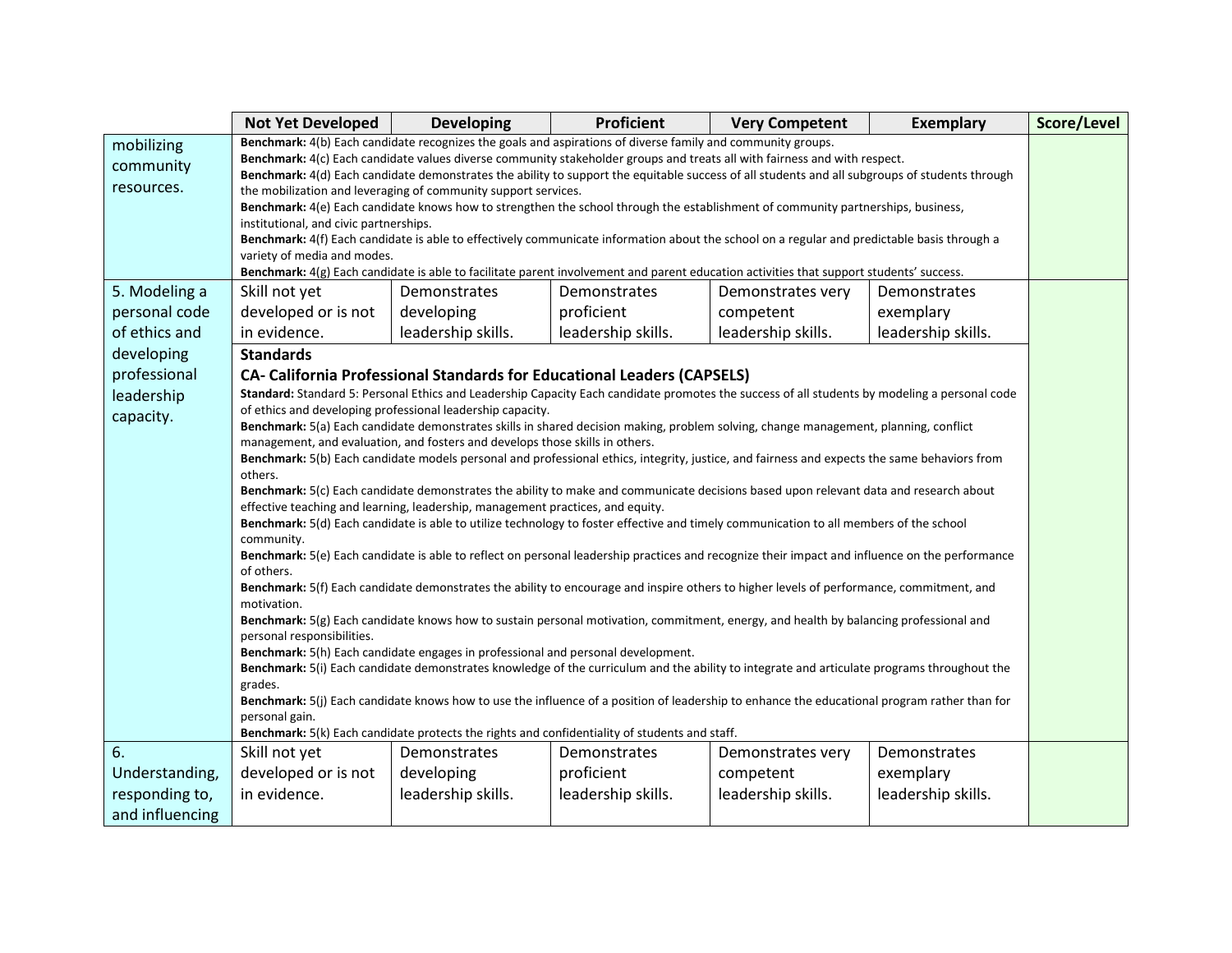|                    | <b>Not Yet Developed</b> | <b>Developing</b> | Proficient | <b>Very Competent</b> | Exemplary | Score/Level |
|--------------------|--------------------------|-------------------|------------|-----------------------|-----------|-------------|
| the larger         |                          |                   |            |                       |           |             |
| political, social, |                          |                   |            |                       |           |             |
| economic,          |                          |                   |            |                       |           |             |
| legal, and         |                          |                   |            |                       |           |             |
| cultural           |                          |                   |            |                       |           |             |
| context.           |                          |                   |            |                       |           |             |

treated 5 taskstream

# **GED 797 Culminating Activity Professional Clear Credential**

|                  | not yet<br>developed | developing       | proficient        | very competent  | exemplary          | Score/Leve |
|------------------|----------------------|------------------|-------------------|-----------------|--------------------|------------|
| Evidence of the  | no evidence of       | some evidence of | evidence provided | evidence of     | clear evidence of  |            |
| achievement of   | goal achievement     | goal achievement | of achievement of | achievement of  | achievement of     |            |
| identified goals |                      |                  | both induction    | induction goals | induction goals    |            |
|                  |                      |                  | goals             | includes some   | using a variety of |            |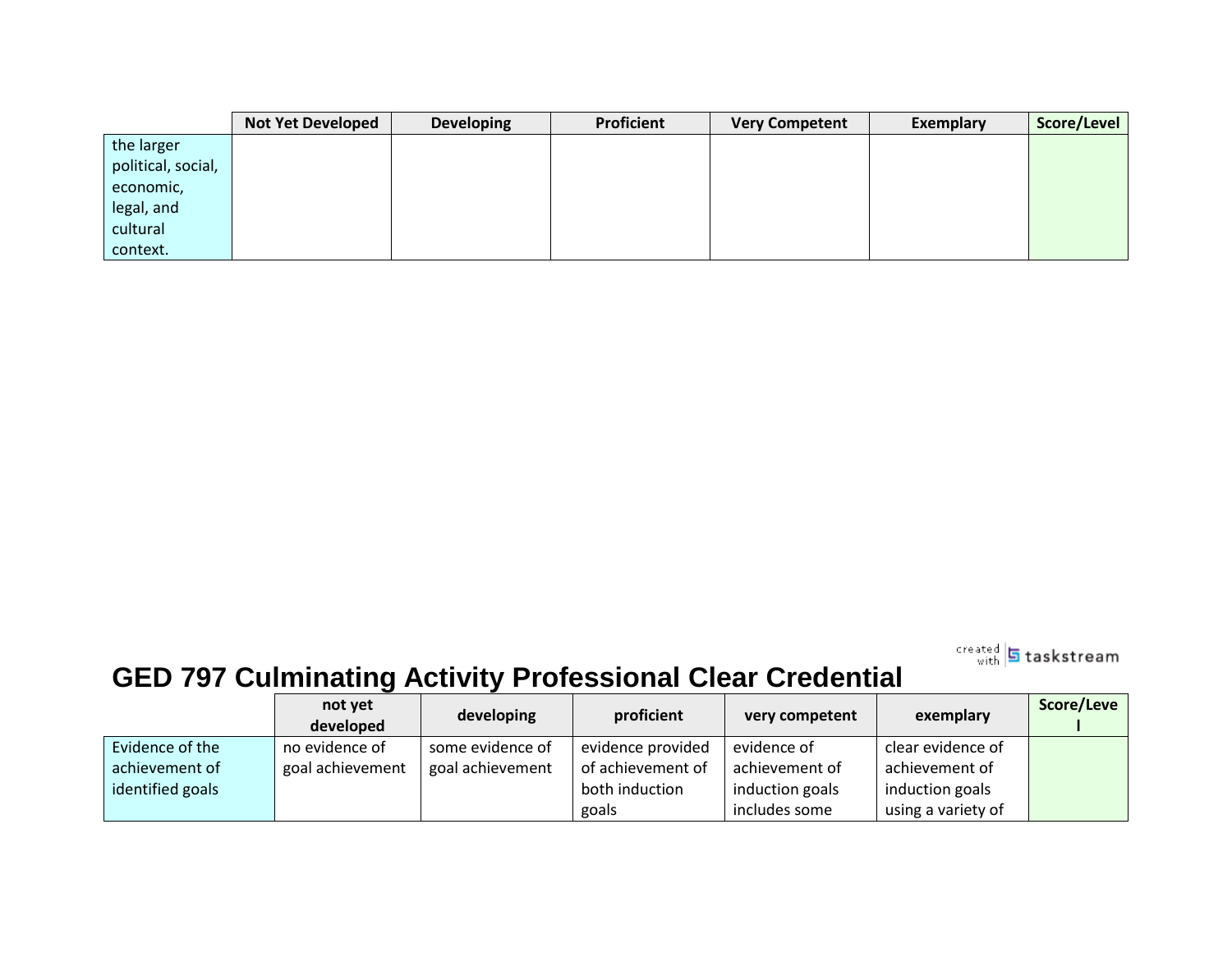|                       | not yet<br>developed | developing           | proficient           | very competent       | exemplary            | Score/Leve |
|-----------------------|----------------------|----------------------|----------------------|----------------------|----------------------|------------|
|                       |                      |                      |                      | supporting           | supporting           |            |
|                       |                      |                      |                      | artifacts            | artifacts and data   |            |
| Identified            | little or no         | a limited number     | each goal is         | each goal is         | each goal is         |            |
| strategies/activities | stategies/activitie  | of                   | supported by 1-2     | supported by         | supported by         |            |
| contributed to the    | s identified         | strategies/activitie | identified           | several identified   | several identified   |            |
| achievement of the    |                      | s identified         | strategies/activitie | strategies/activitie | strategies/activitie |            |
| goals                 |                      |                      | S                    | s and some effort    | s and there is a     |            |
|                       |                      |                      |                      | made to tie these    | clear connection     |            |
|                       |                      |                      |                      | to goal              | drawn to goal        |            |
|                       |                      |                      |                      | achievement          | achievement          |            |
| Candidate identified  | few or no            | a limited number     | 2-3 resources        | four or more         | four or more         |            |
| appropriate resources | resources            | of resources         | identified for each  | resources identifed  | resources            |            |
| for accomplishing     | identified           | identified           | goal                 | for each goal and    | identified for each  |            |
| stated goals          |                      |                      |                      | some connection      | goal and clear       |            |
|                       |                      |                      |                      | made to how the      | connections are      |            |
|                       |                      |                      |                      | resources            | made to how the      |            |
|                       |                      |                      |                      | supported goal       | resources            |            |
|                       |                      |                      |                      | achievement          | supported goal       |            |
|                       |                      |                      |                      |                      | achievement          |            |
| Candidate has         | self-assessments     | self-assessments     | self-assessments     | self-assessments     | self-assessments     |            |
| completed the pre-    | show little          | show some            | show thought and     | show a great deal    | show deep thought    |            |
| and post-self-        | thought/no areas     | thought/a few        | reflection/1-2       | of thought and       | and                  |            |
| assessment of         | for further growth   | areas for further    | areas for further    | reflection/each      | reflection/each      |            |
| strengths and         | are identified       | growth are           | growth are           | element has areas    | element has areas    |            |
| identified areas for  |                      | identified           | identified           | for growth           | for growth and       |            |
| further growth        |                      |                      |                      | identified           | action               |            |
| Candidate has         | reflective           | reflective           | reflective           | reflective           | reflective           |            |
| provided reflective   | summaries            | summaries provide    | summaries provide    | summaries provide    | summaries show       |            |
| summaries of          | provide a listing of | a brief narrative of | a narrative and a    | a thoughtful         | deep reflection      |            |
| seminars, etc. and    | activities           | the activities       | summary of           | narrative and        | and rich             |            |
| has tied learnings to |                      |                      | connections to job   | reflective           | connections and      |            |
| day-to-day job        |                      |                      |                      | connections to job   | applications to job  |            |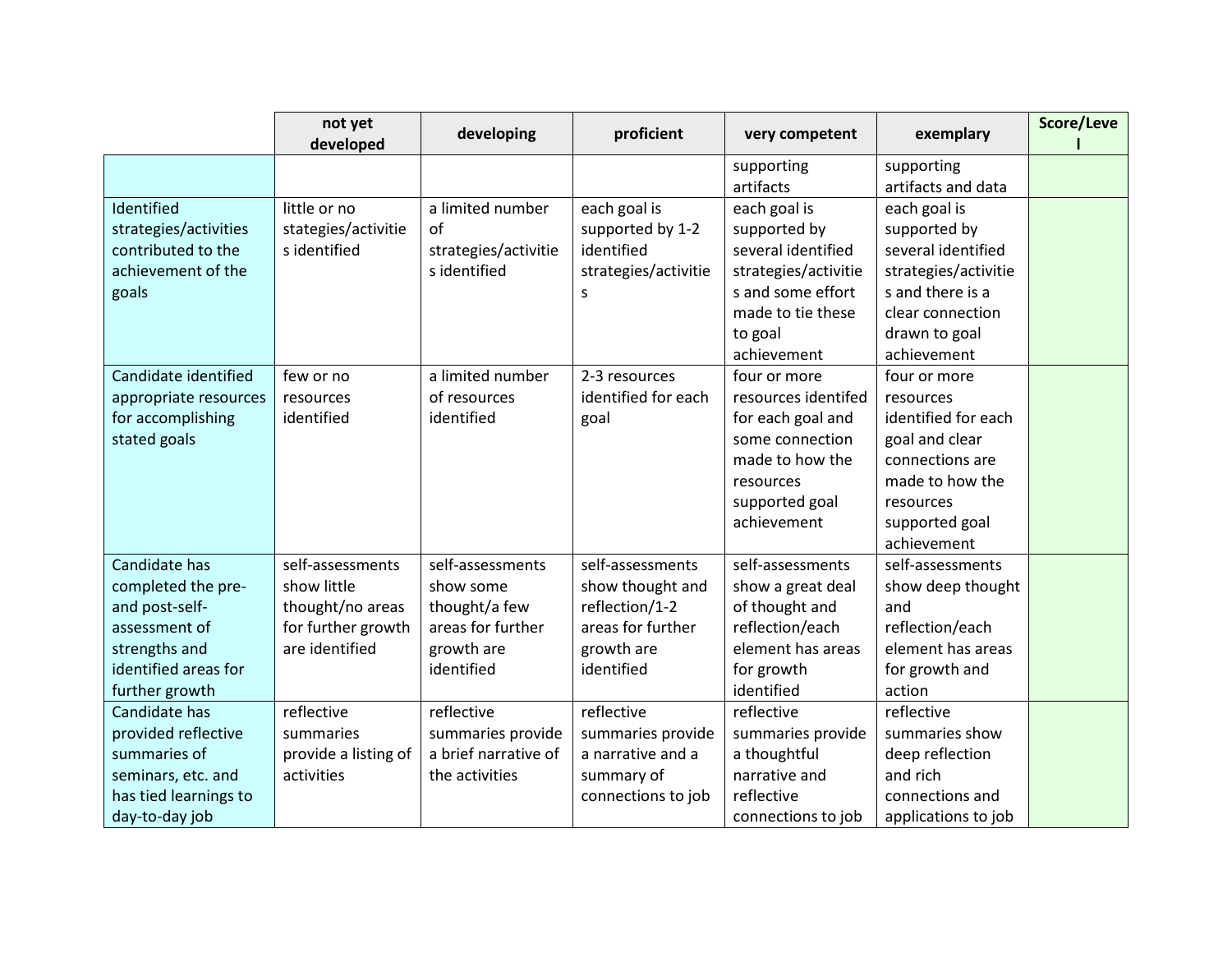|                                                                                          | not yet<br>developed                                                                                    | developing                                                                                | proficient                                                                                                                                                      | very competent                                                                                                                                                                                                                    | exemplary                                                                                                                                                                                                                                                               | Score/Leve |
|------------------------------------------------------------------------------------------|---------------------------------------------------------------------------------------------------------|-------------------------------------------------------------------------------------------|-----------------------------------------------------------------------------------------------------------------------------------------------------------------|-----------------------------------------------------------------------------------------------------------------------------------------------------------------------------------------------------------------------------------|-------------------------------------------------------------------------------------------------------------------------------------------------------------------------------------------------------------------------------------------------------------------------|------------|
| responsibilities                                                                         |                                                                                                         |                                                                                           |                                                                                                                                                                 | responsibilities                                                                                                                                                                                                                  | responsibilities                                                                                                                                                                                                                                                        |            |
| Candidate's log of<br>mentor contacts<br>indicates regular<br>contacts and<br>reflection | no log kept                                                                                             | log provides a<br>listing of contacts                                                     | log provides a<br>listing of contacts<br>and a brief<br>reflection on some<br>of the meetings                                                                   | log provides a<br>record of regular<br>contacts and<br>reflections on each<br>of the meetings                                                                                                                                     | log provides a<br>record of regular<br>contacts and<br>thoughtful<br>reflections on each                                                                                                                                                                                |            |
| Written work: format                                                                     | no apparent<br>logical order of<br>presentation,<br>unclear focus,<br>format cluttered<br>and confusing | content is loosely<br>connected,<br>transitions lack<br>clarity, format<br>needs refining | sequence of<br>information is well-<br>organized for the<br>most part, but<br>more clarity with<br>transitions is<br>needed, materials<br>are<br>understandable | development of<br>thesis is clear<br>through use of<br>specific and<br>appropriate<br>examples;<br>transitions are<br>clear and create a<br>succinct and even<br>flow, format makes<br>information clear<br>and<br>understandable | of the meetings<br>development of<br>thesis is exemplary<br>through the use of<br>multiple specific<br>and applicable<br>examples;<br>transitions are<br>exemplary creating<br>an outstanding<br>presentation,<br>format enhances<br>the understanding<br>of the reader |            |
| Written work:<br>grammar/punctuatio<br>n.                                                | multiple<br>grammatical and<br>stylistic errors                                                         | some errors in<br>grammar and/or<br>format that do not<br>interfere with<br>clarity       | few grammatical<br>and/or stylistic<br>errors                                                                                                                   | nearly error free<br>which reflects clear<br>understanding and<br>thorough<br>preparation                                                                                                                                         | error free which<br>indicates mastery,<br>deep<br>understanding,<br>and thorough<br>preparation                                                                                                                                                                         |            |
| Writing reflects<br>graduate level work                                                  | writing is<br>disjointed and<br>rambling                                                                | writing reflects<br>some thought but<br>lacks academic<br>depth or rigor                  | writing follows<br>academic<br>standards such as<br>references, format,<br>etc, but content<br>needs refining and                                               | writing clearly<br>follows academic<br>standards,<br>references,<br>analysis,<br>inferences, and                                                                                                                                  | writing is an<br>outstanding<br>example of<br>academic though,<br>depth, and rigor,<br>utilizes all                                                                                                                                                                     |            |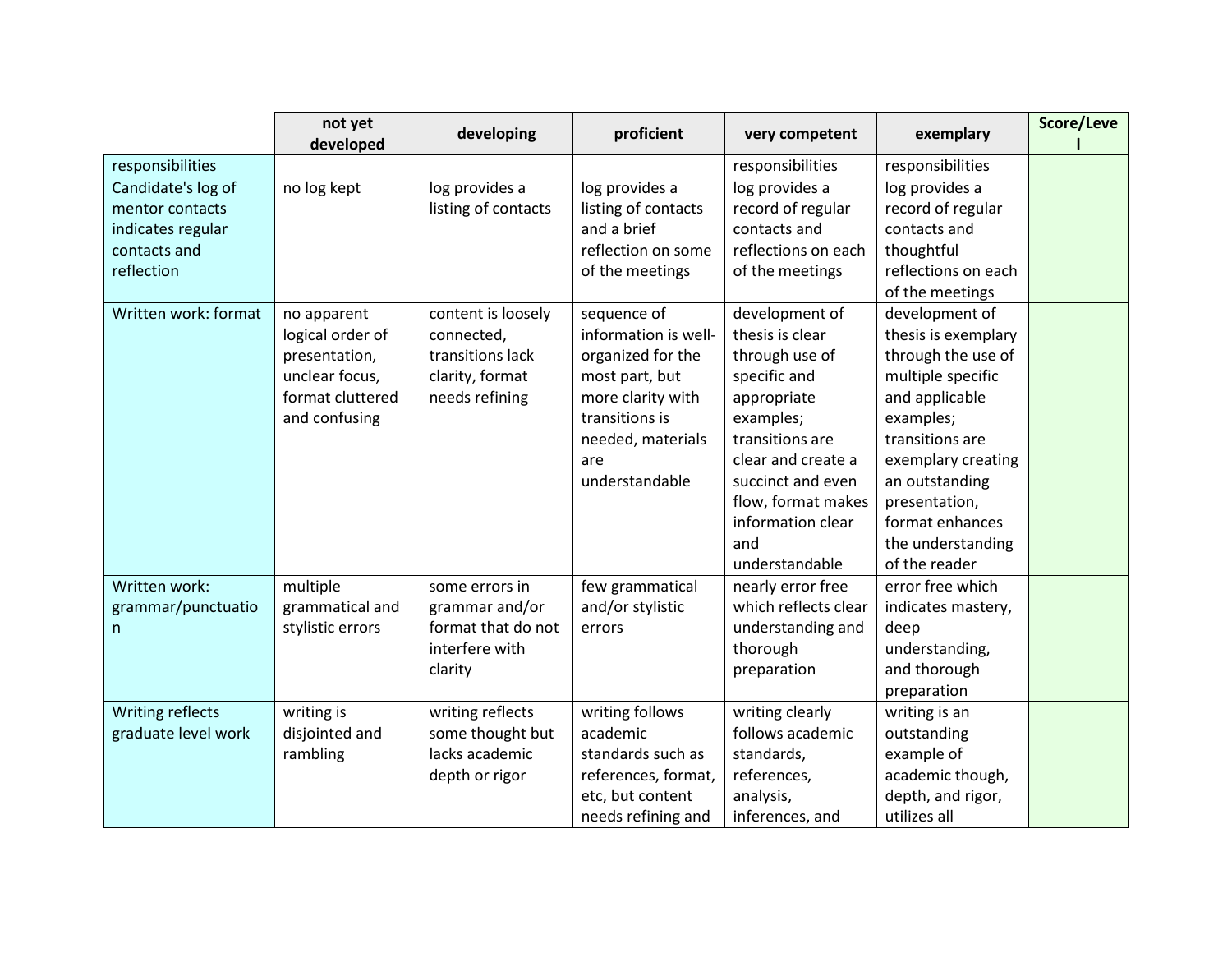|                           | not yet<br>developed | developing          | proficient           | very competent        | exemplary           | Score/Leve |
|---------------------------|----------------------|---------------------|----------------------|-----------------------|---------------------|------------|
|                           |                      |                     | tightening up        | connections of        | academic            |            |
|                           |                      |                     |                      | ideas reflect         | conventions         |            |
|                           |                      |                     |                      | graduate level        | effectively and     |            |
|                           |                      |                     |                      | work                  | smoothly            |            |
| Organization of           | no apparent          | content is loosely  | sequence of          | development of        | development of      |            |
| presentation              | logical order of     | connected,          | information is well- | thesis is clear       | thesis is exemplary |            |
|                           | presentation,        | transitions lack    | organized for the    | through use of        | through the use of  |            |
|                           | unclear focus        | clarity             | most part, but       | specific and          | multiple specific   |            |
|                           |                      |                     | more clarity with    | appropriate           | and applicable      |            |
|                           |                      |                     | transitions is       | examples;             | examples;           |            |
|                           |                      |                     | needed               | transitions are       | transitions are     |            |
|                           |                      |                     |                      | clear and create a    | exemplary creating  |            |
|                           |                      |                     |                      | succinct and even     | an outstanding      |            |
|                           |                      |                     |                      | flow                  | presentation        |            |
| Voice projection          | candidate spoke      | candidate was       | candidate            | candidate did a       | candidate did an    |            |
|                           | too softly or        | difficulty to hear, | projected well,      | very good job         | outstanding job     |            |
|                           | mumbled              | but had some        | intonation,          | projecting and        | projecting and      |            |
|                           |                      | moments of clarity  | inflection, and      | connecting with       | connecting with     |            |
|                           |                      |                     | emphasis were        | the audience          | the audience,       |            |
|                           |                      |                     | adequate             | utilizing inflection, | masterful use of    |            |
|                           |                      |                     |                      | emphasis, and         | inflection,         |            |
|                           |                      |                     |                      | effective pacing      | emphasis, and       |            |
|                           |                      |                     |                      |                       | pacing              |            |
| <b>Oral Presentation:</b> | multiple             | some errors in      | few grammatical      | nearly error free     | error free which    |            |
| proper use of             | grammatical and      | grammar and/or      | and/or stylistic     | which reflects clear  | indicates mastery,  |            |
| grammar                   | stylistic errors     | format that do not  | errors               | understanding and     | deep                |            |
|                           |                      | interfere with      |                      | thorough              | understanding,      |            |
|                           |                      | clarity             |                      | preparation           | and thorough        |            |
|                           |                      |                     |                      |                       | preparation         |            |
| Knowledge of subject      | speaker seemed       | emerging            | clear articulation   | very clear            | extremely clear     |            |
|                           | uninterested in      | knowledge of the    | of ideas, has some   | articulation of       | and cogent          |            |
|                           | material and was     | subject, but lacks  | confidence with      | subject and           | articulation of the |            |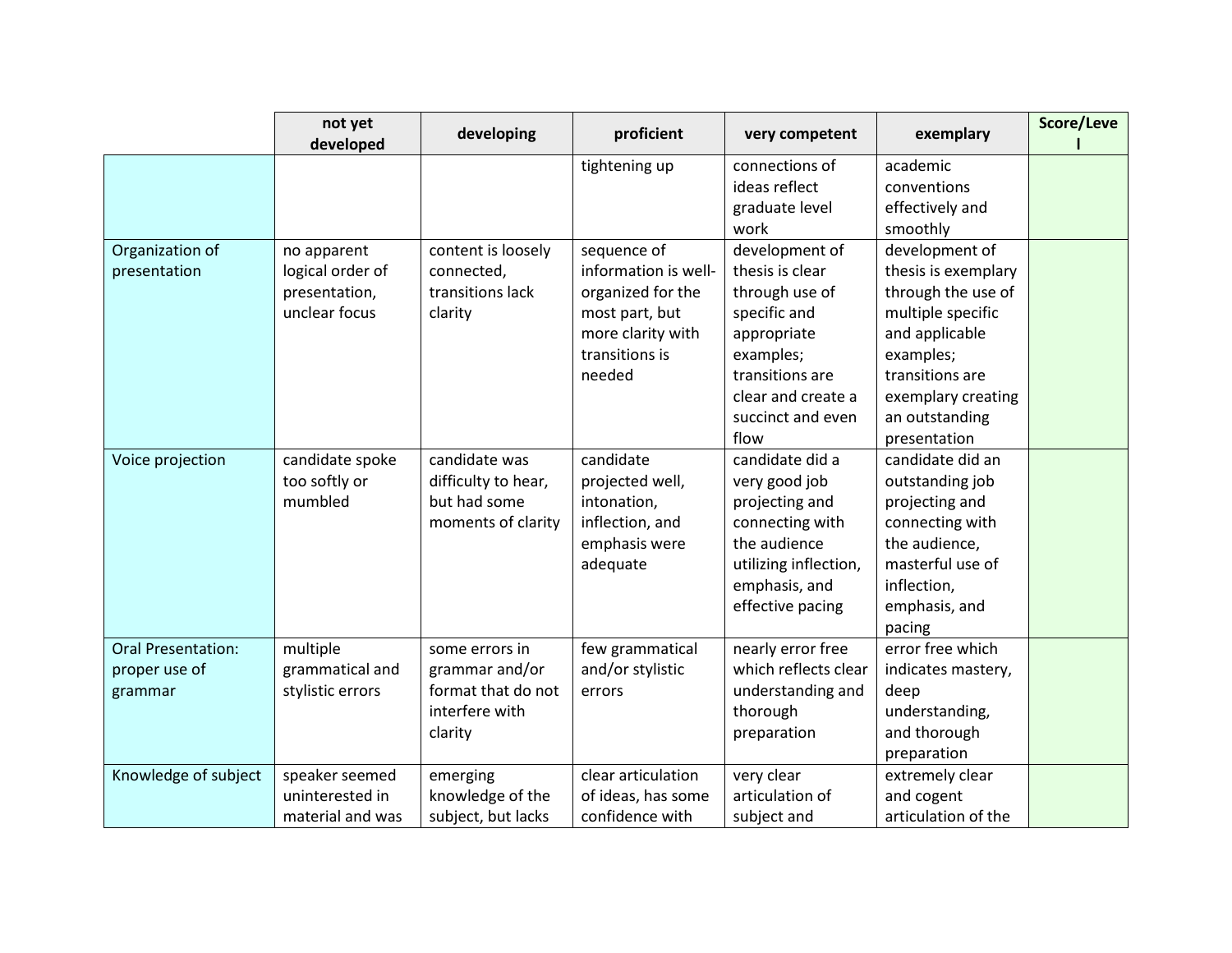| not yet<br>developed | developing      | proficient | very competent      | exemplary        | Score/Leve |
|----------------------|-----------------|------------|---------------------|------------------|------------|
| unable to            | confidence with | material   | exhibits confidence | subject and      |            |
| demonstrate          | material        |            | with subject        | exhibits intense |            |
| knowledge of the     |                 |            |                     | confidence with  |            |
| subject              |                 |            |                     | subject          |            |

## **Dispositions and Indicators of Noble Character**

Not Yet Developed | Developing | In Evidence | Exemplary | Score/Level 1. Dignity & Honor: The candidate honors and respects the worthiness of all individuals in word and deed based on Demonstrates indicator infrequently if at all. Demonstrates indicator with direct prompting from peers or teacher. May have some difficulty in responding openly to feedback from peers or teacher. Demonstrates indicator with minimal prompting. Demonstrates an openness to reflect on feedback from peers or teacher. Consistently and spontaneously demonstrates indicator with relative ease. Demonstrates the ability to self-correct or demonstrates responsiveness to feedback from peers or teacher if areas for improvement are discussed

sreated 5 taskstream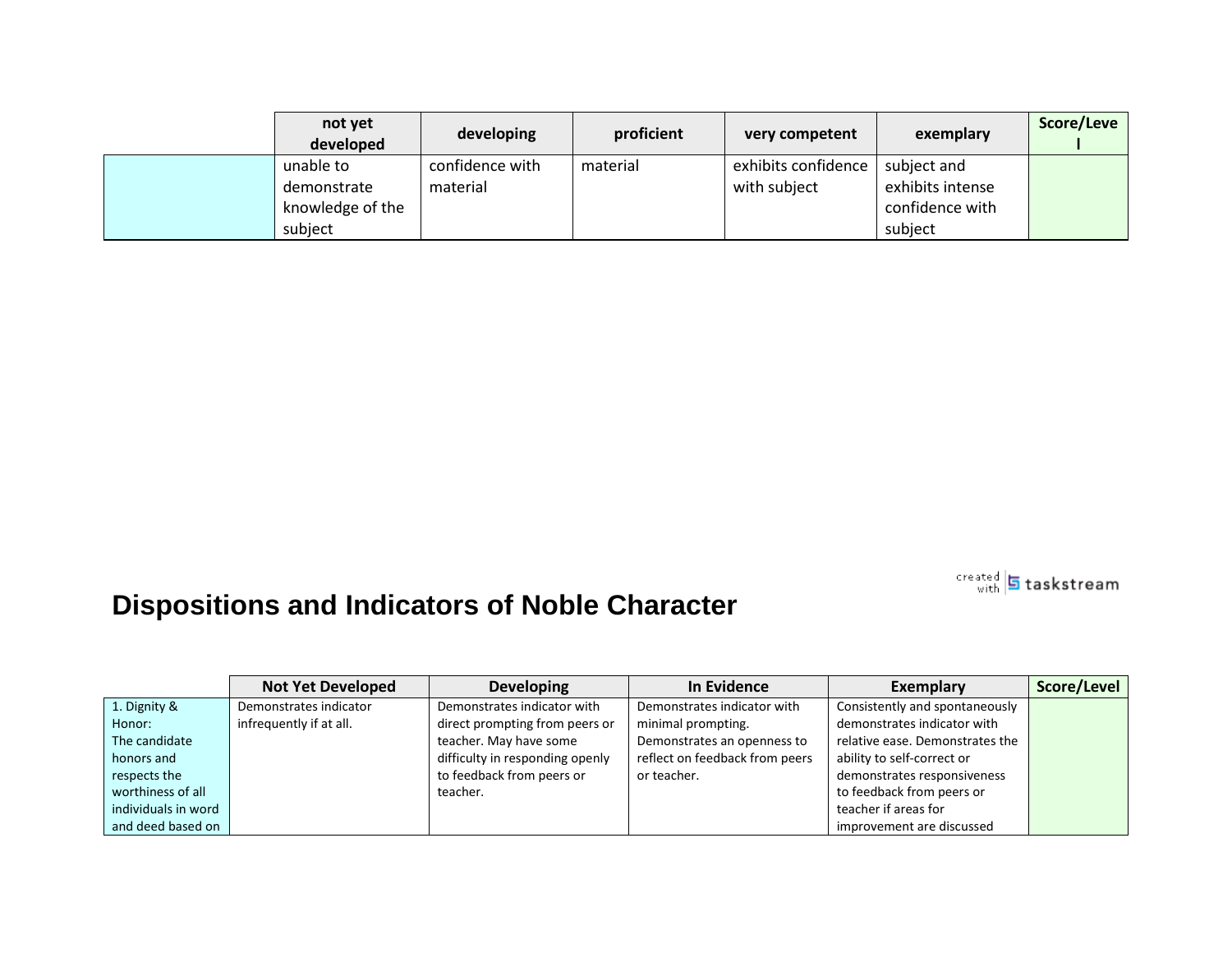|                      | <b>Not Yet Developed</b> | <b>Developing</b>               | <b>In Evidence</b>             | <b>Exemplary</b>                | Score/Level |
|----------------------|--------------------------|---------------------------------|--------------------------------|---------------------------------|-------------|
| PLNU's Wesleyan      |                          |                                 |                                |                                 |             |
| heritage: We are     |                          |                                 |                                |                                 |             |
| individuals created  |                          |                                 |                                |                                 |             |
| in the image of      |                          |                                 |                                |                                 |             |
| God, committed to    |                          |                                 |                                |                                 |             |
| civility, respect,   |                          |                                 |                                |                                 |             |
| hospitality, grace,  |                          |                                 |                                |                                 |             |
| and service.         |                          |                                 |                                |                                 |             |
| 2. Honesty &         | Demonstrates indicator   | Demonstrates indicator with     | Demonstrates indicator with    | Consistently and spontaneously  |             |
| Integrity:           | infrequently if at all.  | direct prompting from peers or  | minimal prompting.             | demonstrates indicator with     |             |
| The candidate        |                          | teacher. May have some          | Demonstrates an openness to    | relative ease. Demonstrates the |             |
| demonstrates         |                          | difficulty in responding openly | reflect on feedback from peers | ability to self-correct or      |             |
| honesty, integrity,  |                          | to feedback from peers or       | or teacher.                    | demonstrates responsiveness     |             |
| and coherence in     |                          | teacher.                        |                                | to feedback from peers or       |             |
| attitudes, and       |                          |                                 |                                | teacher if areas for            |             |
| actions, and is      |                          |                                 |                                | improvement are discussed       |             |
| accountable to the   |                          |                                 |                                |                                 |             |
| norms and            |                          |                                 |                                |                                 |             |
| expectations of      |                          |                                 |                                |                                 |             |
| the learning         |                          |                                 |                                |                                 |             |
| community.           |                          |                                 |                                |                                 |             |
| 3. Caring,           | Demonstrates indicator   | Demonstrates indicator with     | Demonstrates indicator with    | Consistently and spontaneously  |             |
| Patience, and        | infrequently if at all.  | direct prompting from peers or  | minimal prompting.             | demonstrates indicator with     |             |
| Respect:             |                          | teacher. May have some          | Demonstrates an openness to    | relative ease. Demonstrates the |             |
| The candidate        |                          | difficulty in responding openly | reflect on feedback from peers | ability to self-correct or      |             |
| demonstrates         |                          | to feedback from peers or       | or teacher.                    | demonstrates responsiveness     |             |
| caring, patience,    |                          | teacher.                        |                                | to feedback from peers or       |             |
| fairness and         |                          |                                 |                                | teacher if areas for            |             |
| respect for the      |                          |                                 |                                | improvement are discussed       |             |
| knowledge level,     |                          |                                 |                                |                                 |             |
| diversity, and       |                          |                                 |                                |                                 |             |
| abilities of others, |                          |                                 |                                |                                 |             |
| ensuring that all    |                          |                                 |                                |                                 |             |
| students have the    |                          |                                 |                                |                                 |             |
| opportunity to       |                          |                                 |                                |                                 |             |
| achieve.             |                          |                                 |                                |                                 |             |
| 4. Spirit of         | Demonstrates indicator   | Demonstrates indicator with     | Demonstrates indicator with    | Consistently and spontaneously  |             |
| Collaboration,       | infrequently if at all.  | direct prompting from peers or  | minimal prompting.             | demonstrates indicator with     |             |
| Flexibility and      |                          | teacher. May have some          | Demonstrates an openness to    | relative ease. Demonstrates the |             |
| Humility:            |                          | difficulty in responding openly | reflect on feedback from peers | ability to self-correct or      |             |
| The candidate        |                          | to feedback from peers or       | or teacher.                    | demonstrates responsiveness     |             |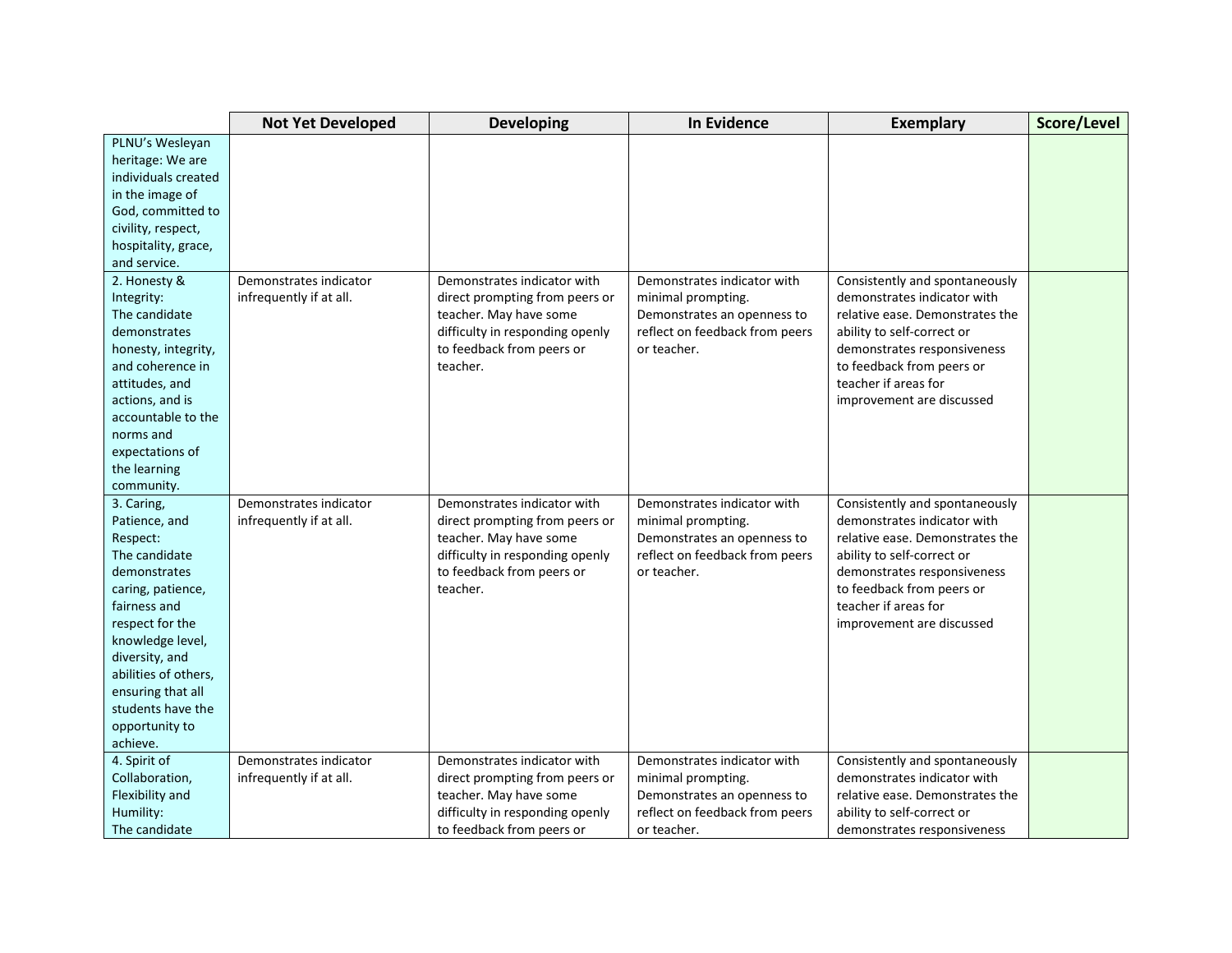|                      | <b>Not Yet Developed</b> | <b>Developing</b>               | <b>In Evidence</b>             | <b>Exemplary</b>                | Score/Level |
|----------------------|--------------------------|---------------------------------|--------------------------------|---------------------------------|-------------|
| actively             |                          | teacher.                        |                                | to feedback from peers or       |             |
| participates in and  |                          |                                 |                                | teacher if areas for            |             |
| contributes to the   |                          |                                 |                                | improvement are discussed       |             |
| achievement of       |                          |                                 |                                |                                 |             |
| the learning         |                          |                                 |                                |                                 |             |
| community,           |                          |                                 |                                |                                 |             |
| explaining own       |                          |                                 |                                |                                 |             |
| thought process      |                          |                                 |                                |                                 |             |
| with humility and    |                          |                                 |                                |                                 |             |
| considers those of   |                          |                                 |                                |                                 |             |
| others with a        |                          |                                 |                                |                                 |             |
| positive, open-      |                          |                                 |                                |                                 |             |
| minded attitude.     |                          |                                 |                                |                                 |             |
| 5. Harmony in        | Demonstrates indicator   | Demonstrates indicator with     | Demonstrates indicator with    | Consistently and spontaneously  |             |
| Learning             | infrequently if at all.  | direct prompting from peers or  | minimal prompting.             | demonstrates indicator with     |             |
| Community:           |                          | teacher. May have some          | Demonstrates an openness to    | relative ease. Demonstrates the |             |
| The candidate        |                          | difficulty in responding openly | reflect on feedback from peers | ability to self-correct or      |             |
| takes                |                          | to feedback from peers or       | or teacher.                    | demonstrates responsiveness     |             |
| responsibility for   |                          | teacher.                        |                                | to feedback from peers or       |             |
| resolving conflicts  |                          |                                 |                                | teacher if areas for            |             |
| or issues with       |                          |                                 |                                | improvement are discussed       |             |
| others, and          |                          |                                 |                                |                                 |             |
| teaches students     |                          |                                 |                                |                                 |             |
| those skills, in a   |                          |                                 |                                |                                 |             |
| way that sustains    |                          |                                 |                                |                                 |             |
| and enhances a       |                          |                                 |                                |                                 |             |
| healthy and safe     |                          |                                 |                                |                                 |             |
| learning             |                          |                                 |                                |                                 |             |
| community.           |                          |                                 |                                |                                 |             |
| 6. Self-             | Demonstrates indicator   | Demonstrates indicator with     | Demonstrates indicator with    | Consistently and spontaneously  |             |
| Awareness/Calling:   | infrequently if at all.  | direct prompting from peers or  | minimal prompting.             | demonstrates indicator with     |             |
| The candidate        |                          | teacher. May have some          | Demonstrates an openness to    | relative ease. Demonstrates the |             |
| shows awareness      |                          | difficulty in responding openly | reflect on feedback from peers | ability to self-correct or      |             |
| of areas of          |                          | to feedback from peers or       | or teacher.                    | demonstrates responsiveness     |             |
| strength, interests, |                          | teacher.                        |                                | to feedback from peers or       |             |
| learning style, and  |                          |                                 |                                | teacher if areas for            |             |
| areas for            |                          |                                 |                                | improvement are discussed       |             |
| continuing growth;   |                          |                                 |                                |                                 |             |
| generates and        |                          |                                 |                                |                                 |             |
| follows through on   |                          |                                 |                                |                                 |             |
| personalized         |                          |                                 |                                |                                 |             |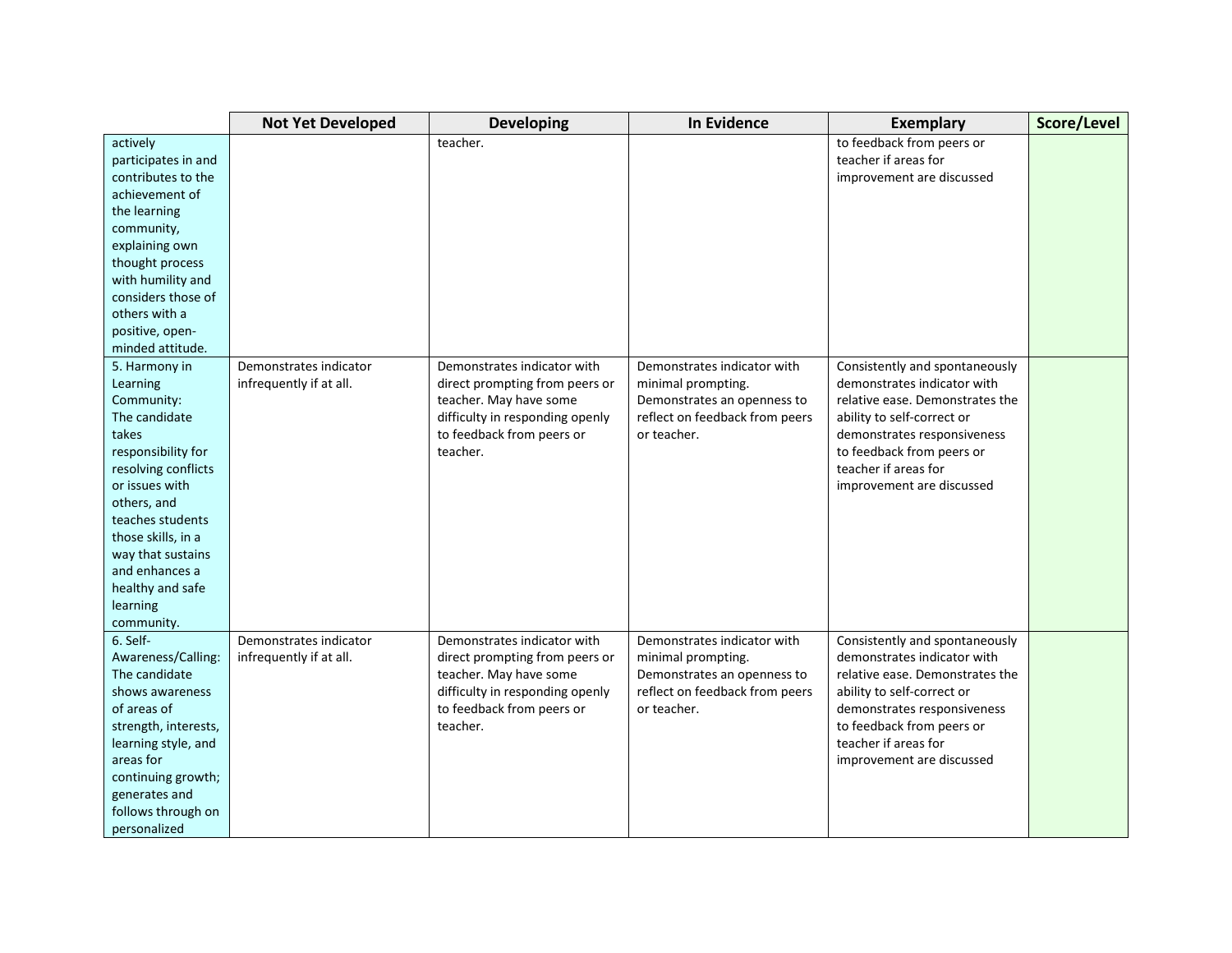|                     | <b>Not Yet Developed</b> | <b>Developing</b>               | <b>In Evidence</b>             | <b>Exemplary</b>                | Score/Level |
|---------------------|--------------------------|---------------------------------|--------------------------------|---------------------------------|-------------|
| growth plans. The   |                          |                                 |                                |                                 |             |
| candidate           |                          |                                 |                                |                                 |             |
| demonstrates that   |                          |                                 |                                |                                 |             |
| serving as a        |                          |                                 |                                |                                 |             |
| professional        |                          |                                 |                                |                                 |             |
| educator is a       |                          |                                 |                                |                                 |             |
| confirmed calling   |                          |                                 |                                |                                 |             |
| to equip, to        |                          |                                 |                                |                                 |             |
| transform and to    |                          |                                 |                                |                                 |             |
| empower every       |                          |                                 |                                |                                 |             |
| student to fulfill  |                          |                                 |                                |                                 |             |
| his or her full     |                          |                                 |                                |                                 |             |
| potential.          |                          |                                 |                                |                                 |             |
| 7. Perseverance     | Demonstrates indicator   | Demonstrates indicator with     | Demonstrates indicator with    | Consistently and spontaneously  |             |
| with Challenge:     | infrequently if at all.  | direct prompting from peers or  | minimal prompting.             | demonstrates indicator with     |             |
| The candidate       |                          | teacher. May have some          | Demonstrates an openness to    | relative ease. Demonstrates the |             |
| perseveres,         |                          | difficulty in responding openly | reflect on feedback from peers | ability to self-correct or      |             |
| remains engaged,    |                          | to feedback from peers or       | or teacher.                    | demonstrates responsiveness     |             |
| and persists as a   |                          | teacher.                        |                                | to feedback from peers or       |             |
| life-long learner,  |                          |                                 |                                | teacher if areas for            |             |
| especially when     |                          |                                 |                                | improvement are discussed       |             |
| academic and        |                          |                                 |                                |                                 |             |
| professional        |                          |                                 |                                |                                 |             |
| assignments are     |                          |                                 |                                |                                 |             |
| perceived as        |                          |                                 |                                |                                 |             |
| challenging.        |                          |                                 |                                |                                 |             |
| 8. Diligence in     | Demonstrates indicator   | Demonstrates indicator with     | Demonstrates indicator with    | Consistently and spontaneously  |             |
| Work Habits &       | infrequently if at all.  | direct prompting from peers or  | minimal prompting.             | demonstrates indicator with     |             |
| Responsibility for  |                          | teacher. May have some          | Demonstrates an openness to    | relative ease. Demonstrates the |             |
| Learning:           |                          | difficulty in responding openly | reflect on feedback from peers | ability to self-correct or      |             |
| The candidate       |                          | to feedback from peers or       | or teacher.                    | demonstrates responsiveness     |             |
| attends to the      |                          | teacher.                        |                                | to feedback from peers or       |             |
| roles and           |                          |                                 |                                | teacher if areas for            |             |
| responsibilities of |                          |                                 |                                | improvement are discussed       |             |
| the learning        |                          |                                 |                                |                                 |             |
| community, and is   |                          |                                 |                                |                                 |             |
| well-prepared and   |                          |                                 |                                |                                 |             |
| on time. The        |                          |                                 |                                |                                 |             |
| candidate           |                          |                                 |                                |                                 |             |
| completes           |                          |                                 |                                |                                 |             |
| required            |                          |                                 |                                |                                 |             |